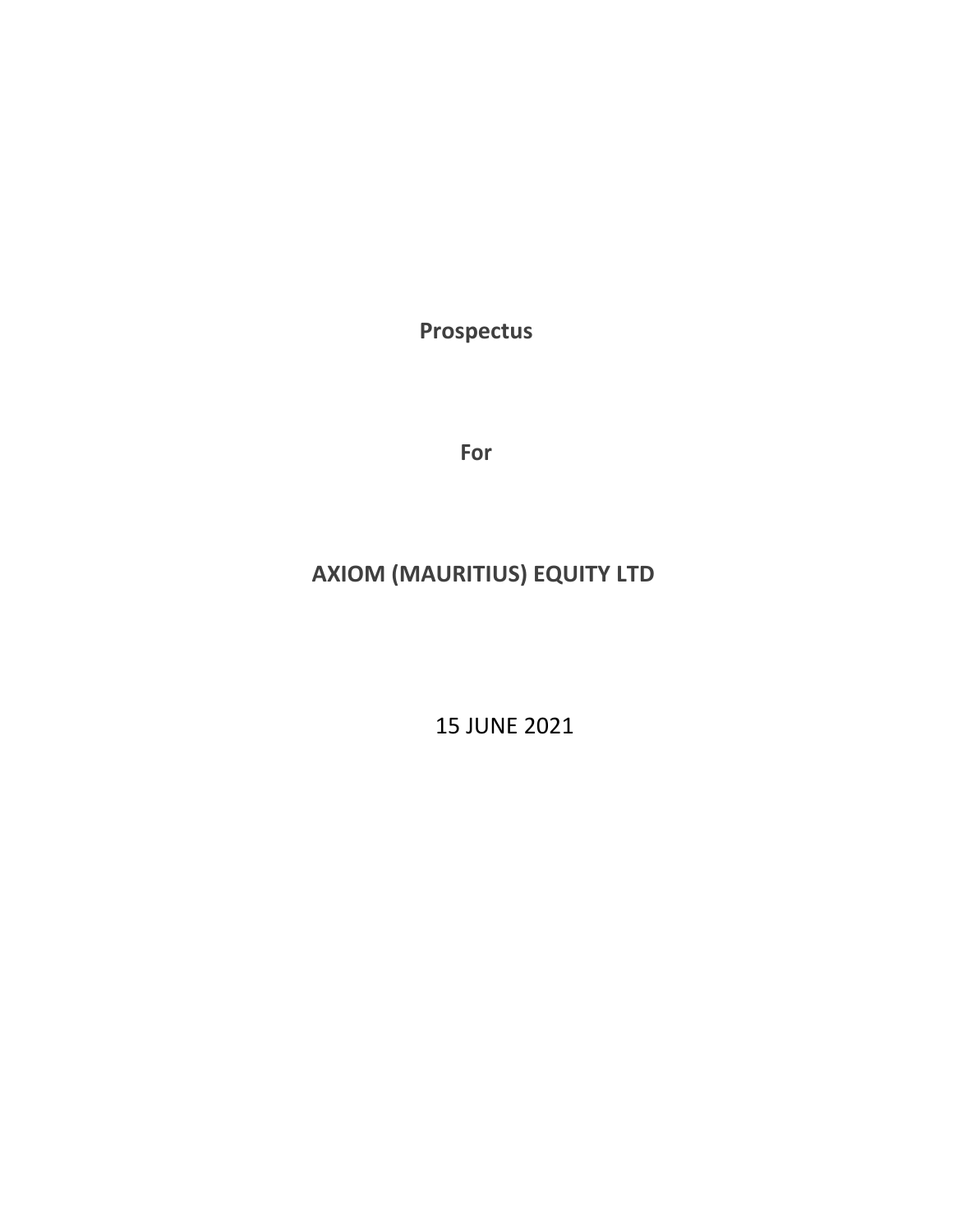#### **AXIOM (MAURITIUS) EQUITY LTD**

#### **"The Fund"**

#### **Directors of the Fund**

Michel Guy Rivalland Jean Didier Merven Marie Joseph Henri Robert Roger Koenig Constantin Robert Marie Joseph De Grivel

#### **Manager**

AXYS INVESTMENT PARTNERS LTD 6/7th Floor, Dias Pier Building, Le Caudan Waterfront, Caudan Port Louis 11307, Mauritius

#### **Company Secretary**

NWT Secretarial Services Ltd 6/7th Floor, Dias Pier Building, Le Caudan Waterfront, Caudan Port Louis 11307, Mauritius

#### **Auditors**

BDO & Co 10, Frère Félix de Valois Street Port Louis **Mauritius** 

#### **Legal Advisor**

Bridges Ltd 5 Unicorn House 5 Royal Street Port Louis, Mauritius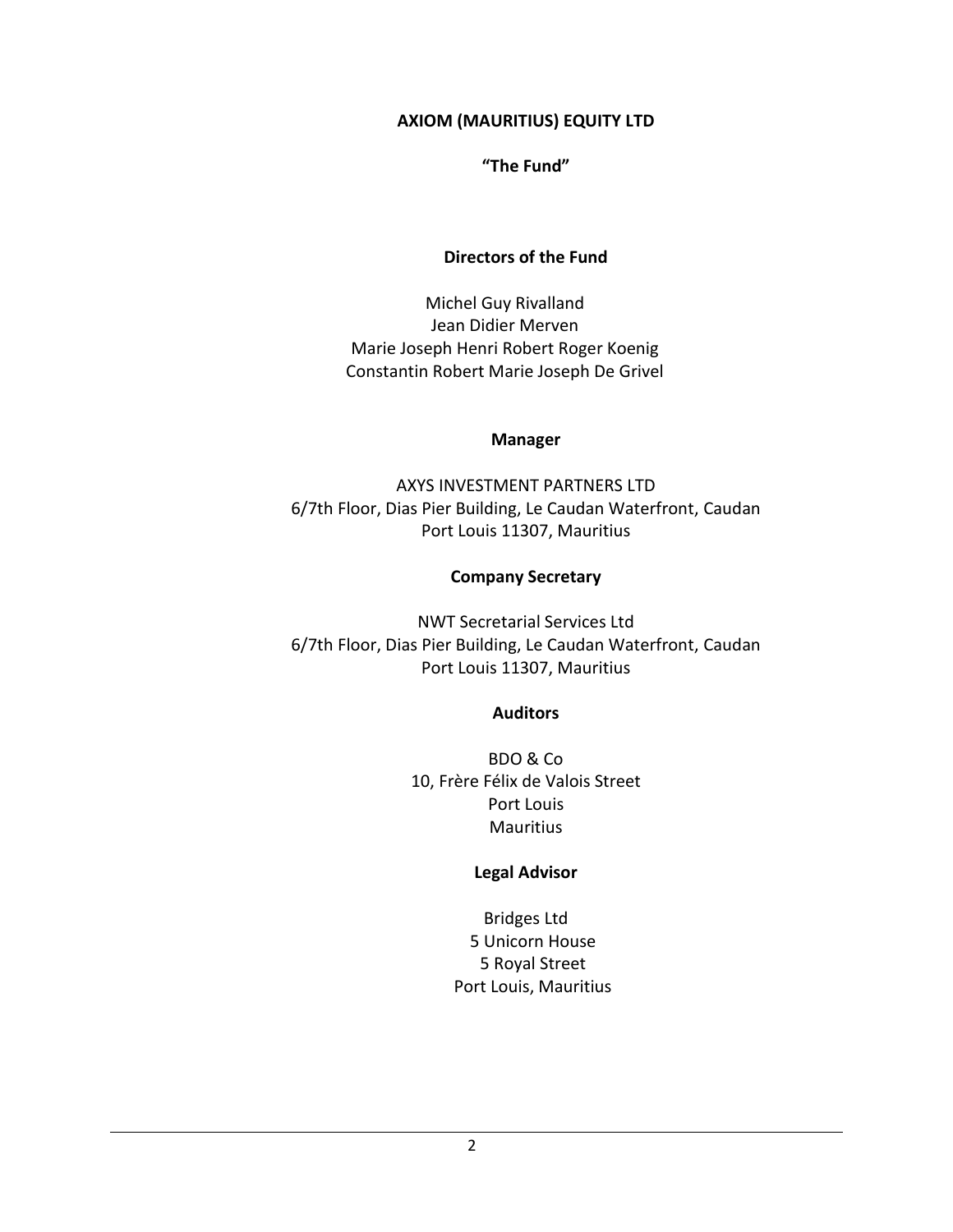### **TABLE OF CONTENTS**

| <b>Important Notice</b>                                           |
|-------------------------------------------------------------------|
| <b>Forward-looking Statements</b>                                 |
| <b>Executive Summary</b>                                          |
| <b>Summary of Principal Terms</b>                                 |
| <b>B: Presentation of the Fund</b>                                |
|                                                                   |
|                                                                   |
|                                                                   |
| C: Organisation and Management of the Fund                        |
|                                                                   |
|                                                                   |
|                                                                   |
|                                                                   |
| D: The Manager                                                    |
|                                                                   |
| E: Investment Objectives, Practices and Financial Characteristics |
|                                                                   |
|                                                                   |
|                                                                   |
|                                                                   |
| <b>F: Conditions of Operations</b>                                |
|                                                                   |
|                                                                   |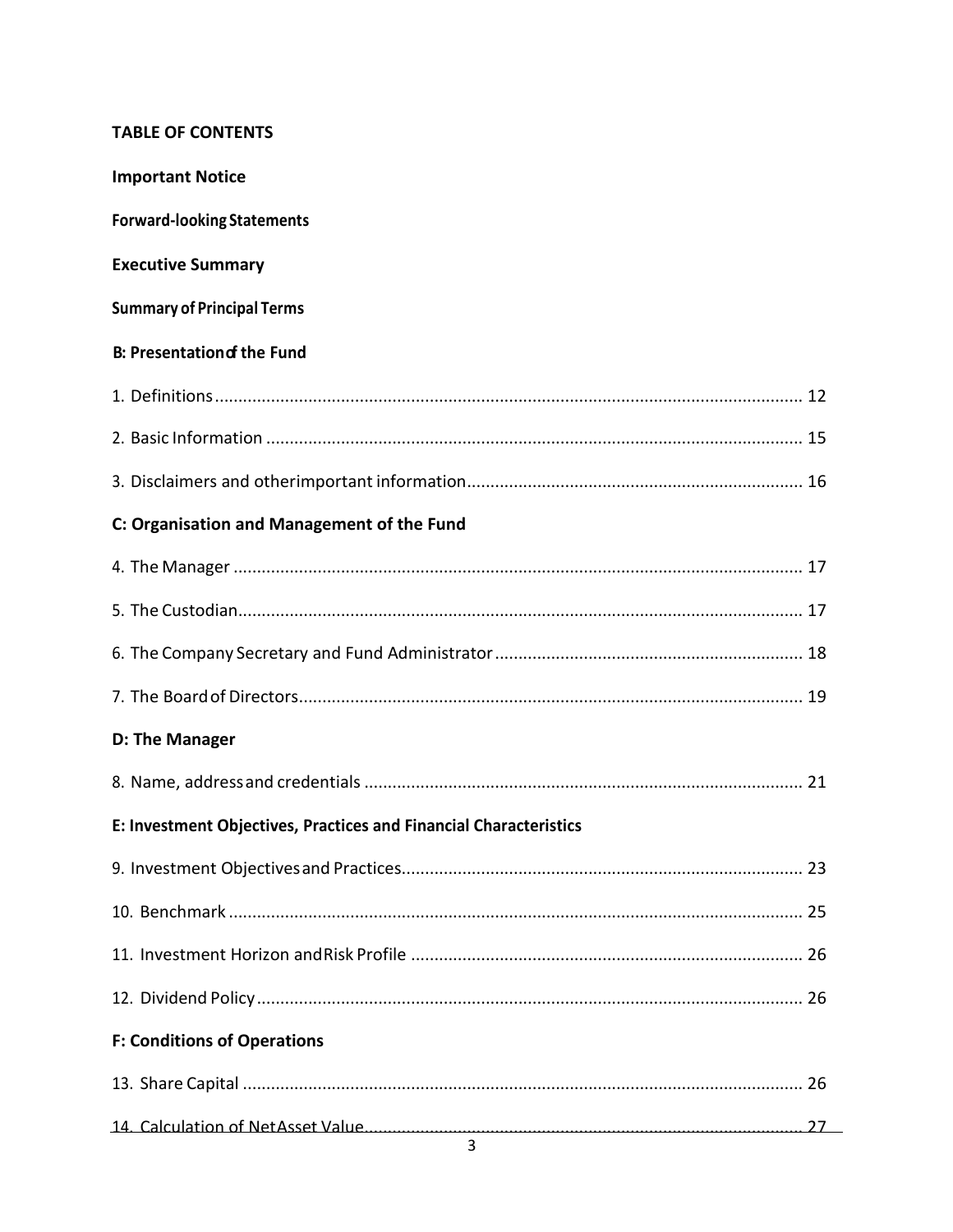| <b>G: Risks Factors</b>                   |  |
|-------------------------------------------|--|
| H: Taxation                               |  |
| I: General Conditions and Good Governance |  |
|                                           |  |
|                                           |  |
|                                           |  |
|                                           |  |
|                                           |  |
|                                           |  |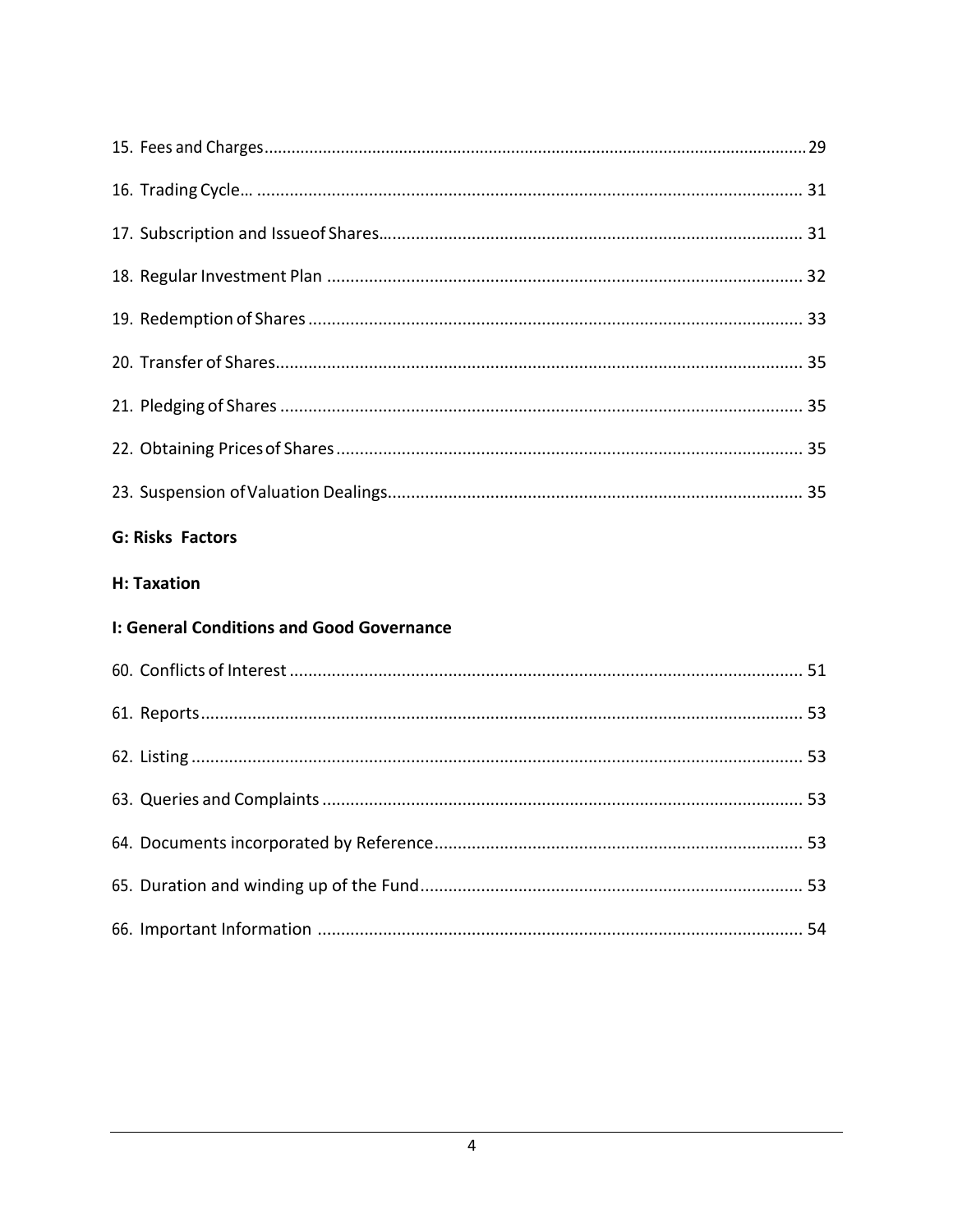### **IMPORTANT NOTICE**

You must read the following before continuing. The following applies to the Prospectus following this page, and you are therefore advised to read this carefully before reading, accessing or making any other use of the Prospectus. In accessing the Prospectus, you agree to be bound by the following terms and conditions, including any modifications to them any time you receive any information from us as a result of such access.

No action has been taken in any jurisdiction, other than the Republic of Mauritius, to allow an offer of securities to the public, in particular, nothing in this Prospectus constitutes an offer of securities for sale in the United States or any other jurisdiction. Any securities to be issued will not be registered under the U.S. Securities Act of 1933, as amended (the "Securities Act"), or the securities laws of any state of the U.S. or other jurisdiction and the securities may not be offered or sold within the U.S. or to, or for the account or benefit of U.S. persons (as defined in Regulation S under the Securities Act "Regulation S") or in any jurisdiction other than the Republic of Mauritius.

The following prospectus may not be forwarded or distributed to any other person and may not be reproduced in any manner whatsoever. Any forwarding distribution or reproduction of this document in whole or in part is unauthorised. Failure to comply with this directive may result in a violation of the securities act or the applicable laws of other jurisdictions.

Confirmation of your representation: This Prospectus is being sent at your request and by accepting the e-mail or hard copy and accessing this Prospectus, you shall be deemed to have represented to us that you consent to delivery of such Prospectus by electronic transmission.

Under no circumstances shall this Prospectus constitute an offer to sell or the solicitation of an offer to buy, nor there any sale of the securities being offered, in any jurisdiction where it would be illegal to offer to sell or offer to buy securities. Recipients of this Prospectus who intend to subscribe for or purchase the Shares are reminded that any subscription or purchase may only be made on the basis of the information contained in this Prospectus. The final copy of the Prospectus will be available from the registered office of AXIOM (Mauritius) Equity Ltd

You are reminded that this Prospectus has been delivered to you on the basis that you are a person into whose possession this Prospectus may be lawfully delivered and you may not, nor are you authorised to, deliver this Prospectus to any other person.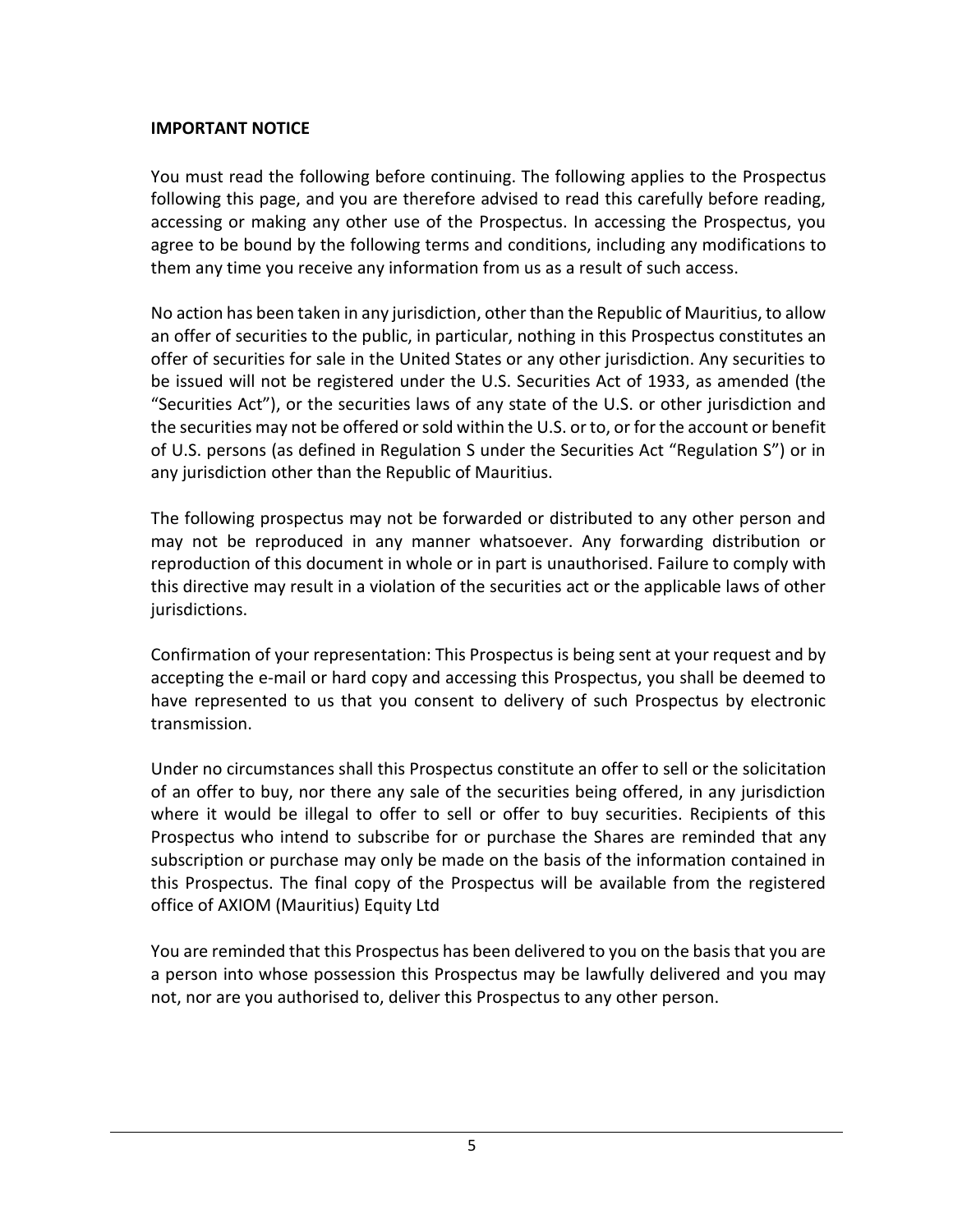This Prospectus may have been sent to you in an electronic form. You are reminded that documents transmitted via this medium may be altered or changed during the process of electronic transmission and consequently neither the Fund, AXYS INVESTMENT PARTNERS LTD or any person appointed by it to distribute the Prospectus nor any person who controls any of them nor any director, officer, employee nor agent of it or affiliate of any such person accepts any liability or responsibility whatsoever in respect of any difference between the Prospectus distributed to you in electronic format and the hard copy version available to you on request from AXYS INVESTMENT PARTNERS LTD or its appointed representatives.

The objective of the fund is to provide investors regular income and to outperform the average saving rate by taking a minimum risk. By investing in the fund the investor will be taking certain risk characteristics. See section on "section on "risk factors" for more information.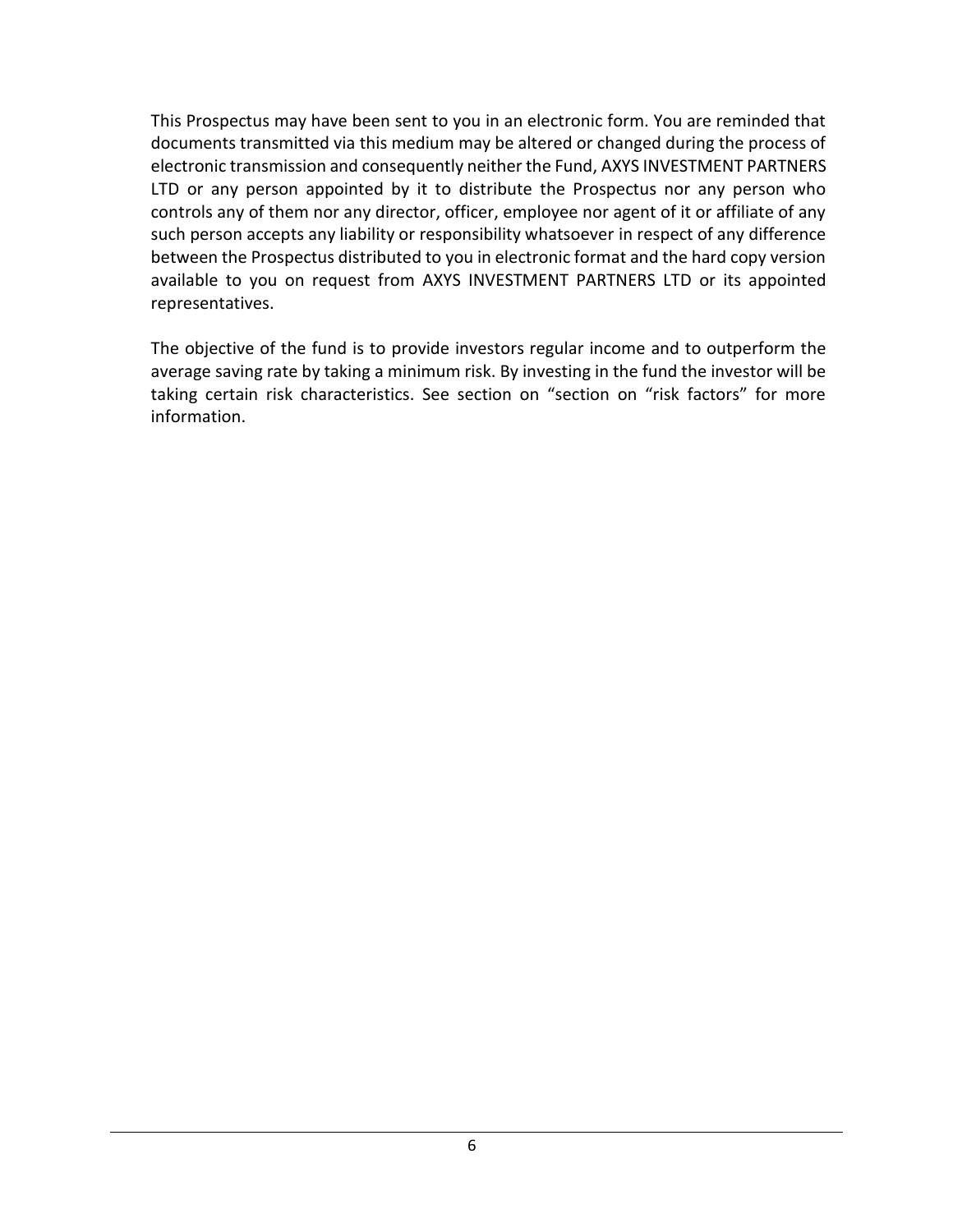### **FORWARD-LOOKING STATEMENTS**

This Prospectus contains forward-looking statements that are, by their nature, subject to significant risks and uncertainties. These forward-looking statements include statements relating to:

- the Fund's business and operating strategies;
- the Fund's capital expenditure and investment plans;
- $\bullet$ the amount and nature of, and potential for, future development of the Fund's business; the Fund's operations and business prospects;
- various business opportunities that the Fund may pursue; the
- financial information regarding the Fund;
- the regulatory environment relating to the Fund;
- changes in political, economic, legal and social conditions in Mauritius and internationally.
- changes in currency exchange rates; and other
- $\bullet$ factors beyond our control.

In some cases, you can identify forward-looking statements by such terminology as "may," "will," "should," "could," "would," "expect," "intend," "plan," "anticipate," "going forward," "ought to," "seek," "project," "forecast," "believe," "estimate," "predict," "potential" or "continue" or the negative of these terms or other comparable terminology. Such statements reflect the current views of the Fund with respect to future events, operations, results, liquidity and capital resources and are not guarantees of future performance and some of which may not materialize or may change. Although we believe that the expectations reflected in these forward-looking statements are reasonable, we cannot assure you that those expectations will prove to be correct, and you are cautioned not to place undue reliance on such statements. In addition, unanticipated events may adversely affect the actual results we achieve. Important factors that could cause actual results to differ materially from our expectations are disclosed under the section entitled "Risk Factors" in this Prospectus. Except as required by law, we undertake no obligation to update or otherwise revise any forward-looking statements contained in this Prospectus, whether as a result of new information, future events or otherwise after the date of this Prospectus. All forward-looking statements contained in this Prospectus are qualified by reference to the cautionary statements set forth in this section.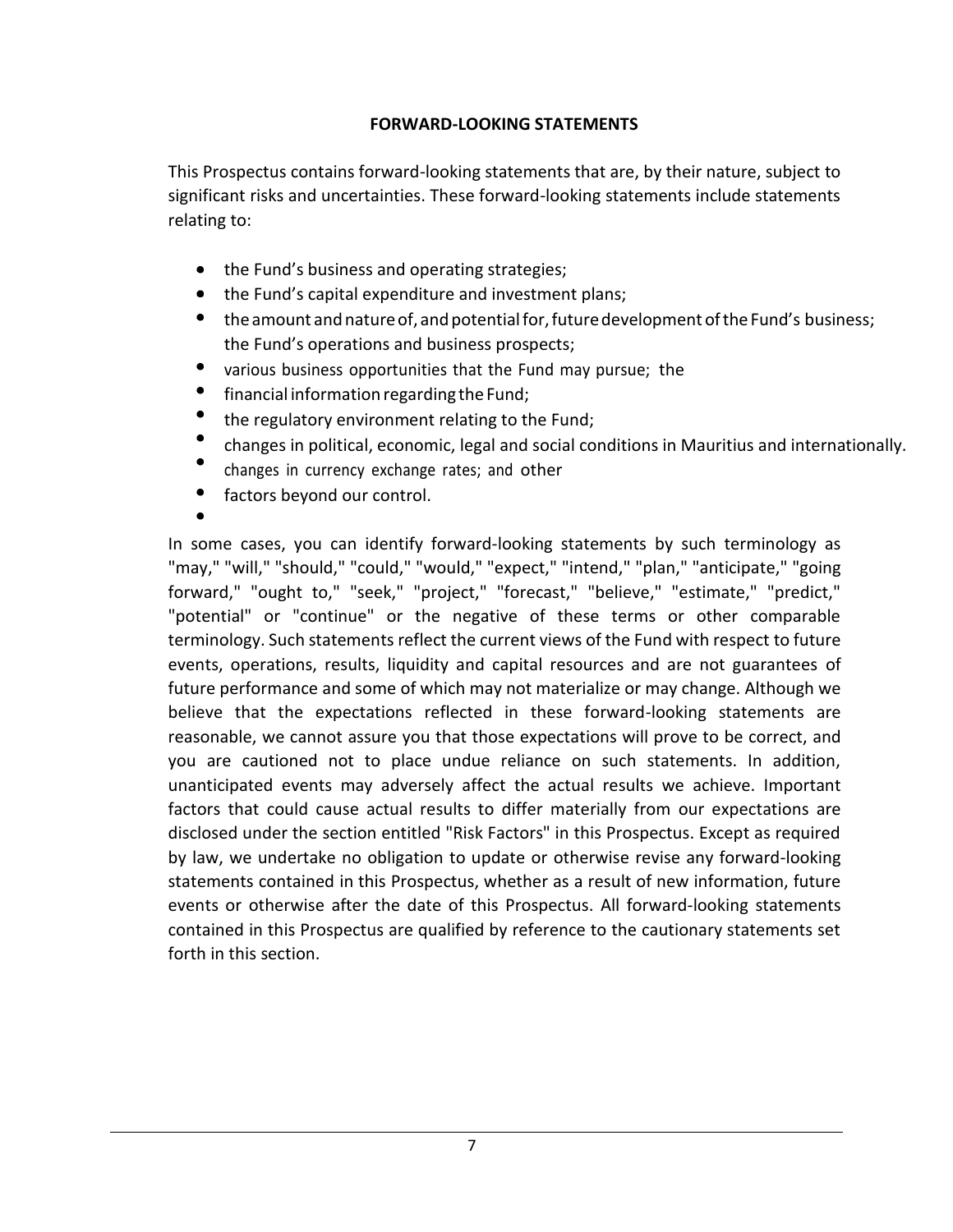### **EXECUTIVE SUMMARY AND PRINCIPAL TERMS**

The AXIOM (MAURITIUS) EQUITY LTD has been set up to give local and regional investors with an investment that generates capital appreciation and achieves the maximum performance return comparable to the local security market by taking a minimum risk. It will invest in markets in accordance with a clearly specified investment strategy as laid down by this Prospectus.

| <b>PRINCIPAL TERMS</b>      |                                                                                                                                                                                                                                                                                                                                                      |  |
|-----------------------------|------------------------------------------------------------------------------------------------------------------------------------------------------------------------------------------------------------------------------------------------------------------------------------------------------------------------------------------------------|--|
| <b>Name of Fund</b>         | AXIOM (MAURITIUS) EQUITY LTD                                                                                                                                                                                                                                                                                                                         |  |
| <b>Type of Fund</b>         | Local Equity Collective Investment Scheme<br>(retail open- ended fund)                                                                                                                                                                                                                                                                               |  |
| <b>Legal Form</b>           | A public limited liability company                                                                                                                                                                                                                                                                                                                   |  |
| <b>Currency</b>             | <b>MUR</b>                                                                                                                                                                                                                                                                                                                                           |  |
| <b>Investment Objective</b> | The investment objective of the Fund is to<br>maximum performance through<br>achieve<br>capital appreciation by taking the minimum<br>possible risk. The manager seeks to achieve<br>the Fund's objective by investing in a well-<br>diversified and actively managed basket of<br>share and to outperform the Semdex by<br>taking the minimum risk. |  |
| <b>Benchmark</b>            | Alex 20 and SEMDEX                                                                                                                                                                                                                                                                                                                                   |  |
| <b>Dividend Policy</b>      | The Fund has no intention to declare any<br>dividends.                                                                                                                                                                                                                                                                                               |  |
| <b>Valuation</b>            | Last business day of each week                                                                                                                                                                                                                                                                                                                       |  |
| Liquidity                   | Shares may be purchased or redeemed on<br>every Dealing Day. The issue and redemption<br>prices are based on Net Asset Value per share,<br>subject to provisions of an initial charge and a<br>redemption charge.                                                                                                                                    |  |
| <b>Dealing Day</b>          | means the last Business Day of each week or<br>any such day as may be determined from time<br>to time by the Manager in order to implement<br>transaction; issuance, redemption<br><b>or</b><br>a<br>transfer of shares in accordance with the<br>Constitution and this Prospectus.                                                                  |  |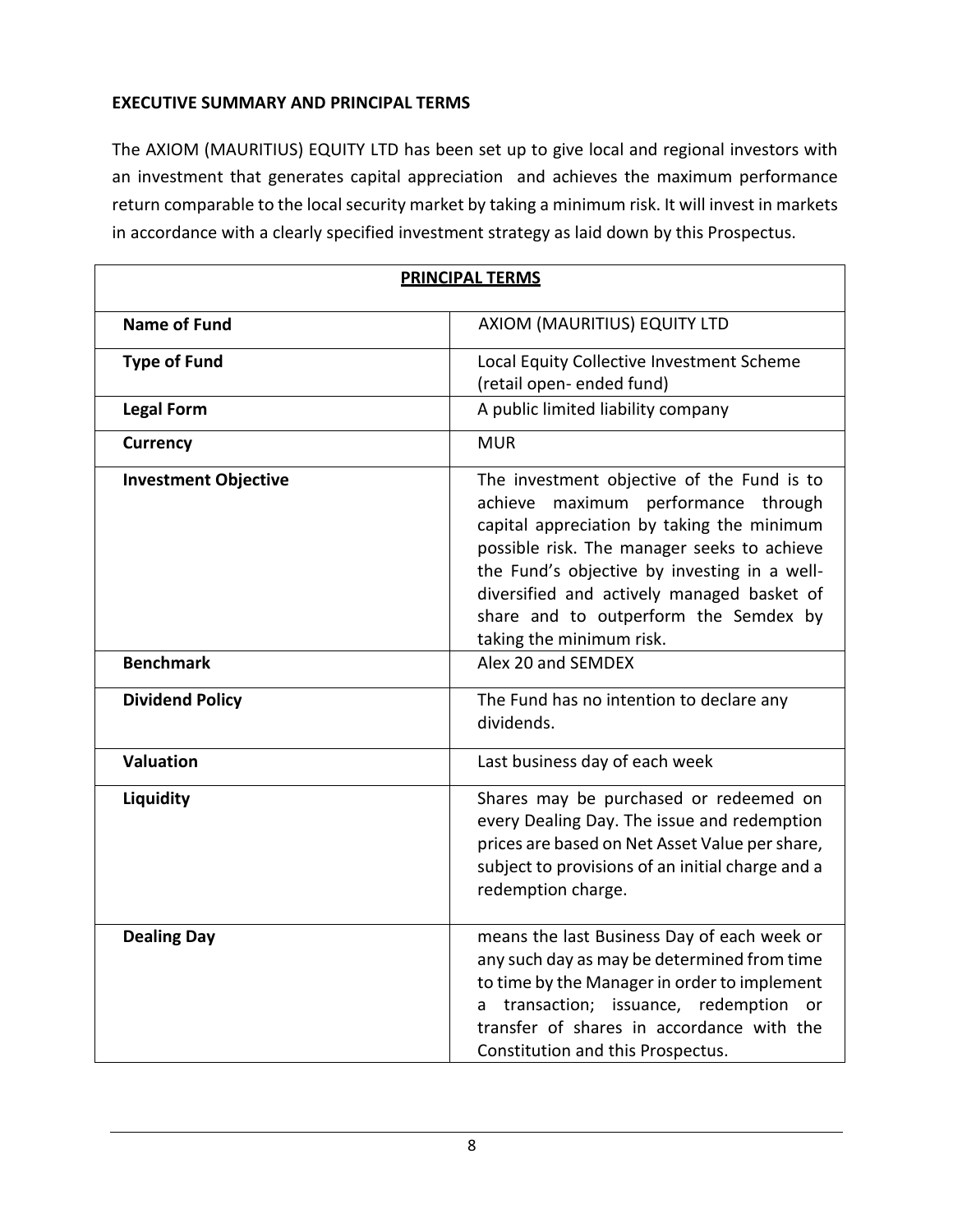| Minimum Initial Investment (Lump Sum)              | MUR100,000 for Class R both corporate<br>and Individual investors and MUR10,000,000<br>for Class I both corporate and Individual<br>investors and MUR5,000 for Class I current<br>employees of UIL Group of Companies or such<br>other amount as the Manager may determine |
|----------------------------------------------------|----------------------------------------------------------------------------------------------------------------------------------------------------------------------------------------------------------------------------------------------------------------------------|
| <b>Minimum Subsequent Investment</b><br>(Lump Sum) | There is no minimum amount for subsequent<br>investment for Class R and Class I unless<br>agreed otherwise by the Manager.                                                                                                                                                 |
| <b>Regular Saving Plan</b>                         | MUR5,000 on a monthly basis for Class R or<br>such other amount and frequency as the<br>Manager may determine.                                                                                                                                                             |
|                                                    | MUR500,000 on a monthly basis for Class I<br>both corporate and Individual investors and<br>MUR500 on a monthly basis for Class I current<br>employees of UIL Group of Companies or such<br>other amount and frequency as the Manager<br>may determine.                    |
| <b>Initial Charge</b>                              | Currently nil with a maximum of 2% of the<br>subscription amount                                                                                                                                                                                                           |
| <b>Redemption Charge</b>                           | Currently nil, with a maximum 2% of the<br>redemption value                                                                                                                                                                                                                |
| <b>Management Fee</b>                              | Currently 1.75% of the net asset value of the<br>Fund per annum, in order to cap TER to 2%                                                                                                                                                                                 |
| <b>Fund Administration Fee</b>                     | 0.15% of the Net Asset Value ("NAV") per<br>annum effective as from August 2014 with a<br>minimum of MUR 300,000 per annum (the<br>minimum applicable as from 1 April 2018)                                                                                                |
| <b>Custodian Fee</b>                               | Currently 0.10% of the net asset value of the<br>Fund per annum, with maximum of<br>0.20% per annum                                                                                                                                                                        |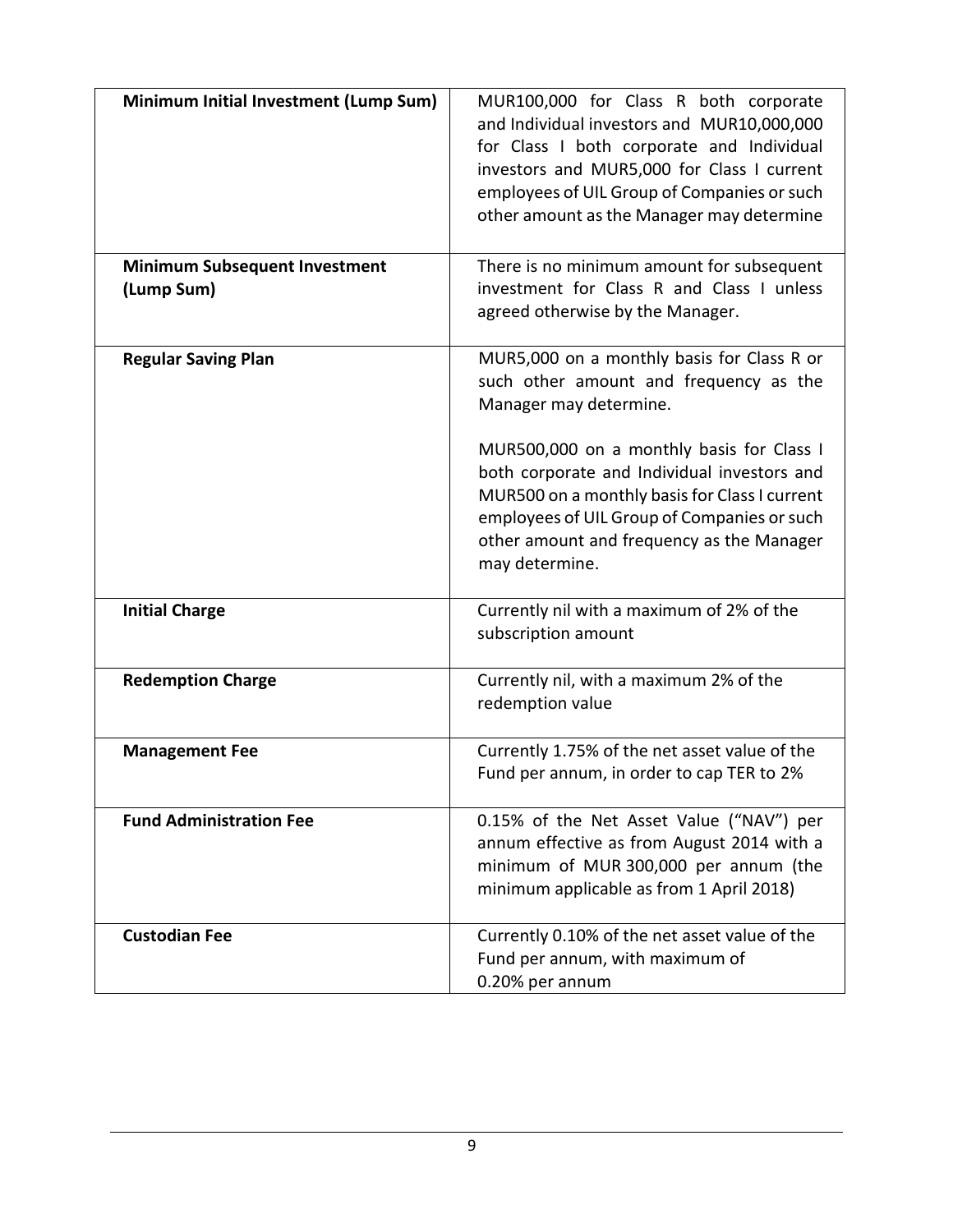#### *AXIOM (MAURITIUS) EQUITY LTD*

#### **PROSPECTUS**

**Disclaimer:** Industry data and other statistical information used throughout this Prospectus are based on independent industry publications, government publications, reports by market research firms or other published independent sources. Industry surveys, publications, consultant surveys and forecasts generally state that the information contained therein has been obtained from sources we believe are reliable. Although we believe such information is accurate and reliable, we have not independently verified any of the data from third-party sources cited or used for our management's industry estimates, nor have we ascertained the underlying economic assumptions relied upon therein. Statements as to our position relative to our competitors or as to market share refer to the most recent data available to us.

This document is for information purposes only. Neither the information nor any opinion expressed constitutes an offer or an invitation to make an offer, to buy or sell the fund. Prospective investors should not construe the contents of this document as containing legal, tax, or financial advice. To be clear on the contents and obligations contained within the document, prospective investors should consult their stockbroker, bank manager, lawyer, accountant or other professional advisor.

This document does not have regard to the specific investment objectives and financial situation of any specific person who may receive it. Investors should seek financial advice regarding the appropriateness of investing in any investment product described in this document and should understand that future expectations may not be realized. Past performance is not a guide to future performance. Both the Manager and the Adviser of the Fund neither undertake any responsibility nor guarantee any kind of returns to the investors of the Fund.

Investing in International markets may involve additional risk, such as social and political instability, market illiquidity, exchange-rate fluctuations, a high level of volatility and limited regulation. In addition, single- country and sector funds may be subject to a higher degree of market risk than diversified funds because of concentration in a specific industry, sector or geographic region.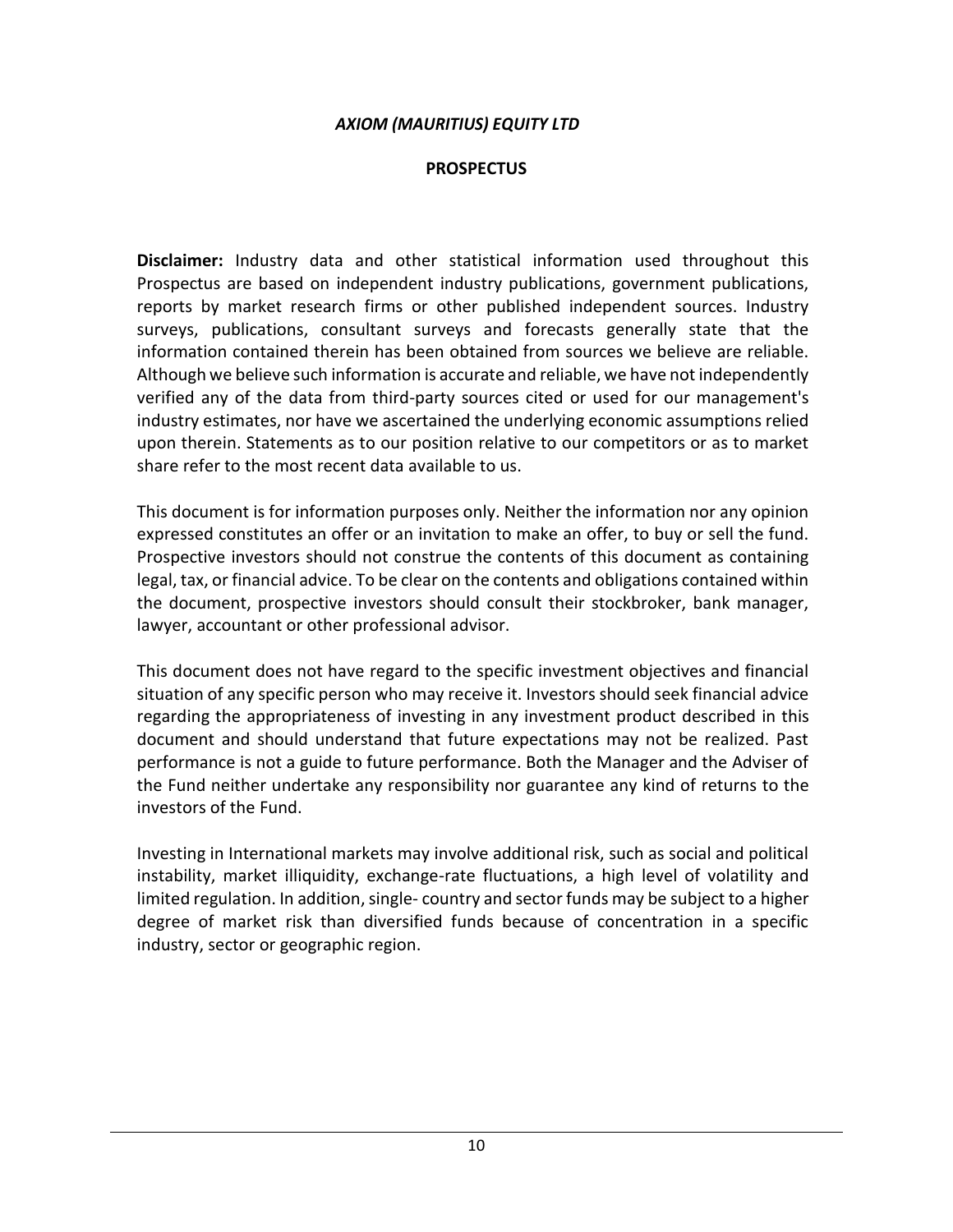### **B: Presentation of the Fund**

### <span id="page-10-0"></span>**1. Definitions**

- 1.1 *"Auditors"* means an accounting firm or corporation described in the Companies Act, of Mauritius and forthe time being appointed asthe auditors ofthe Fund.
- 1.2 *"Authorised Investment"*means (a) any Quoted Investment; (b) any Investment in respect of whichan application for listing for permission to deal has been made to a Recognised Market and the subscription for or purchase of which is either conditional upon such listing or permission to deal being granted within a specified period not exceeding twelve weeks (or such other period as may be agreed by the Manager) or in respect of which the Manager is satisfied that the subscriptions or other transactions will be cancelled if the application is refused; (c) any Unquoted Investment and (d) any Investment which is not covered by paragraphs (a) to (c) of this definition and which falls within the definition of securities as defined in the Securities Act 05.
- 1.3 *"Business Day"*means any day (other than Saturday or Sunday or public holiday) on which banks and other financial institutions in Mauritius are generally open for business or any other day as the Manager may agree in writing Dealing Day or Valuation Day in connection with the issuance, cancellation and realization of Shares is every Business Day in Mauritius.
- 1.4 *"Constitution"*means the constitution of the Fund dated 21 February 2014 as amended from time to time.
- 1.5 *"Dealing Day"* means the last Business Day of each week or any such day as may be determined from time to time by the Manager in order to implement a transaction; issuance, redemption or transfer of shares in accordance with the Constitution and this Prospectus.
- 1.6 *"Illiquid asset"* means an asset that may not be readily disposed of through market facilities on which public quotations are widely available, at an amount at least equal to the amount at which the asset is valued in calculating the net asset value, or a restricted security, the resale of which is prohibited for any reason.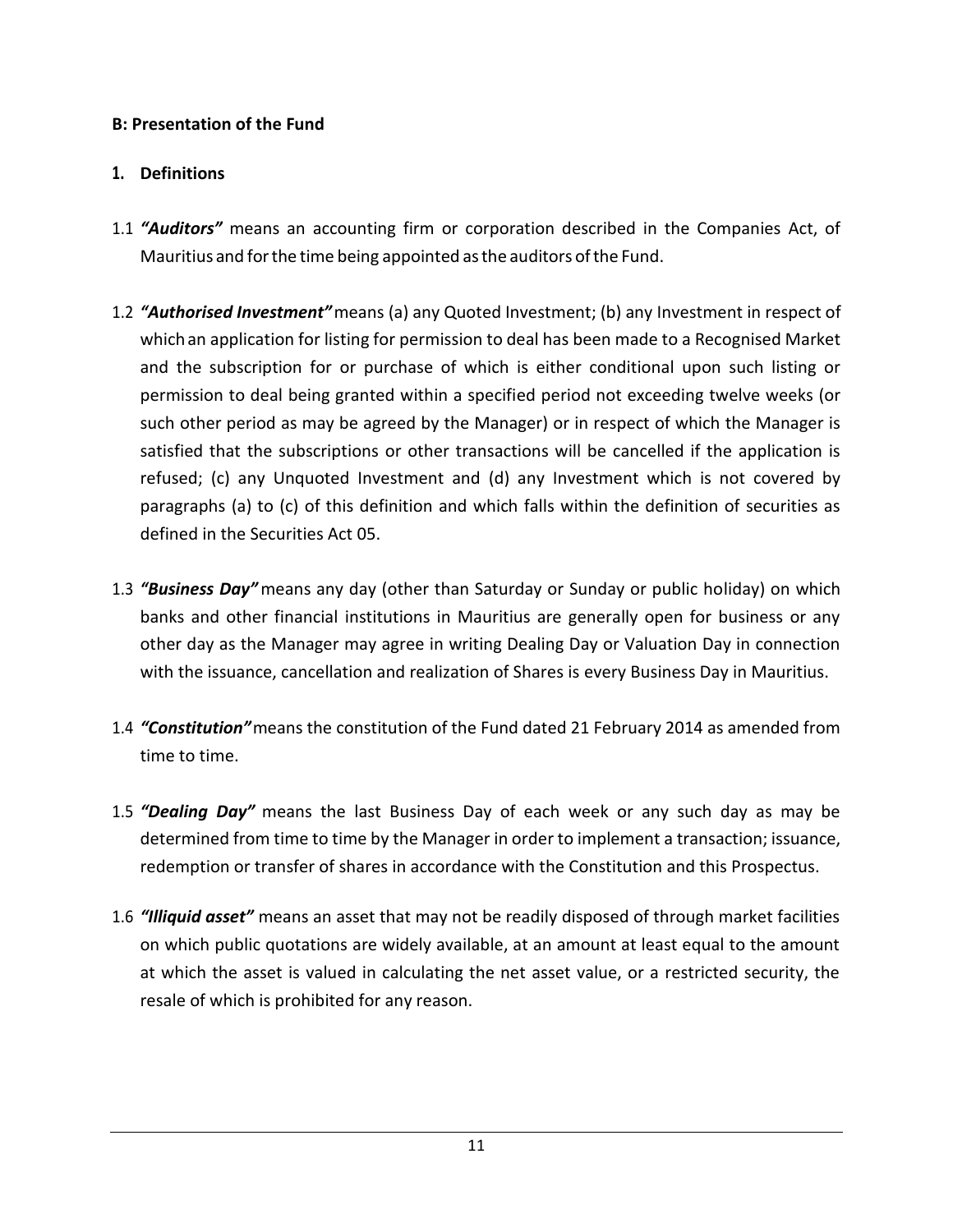- 1.7 "*Initial Charge"*means a charge upon the issue of Shares of such amount as the Manager may from time to time determine generally or in relation to any specific transaction or class of transactions, but not exceeding the maximum stipulated in this Prospectus.
- 1.8 *"Investment"* means any share, stock, bond, note, debenture, debenture stock and any other tradable securities.
- 1.9 "*Investor or Investors"*means any person acquiring the Participating Shares and registered in the register of shareholders of the Company as being the holder of one or more Participating Shares.
- 1.10 *"Issue Price"* means the price per Participating share on any Dealing Day ascertained by the Manager by:-

(i) determining the Net Asset Value at the latest Valuation Day preceding or on the Dealing Day of the Fund;

- (ii) adding thereto:-
	- (a) any Transactions Adjustment;and
	- (b) any InitialCharge.
- 1.11**"***Key Persons"*means any person responsible for the management of the fund, including the persons employed as portfolio managers by the Manager.
- 1.12 *"Management Fee"* means the remuneration of the Manager which shall not exceed the maximum fee stipulated in this Prospectus, payable out of the capital or income of the Fund as the Manager in its discretion may decide on each calendar month of the year.
- 1.13 *"Net Asset Value"* has the meaning ascribed to that term in section 14 of this Prospectus.
- 1.14 *"OTC Market"*means any "over-the-counter" market in any part of the world.
- 1.15 *"Participating Share"* means a redeemable participating share of the Fund, which shall be redeemable at the sole option of the holder thereof, and includes a fraction of a Participating share (truncated to two decimal points). Participating shares include Class R participating shares and Class I participating share or any such class as may be created by the Fund.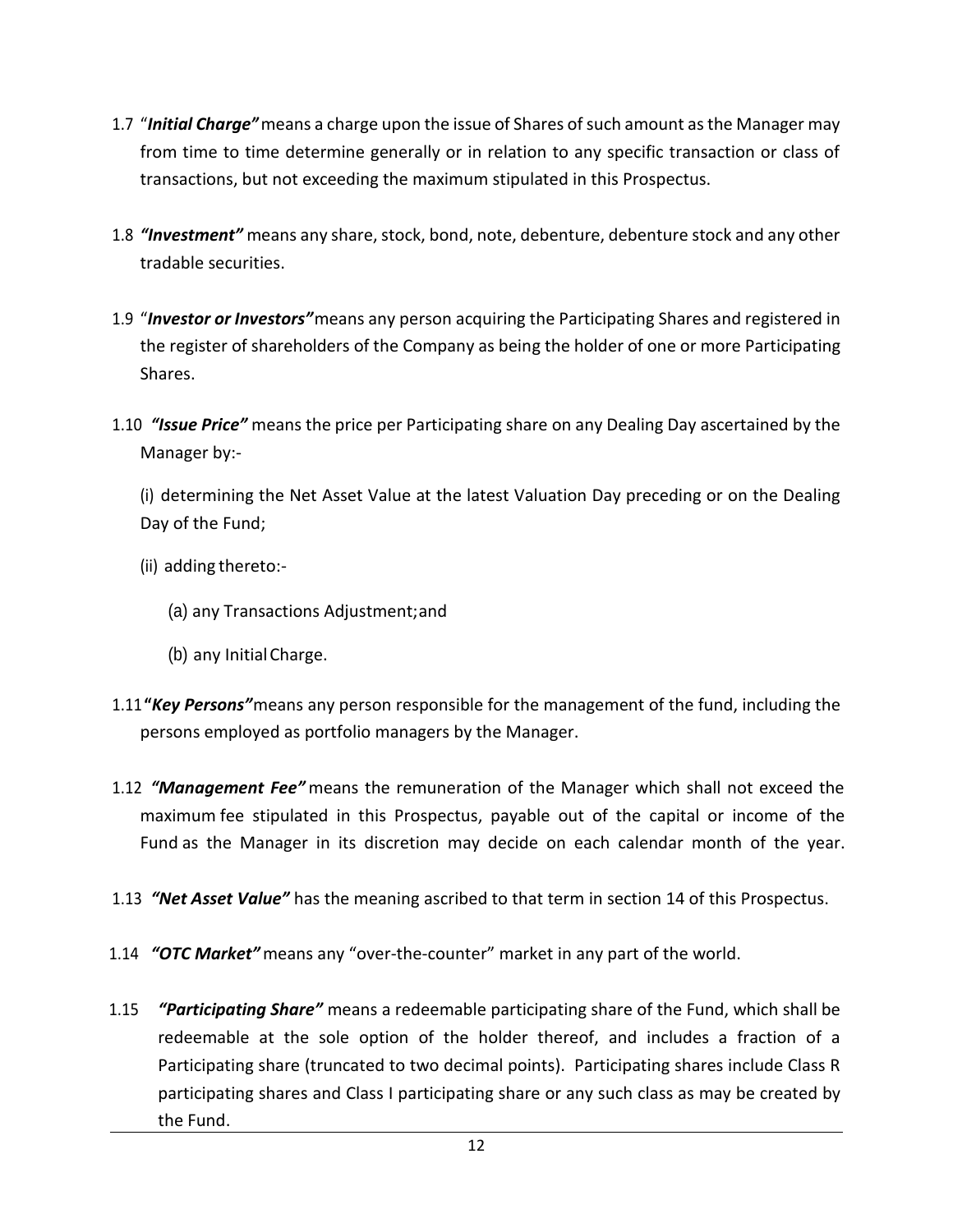- 1.16 *"Quoted Investment"* means any Investment which is for the time being quoted, listed or dealt in on a Recognised Market or on an OTC Market established by any such Recognised Market.
- 1.17 *"Redemption Charge"* is the charge upon the redemption of a Participating Share, of such amount as may from time to time be fixed by the Manager generally or in relation to any specific transaction or class of transaction, but not exceeding the maximum stipulated in this Prospectus.
- 1.18 *"Redemption Price"*is the price per Participating Share ascertained by the Manager by:-

(i) determining the Net Asset Value, as at the latest Valuation Day preceding or on the Dealing Day on which a redemption request is received, of the Fund;

- (ii) deducting there from:-
	- (a) the Redemption Charge;and
	- (b) the TransactionsAdjustment.
- 1.19 *"Securities Act"* meansthe Securities Act 2005 of Mauritius asthe same may be modified, amended, supplemented, re-enacted or reconstituted from time to time.
- 1.20 **"SEM"**means the Stock Exchange of Mauritius Ltd.

# 1.21 *"Transactions Adjustment"*means:

(a) in relation to the issue of a Participating Share, an adjustment of up to such amount (if any) as the Manager determine represents the duties and charges which would have been payable in purchasing the Investments for the account of the Fund divided by the number of Participating Shares issued and deemed to be in issue as at that time and such amount shall not exceed such percentage as the Manager may from time to time agree; and

(b) in relation to the cancellation and redemption of a Participating Share, an adjustment of up to such amount (if any) as the Manager determine represents the duties and charges which would have been payable in selling the Investments for the account of the Fund divided by the number of Participating Shares in issue and deemed to be in issue as at that time which amount shall not exceed such percentage as the Manager may from time to time agree.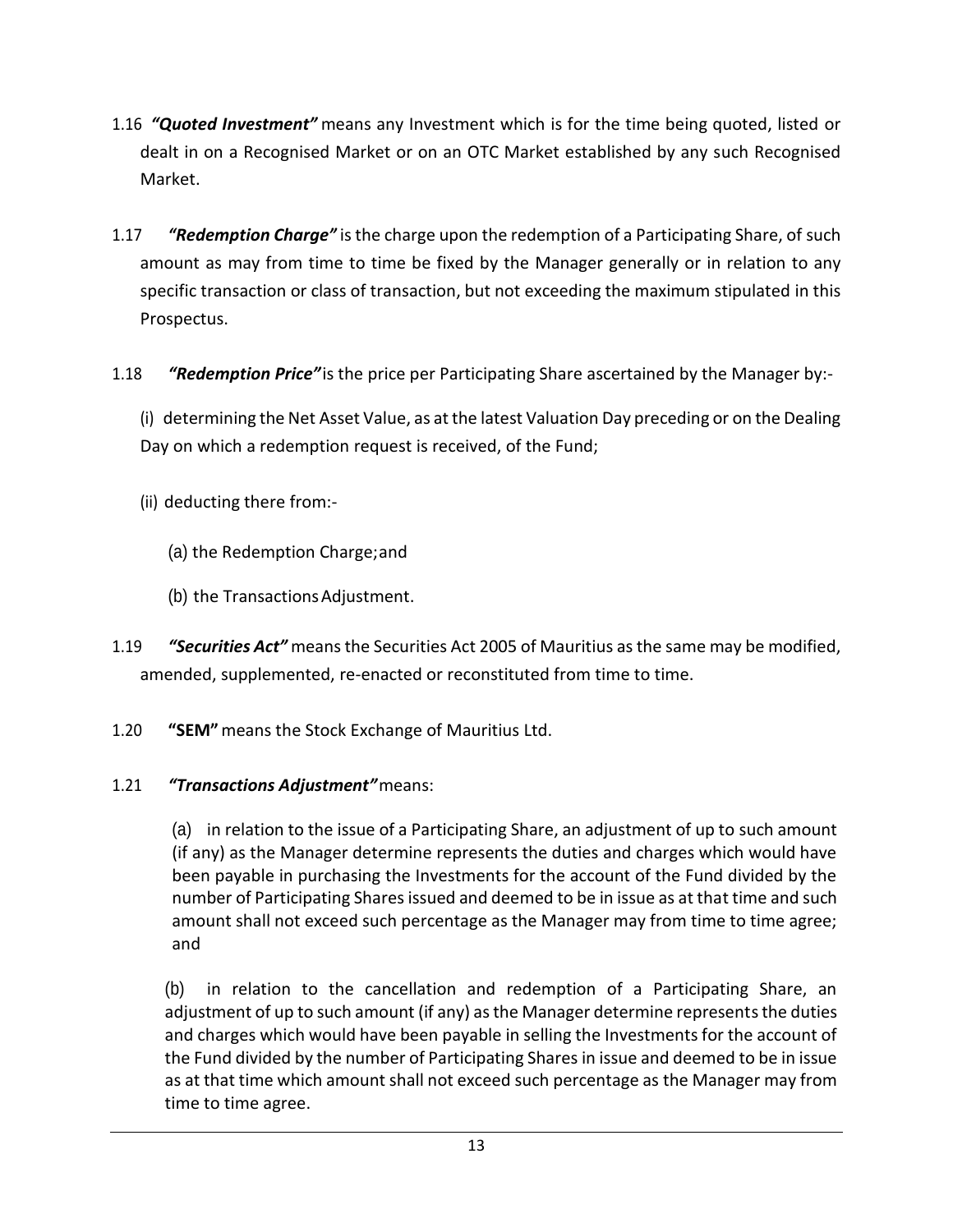Such expression when used in the context of a given date shall refer to the amount or amounts so determined by the Manager and applicable on that date.

- 1.22 *"Valuation Day"*means the last Business Day of each week or any such day as may be determined from time to time by the Manager to compute the Net Asset value of the Fund.
- 1.23 *"Year"* is defined as a calendar year

# <span id="page-13-0"></span>**2. Basic Information**

- 2.1 Name and structure of the Fund
- 2.2 The collective investment scheme offered in this prospectus is known as the AXIOM (MAURITIUS) EQUITY LTD ("the Fund").
- 2.3 The Fund is Local Equity Collective Investment Scheme denominated in Mauritian Rupees and established under the laws of Mauritius as a public limited liability company.

### 2.4 Authorisation of theFund

All consents, approvals, authorizations or other permissions of the Fund as well as of all regulatory authorities required by the Fund under the laws of Mauritius have been obtained for the establishment of this Prospectus and the issue of Shares and for the Fund to undertake and perform its obligations under the Prospectus.

A copy of this Prospectus was submitted to the FSC on 1st March 2014 and the FSC has on 30th May 2014 authorized the Fund to offer the Shares to the public pursuant to the Prospectus.

### 2.5 Investment objective

The investment objective of the Fund is to achieve maximum performance through capital appreciation by taking the minimum possible risk. The manager seeks to achieve the Fund's objective by investing in a well-diversified and actively managed basket of share.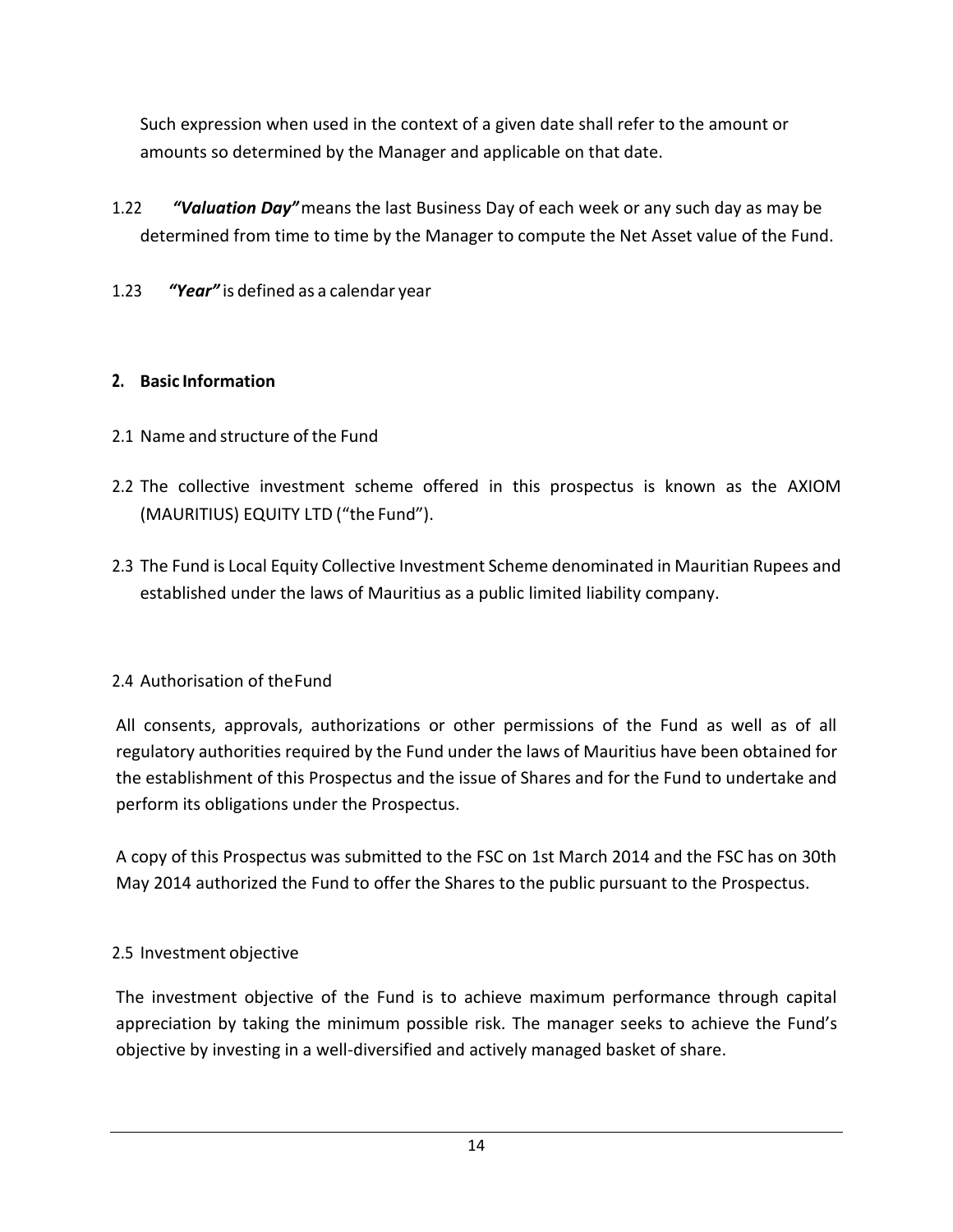### <span id="page-14-0"></span>**3.** Disclaimers and other Important Information

- a) The Manager accepts full responsibility for the accuracy of the information set out in this Prospectus and confirm, having made all reasonable enquiries that to the best of their knowledge and belief, there are no other facts the omission of which would make any statement in this prospectus misleading.
- b) This Prospectus does not constitute an offer or solicitation for the purchase of shares to anyone in any jurisdiction in which such offer or solicitation is not authorized or to any person to whom it is unlawful to make such offer or solicitation and may be used only in connection with this offering of Participating Shares by the Fund or its approved distributors.
- c) Investment in the Fund requires consideration of the normal risks involved in investment and participation in securities. Details of the risks involved are set out in section 11 of this Prospectus. Investors should consider these risks carefully before making an investment decision.
- d) Investors should seek independent professional advice to ascertain
	- (i) The possible taxconsequences,
	- (ii) The legal requirementsand
	- (iii) Any foreign exchange restrictions or exchange control requirements which they may encounter under the laws of the countries of their citizenship, residence or domicile, and which may be relevant to the subscription, holding or disposal of Shares.

(iv) No application has been made for the Fund to be listed on any stock exchange. Investors may purchase or sell Shares through the Manager or their approved distributors inaccordancewiththeprovisionsofthisprospectusandtheConstitution.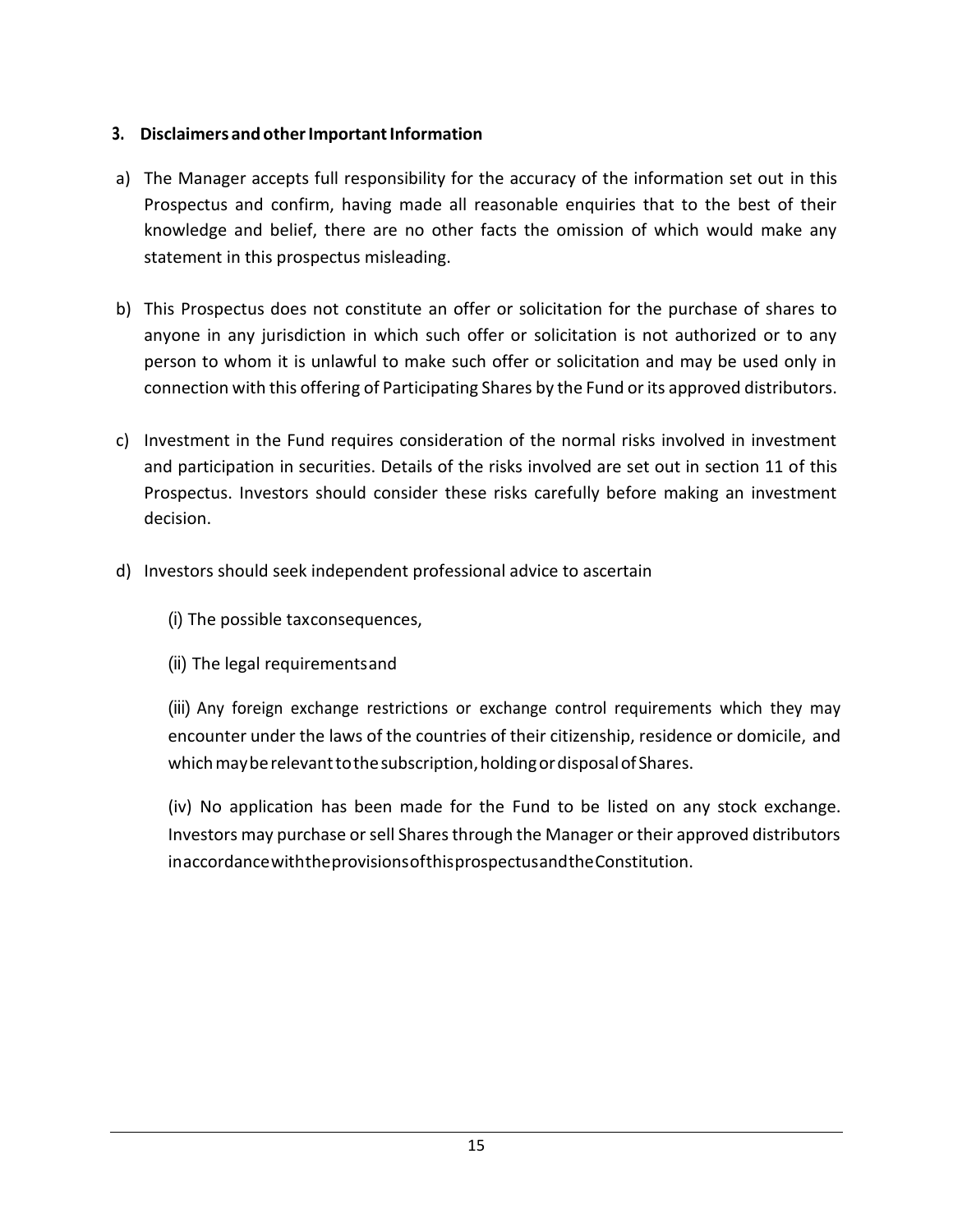### <span id="page-15-0"></span>**C: Organisation and Management of the Fund**

### <span id="page-15-1"></span>**4. The Manager**

### 4.1 Name andaddress

The Manager of the Fund is AXYS INVESTMENT PARTNERS LTD. AXYS INVESTMENT PARTNERS LTD ("AIP" or the "Manager") is a team of professionals with an extended experience in asset, wealth and financial management. AIP provides investment management service to both institutional clients such as pension funds, insurance companies, investment companies and high net worth individuals. It has built its reputation on delivering performance to our clients throughout all major asset classes. AIP holds a CIS Manager license.

### 4.2 Main functions of the Manager

The Fund has appointed AXYS INVESTMENT PARTNERS LTD, as Manager to manage the Fund under the terms and conditions of an investment management agreement between the Manager and the Fund. Under the said agreement, the Manager shall manage the investment and reinvestment of the Fund's moneys with a view to achieving the investment objectives of the Fund.

#### <span id="page-15-2"></span>**5. The Custodian**

#### 5.1 Name andaddress

The custodian for the Fund is The Mauritius Commercial Bank Ltd, Sir William Newton Street, Port Louis, Mauritius.

### 5.2 Main functions of the Custodian

The Fund has appointed MCB to act as Custodian to the Fund to hold the properties of the Fund on its account for safekeeping purposes. As custodian, MCB will upon receipt of instructions, receive and hold securities delivered to it. It will further under receipt of appropriate instructions and pursuant to steps and procedures required by local settlement and market practice or otherwise effect such Instructions, transfer, exchange or deliver the properties in the required form and manner.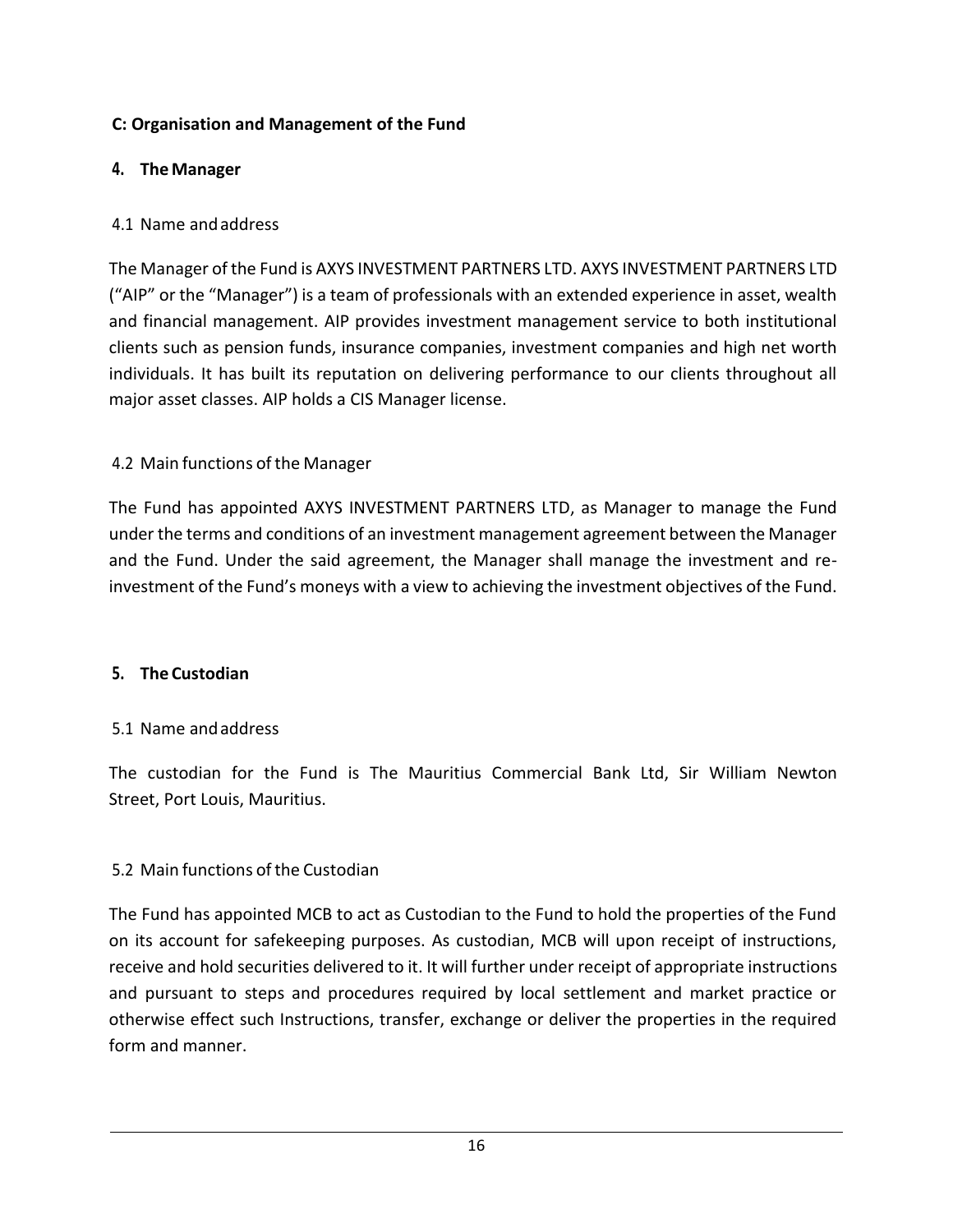### <span id="page-16-0"></span>**6. The Company Secretary and Fund Administrator**

#### 6.1 Name andaddress

The Company Secretary for the Fund is NWT Secretarial Services Ltd.

### 6.2 Main functions of the Company Secretary

The Fund has appointed NWT Secretarial Services Ltd as Company Secretary to carry out the general secretarial services of the Fund in Mauritius under the terms and conditions of an agreement between the Company Secretary and the Fund.

### **Other Parties**

### 6.3 Fund Administrator

The principal distributor of the Fund is AXYS INVESTMENT PARTNERS LTD, 6/7th Floor, Dias Pier Building, Le Caudan Waterfront, Caudan, Mauritius. AIP holds both a CIS Manager license and a distribution of financial product license. It has broad network of private and institutional clients.

The Fund Administrator for the Fund is NWT (MAURITIUS) LIMITED. ("NWT" or the "Fund Administrator"), 6/7th Floor, Dias Pier Building, Le Caudan Waterfront, Caudan, Port Louis 11307, Mauritius. NWT specializes in the incorporation and administration of Global business companies and investment funds. They also provide comprehensive global business solutions to foreign companies and high net worth individuals.

The Fund has appointed NWT (MAURITIUS) LIMITED as Fund Administrator to carry out the general administration of the Fund in Mauritius under the terms and conditions of a Fund Administration Agreement between the Fund Administrator and the Fund. Under the said agreement, the Fund Administrator will monitor the anti-money laundering and regulatory compliance programs of the Fund; monitor the Fund's compliance with international standards of good corporate governance; carry out the general administration of the Fund including processing of applications, redemptions and notices; maintain the share register; ensure the safekeeping of the seal of the Fund; compute the Net Asset Value of the Fund; and maintain the accounts of the Fund.

### 6.4 The Auditors

The Auditors for the Fund are BDO & Co 10, Frère Félix de Valois Street, Port Louis, Mauritius.

6.5 Termination of agreement - CIS Manager, Custodian and Administrator The Board of Directors has the power to terminate and replace the CIS manager, Custodian or Administrator if whenever they believe it to be in the interest of Investors.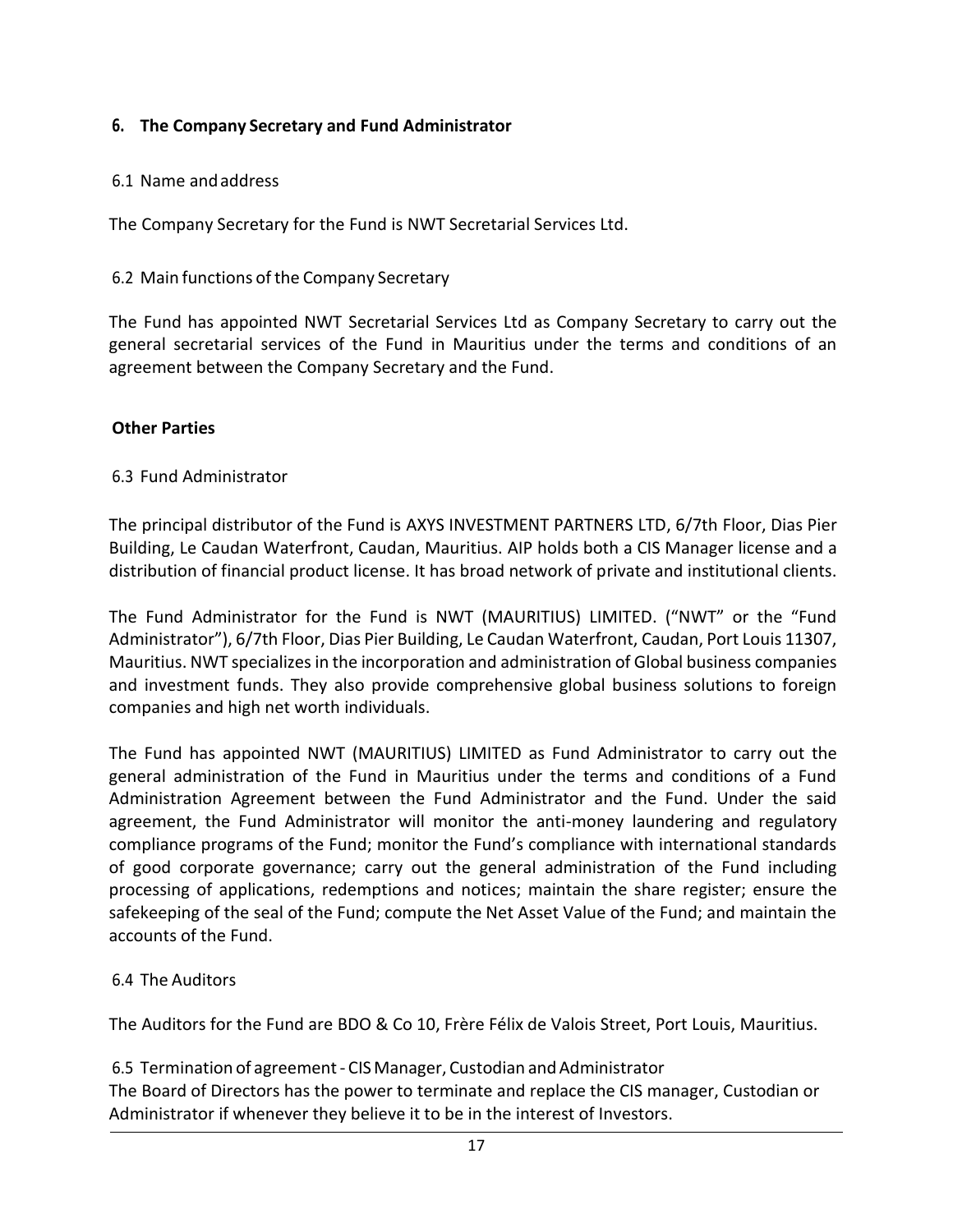# <span id="page-17-0"></span>**7. TheBoard ofDirectors**

### 7.1 List of directors and profile

The Board of directors of the Fund consists of 4 members, namely:

| <b>Name</b>                              | <b>Function</b> | Date of          |
|------------------------------------------|-----------------|------------------|
|                                          |                 | appointment      |
| RIVALLAND, Michel Guy                    | Director        | 21 February 2014 |
| MERVEN, Didier                           | Director        | 21 February 2014 |
| Marie Joseph Henri Robert Roger Koenig   | Director        | 16 May 2017      |
| Constantin Robert Marie Joseph De Grivel | Director        | 04 August 2017   |

#### **RIVALLAND Michel Guy**

Michel Guy Rivalland is a BSc Economics graduate (UK). He currently manages a portfolio of both private and institutional clients. Michel Guy also develops specific products with offshore banks for AXYS's clients and is currently involved in a number of new ventures for AXYS. Michel Guy was appointed director of AXYS in 2002 and is the current CEO of the AXYS Group.

### **MERVEN Jean Didier**

Didier spent many years in Australia and moved back to Mauritius in 1988, he started portfolio management on an individual basis before setting up Portfolio & Investment Management Ltd (PIM) in 1992, the very first professional portfolio management company in Mauritius. Over the following 26 years PIM became the Axys Group and evolved from these beginnings into a diversified financial services company. Didier now sits on the AXYS and UIL Boards and is still involved in portfolio management for the company's high net worth clients.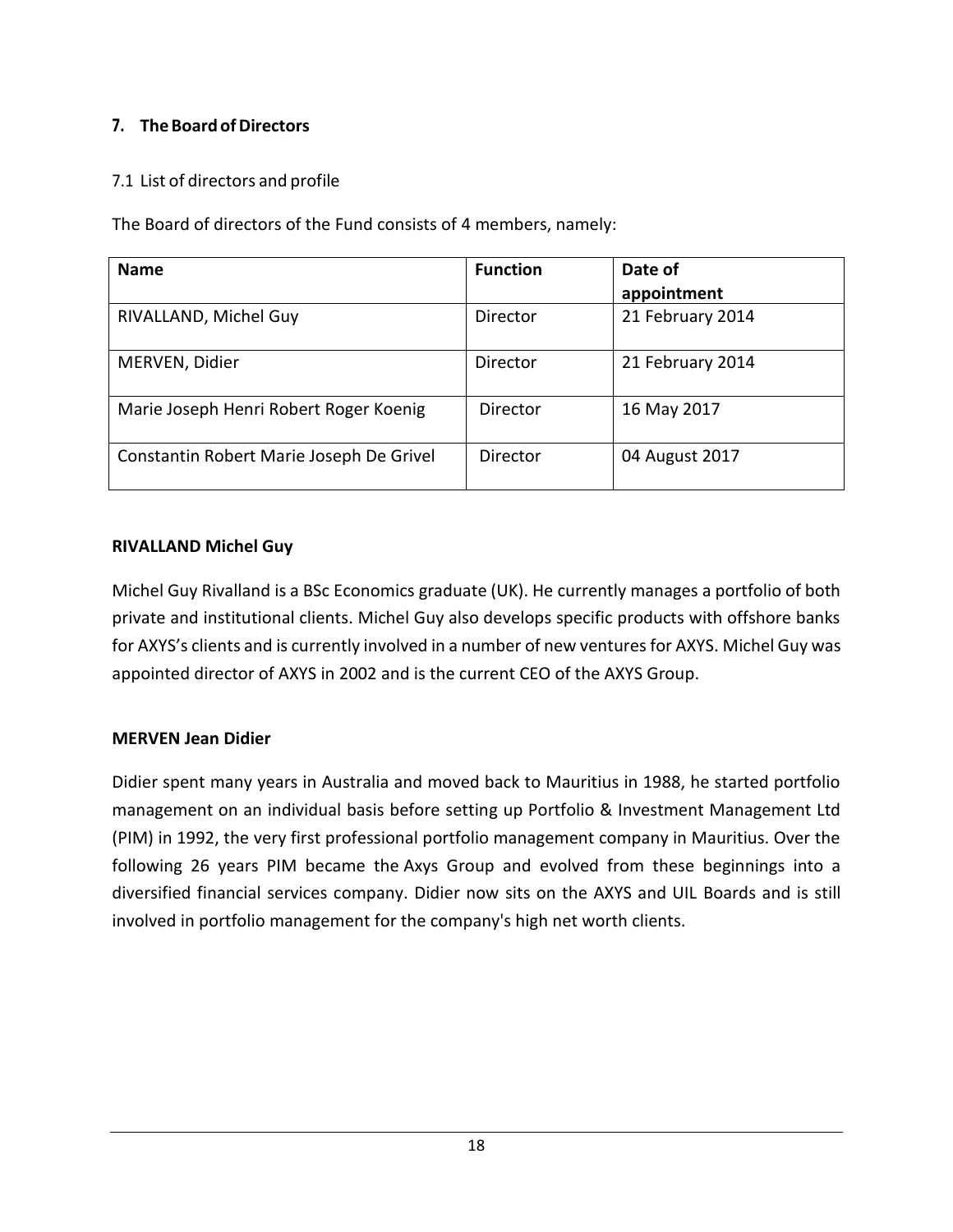### **KOENIG Marie Joseph Henri Robert Roger**

Roger Koenig is a Chartered Accountant (SA) and holds a certificate in Theory of Accountancy and Bachelor of Commerce from the University of Cape Town. He is also a member of the Society of Chartered Accountants Mauritius (ICAEW) and member of the Mauritius Institute of Directors (MIoD). After ten years of financial management, he has spent the last sixteen years in senior general management positions, of which twelve years in the capacity of Chief Executive Officer of a well-diversified local company and regional group. He has strong managerial background with local/regional experience and cross sector exposure and has acquired valuable experience serving as Board, Audit Committee and Investment Committee member of several companies during his career.

### **DE GRIVEL Constantin Robert Marie**

Constantin holds a MSc in Civil Engineering from Ecole Speciale des Travaux Publics in Paris and a M.A in Finance from Ecole Superieure de Commerce de Paris. As from 2006 he spent 4 years with JPMorgan in London in the European Derivatives Corporate Group where he was responsible for structuring and marketing derivative products for both European corporates and HNW individuals. Constantin joined AXYS in 2010 for the development of the business within the region and for the structuring of new financial products. He is currently the Managing Director of AXYS INVESTMENT PARTNERS LTD.

### 7.2 Change of Directors

The Board has the power at any time and from time to time to replace any director as it deems necessary.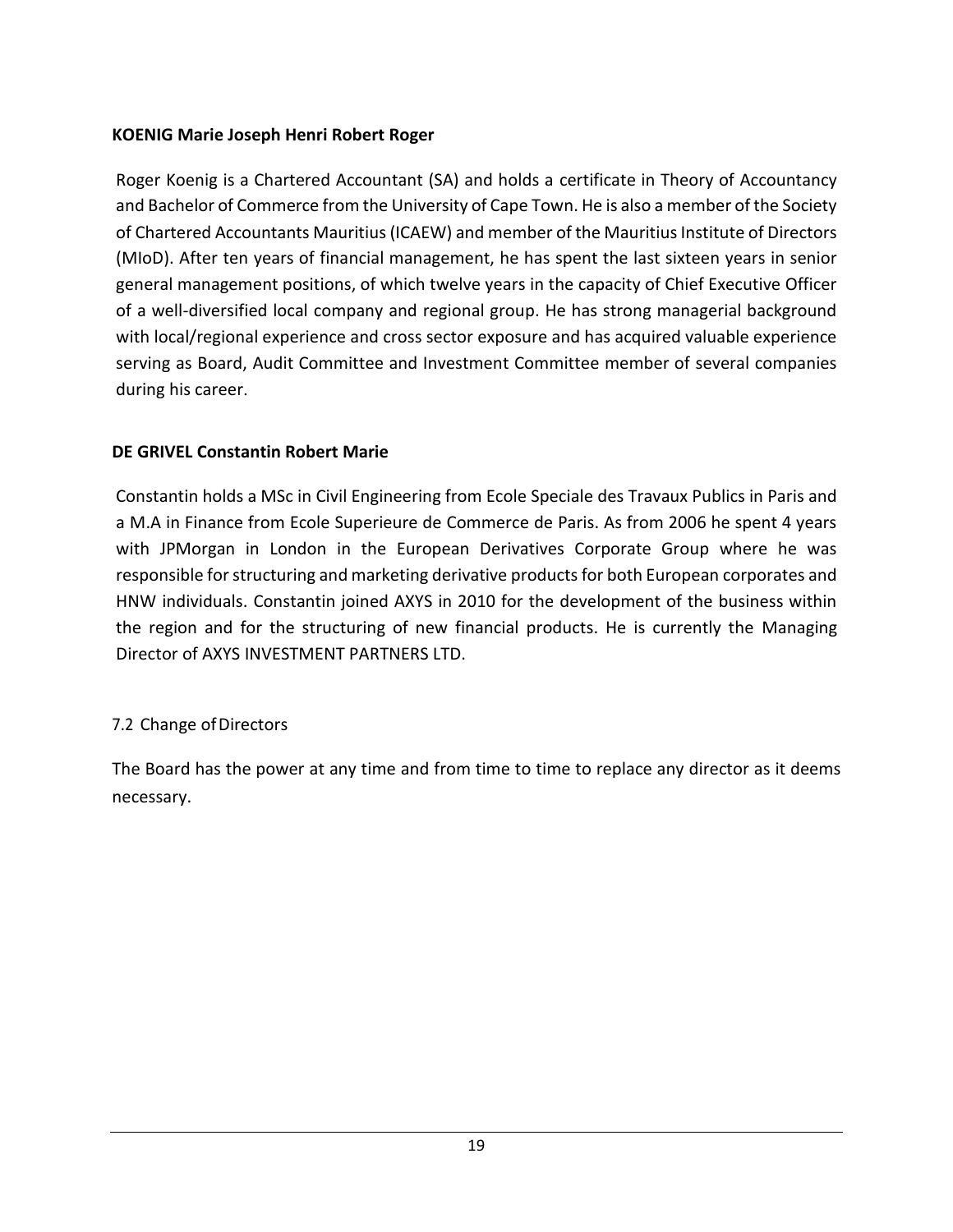### <span id="page-19-0"></span>**D: The Manager**

### <span id="page-19-1"></span>**8. Name, Address and Credentials**

#### 8.1 Name, address andprofile

The Manager of the Fund is AXYS INVESTMENT PARTNERS LTD, 6/7th Floor, Dias Pier Building, Le Caudan Waterfront, Caudan.

AXYS INVESTMENT PARTNERS LTD (AIP) consists of a team of professionals with an extended experience in asset, wealth and financial management. The company provides an investment and fund management service to both corporates such as pension funds, insurance companies, investment companies and High Net Worth individuals. AIP has built a solid reputation for delivering performance across major asset classes and investment regions.

AIP is licensed by the Financial Services Commission as Investment Advisor, CIS Manager and Distributor of Financial Products.

#### 8.2 Board of directors

The Board of directors of AIP consists of 5 members, namely:

| <b>Name</b>                        | Occupation              |
|------------------------------------|-------------------------|
| RIVALLAND, Michel Guy              | <b>CEO</b>              |
| DOVE, Christine Marie              | <b>Group Accountant</b> |
| MERVEN, Jean Didier                | Director                |
| <b>LALLIA Louis Marie Augustin</b> | Director                |
| DE GRIVEL, Constantin Robert Marie | Director                |

#### 8.3 Team of portfoliomanagers

AIP has a dynamic team of investment professionals to assist them in delivering quality service to their clients. The two main specialists who will be dedicated to the Fund are: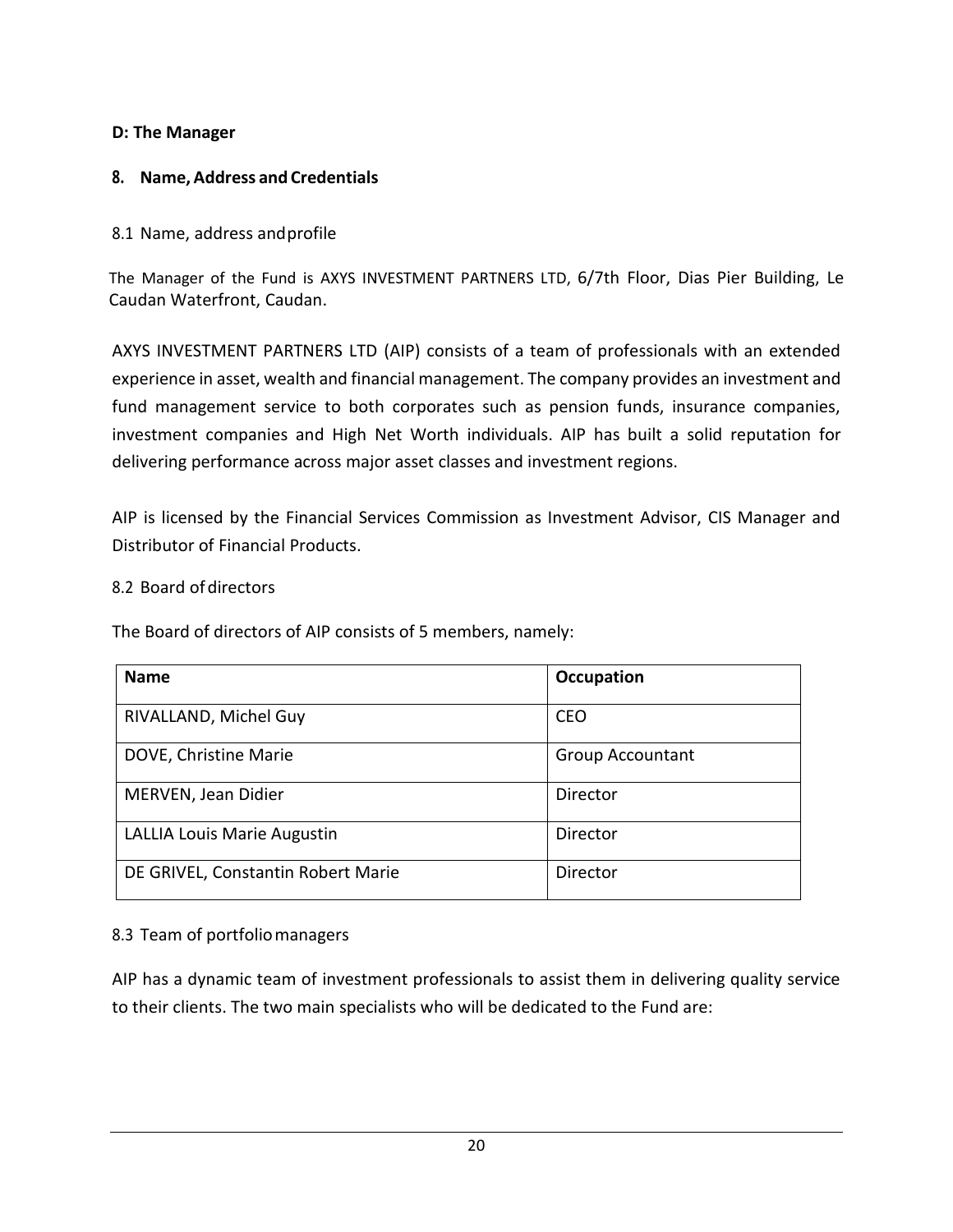### **MERVEN Didier**

Didier spent many years in Australia and moved back to Mauritius in 1988, he started portfolio management on an individual basis before setting up Portfolio & Investment Management Ltd (PIM) in 1992, the very first professional portfolio management company in Mauritius. Over the following 26 years PIM became the Axys Group and evolved from these beginnings into a diversified financial services company. Didier now sits on the AXYS and UIL Boards and is still involved in portfolio management for the company's high net worth clients.

### **GOOLAB Sanjay, MSc Econ,**

Sanjay is an MSc Economics graduate of the University of Pune. He was the head of a reputed stock broking company in Mauritius for over 4 years. He joined AXYS Capital management in 2007 where he managed a number client's portfolios both individual and institutional as well as Pension Funds as Fund Manager and was in charge of all operations as well as client reporting. He is currently the Senior Fund Manager at AXYS INVESTMENT PARTNERS LTD.

#### 8.4 Termination of agreement

Under the terms and conditions of the investment management agreement between the Manager and the Fund, the Fund may terminate the appointment of the Manager under the following conditions:

- (i) with the approval of the Board of directors of the Fund provided the required notice periodasexpressedintheinvestmentmanagementagreementisgiven;
- (ii) with the approval of the Board of directors of the Fund in the event of breach of its obligations provided the required notice period as expressed in the investment management agreement isgiven;
- (iii) at any time without any notice period if the Manager goes into liquidation (as per conditions in the investment management agreement) or if the operation of the Fund becomesillegalorintheeventoffraudorgrossnegligencebytheManager.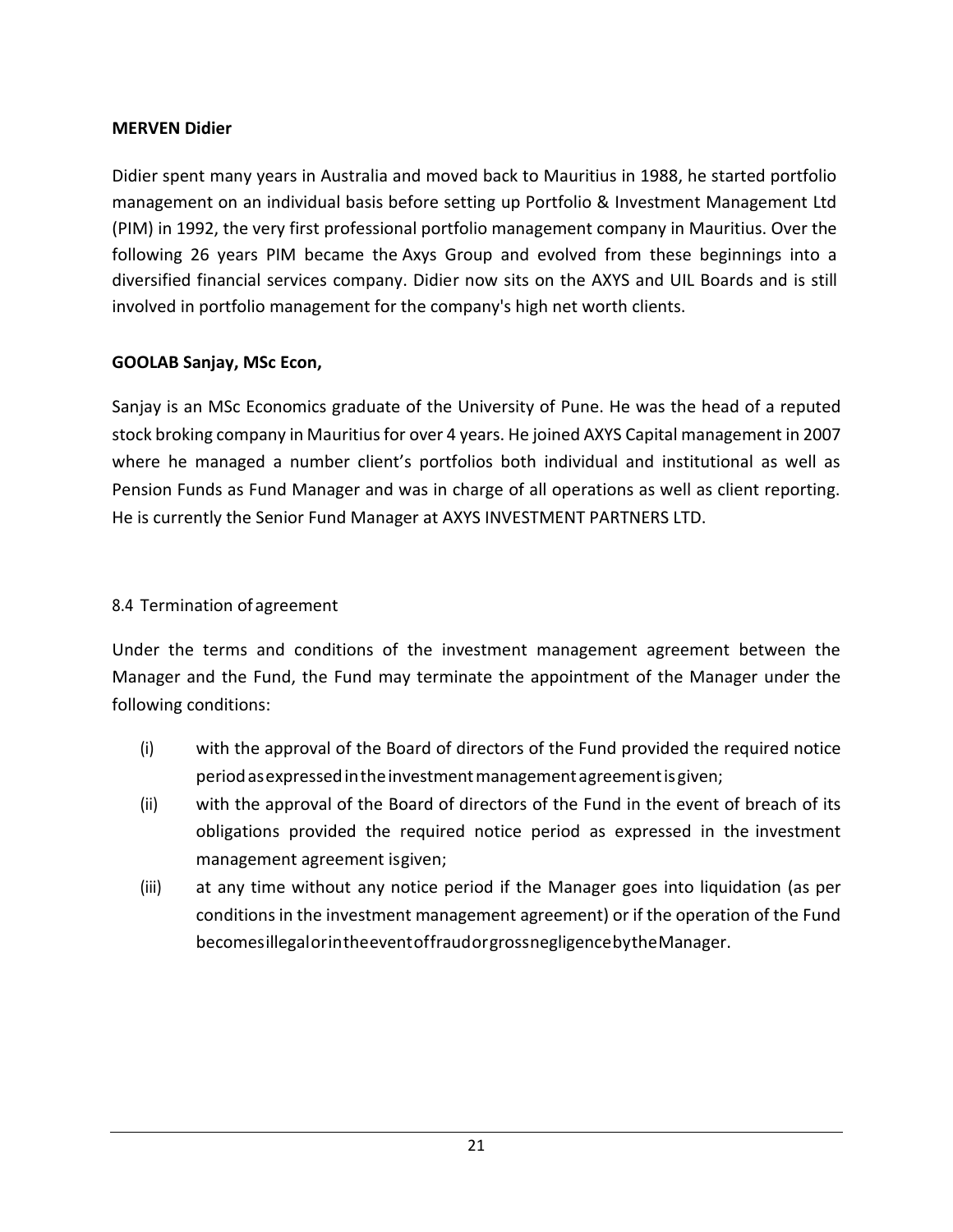### <span id="page-21-0"></span>**E: Investment Objectives, Practices and Financial Characteristics**

#### <span id="page-21-1"></span>**9. InvestmentObjectives and Practices**

#### 9.1 Investment objective

The investment objective of the Fund is to achieve maximum performance through capital appreciation by taking the minimum possible risk. The manager seeks to achieve the Fund's objective by investing in a well-diversified and actively managed basket of share.

### Investment approach and allocation

Thus the Manager endeavors to diversify the assets of the Fund by acquiring investments in various sectors of the Mauritian economy in view of attaining the above stated investment objective. The Manager will ensure that investments are in all respect reasonable and proper, exercise high standard of diligence and act prudently and with utmost good faith and seek proper and competent advice whenever deemed necessary. The Fund does not have any portfolio maturity limitation and may invest its assets in instruments with short-term, medium- term or long-term maturities. The Fund also will invest in equity securities.

In selecting securities for the Fund's portfolio, the Manager, performs an independent investment analysis of each issuer to determine its creditworthiness. The Manager takes a deep value contrarian approach to the Security markets, foregoing relative value and new issue participation in favor of absolute returns. The portfolio will be constructed of securities that provide exposure to industries believed to offer the most value to the Fund.

#### 9.2 Asset Allocation Pattern

| Instruments | Indicative Allocations (% of total assets) |         |  |
|-------------|--------------------------------------------|---------|--|
|             | Minimum                                    | Maximum |  |
| Equity      | 60%                                        | 98%     |  |
| Cash        | 2%                                         | 40%     |  |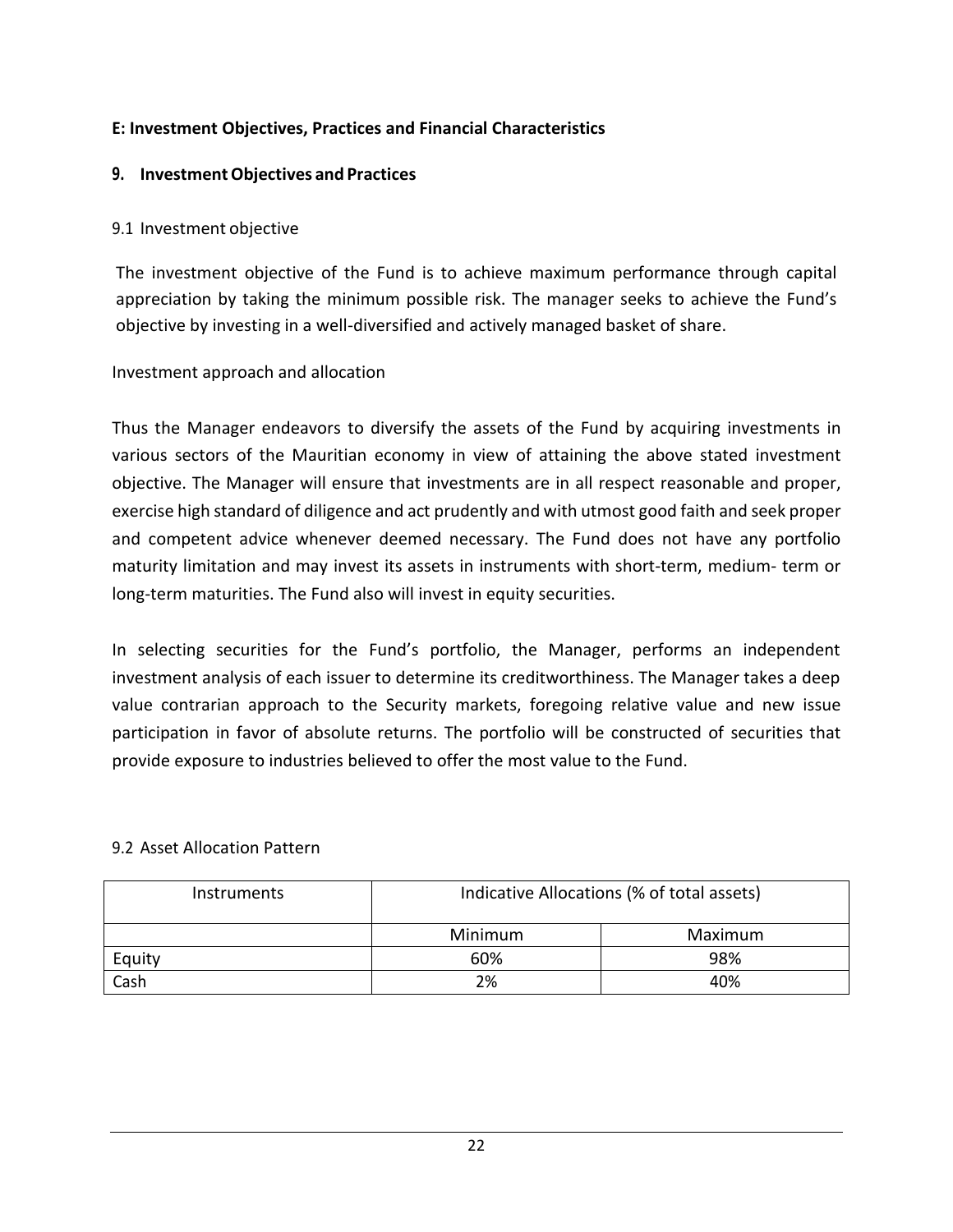9.3 Investment Restrictions.

The fund shall not:

(a) purchase a security, other than a debt security issued by the Government of Mauritius or the government of any other country, if, immediately after the purchase, more than 35% of its net assets, taken at market value at the time of purchase, would be invested in securities of that issuer;

(b) Purchase a security of an issuer where, immediately after the purchase, the collective investment scheme would hold more than 10% of a class of securities of that issuer;

(c) purchase realestate;

(d) purchase amortgage;

(e) purchase a security for the purpose of exercising control or management of the issuer of thesecurity;

(f) purchase an illiquid asset if, immediately after the purchase more than 10% of the net assetsofthecollectiveinvestmentscheme,takenatmarketvalueatthetimeofthe purchase, would consist of illiquid assets;

 $(q)$  except within the limits established by the FSC purchase or sell derivatives;

- (h) purchase or sell a physical commodity, including precious metals.
- $(i)$  subscribe securities offered by a company under formation;
- (j) engage in the business of under writing or marketing securities of any other issuer;
- (k) lend money, securities or other assets;
- (l) guarantee securities or obligation of another person;

(j) purchase or sell securities other than through market facilities where these securities are normally bought and sold unlessthe transaction price approximatesthe prevailing market price or is negotiated on an arm's length basis;

(k) borrowmoneyorprovideforthecreationofanyencumbranceonitsassets except in the two following situations –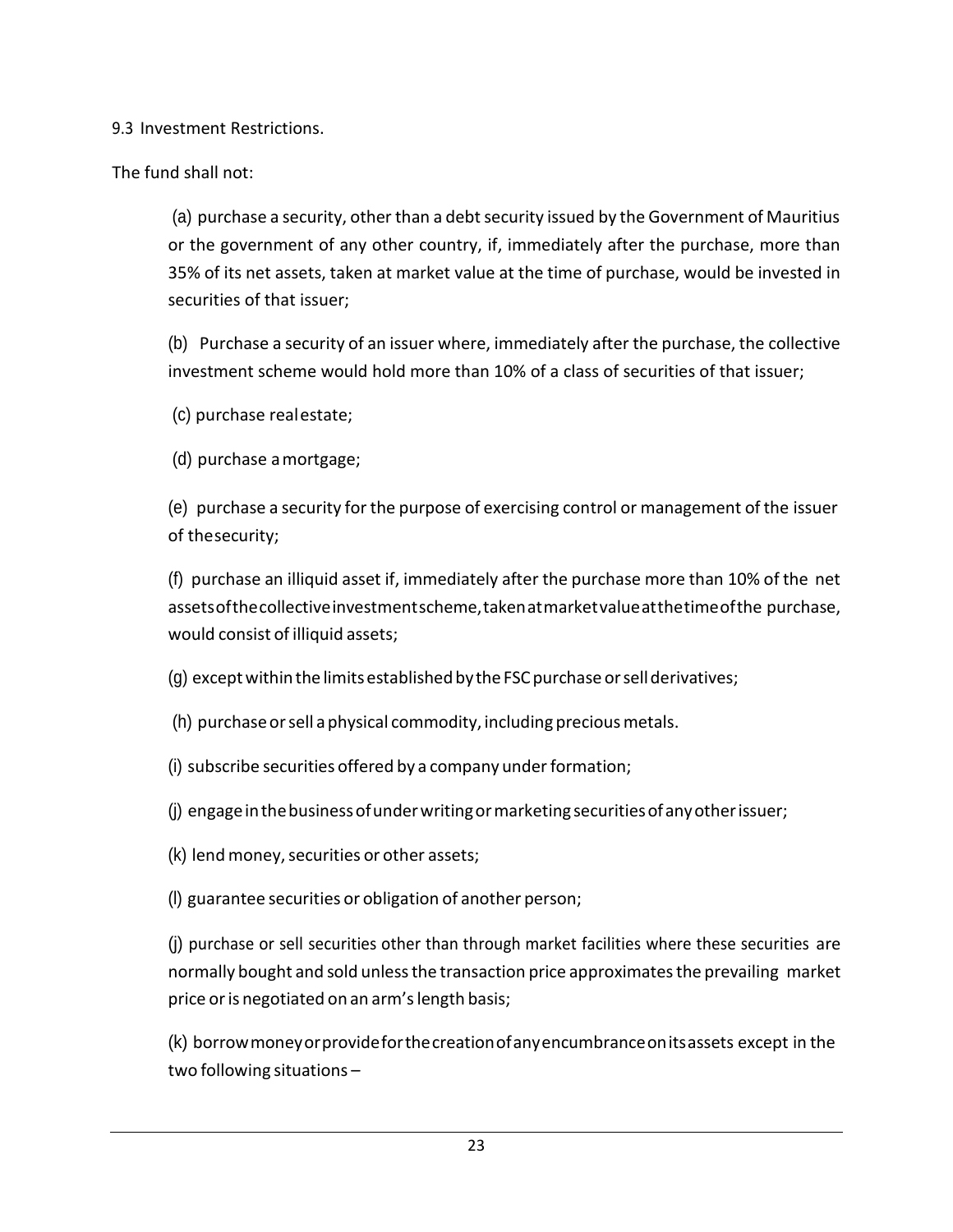(a) the transaction is a temporary measure to accommodate requests for the redemption of securities of the collective investment scheme while the collective investment scheme effects an orderly liquidation of its assets, and, after giving effecttothetransaction, theoutstandingamountofallborrowings of the collective investment scheme does not exceed 5% of the net assets of the collective investment scheme taken at market value at the time of the borrowing;

(b) the encumbrance secures a claim for the fees and expenses of the custodian or a sub-custodian for services rendered in that capacity;

- (l) purchase a security from,orsell a security to,oneofthe followingpersons-
	- (a) the CIS manager orthe custodian;
	- (b) an officer of the CIS manager or the custodian;

(c) anaffiliateofapersonreferredtoinsubparagraphsl(a)andl(b),unlessthe purchase from or sale to the affiliate is carried out at arm's length.

9.4 Investment in other collective investment schemes

The fund shall not:

- (1) invest in foreign collective investment schemes;
- (2) invest in aggregate more than 5% of its net asset value in the shares of other collective investment schemes;
- (3) acquire more than 10% of the shares of any single collective investment scheme.
- 9.5 Minimum Funding
- (i) The scheme must receive a minimum subscription of Rs. 10,000,000 from investors so as to begin operating the scheme.
- (ii) When the minimum amount of subscriptions referred in (i) is not reached during the first 6 months of offering period, the funds shall be returned to the investors together with any interest earned thereon, unless the collective investment scheme can justify a request for extension and the Commission agrees to such an extension, which shall not exceed a further 6 months.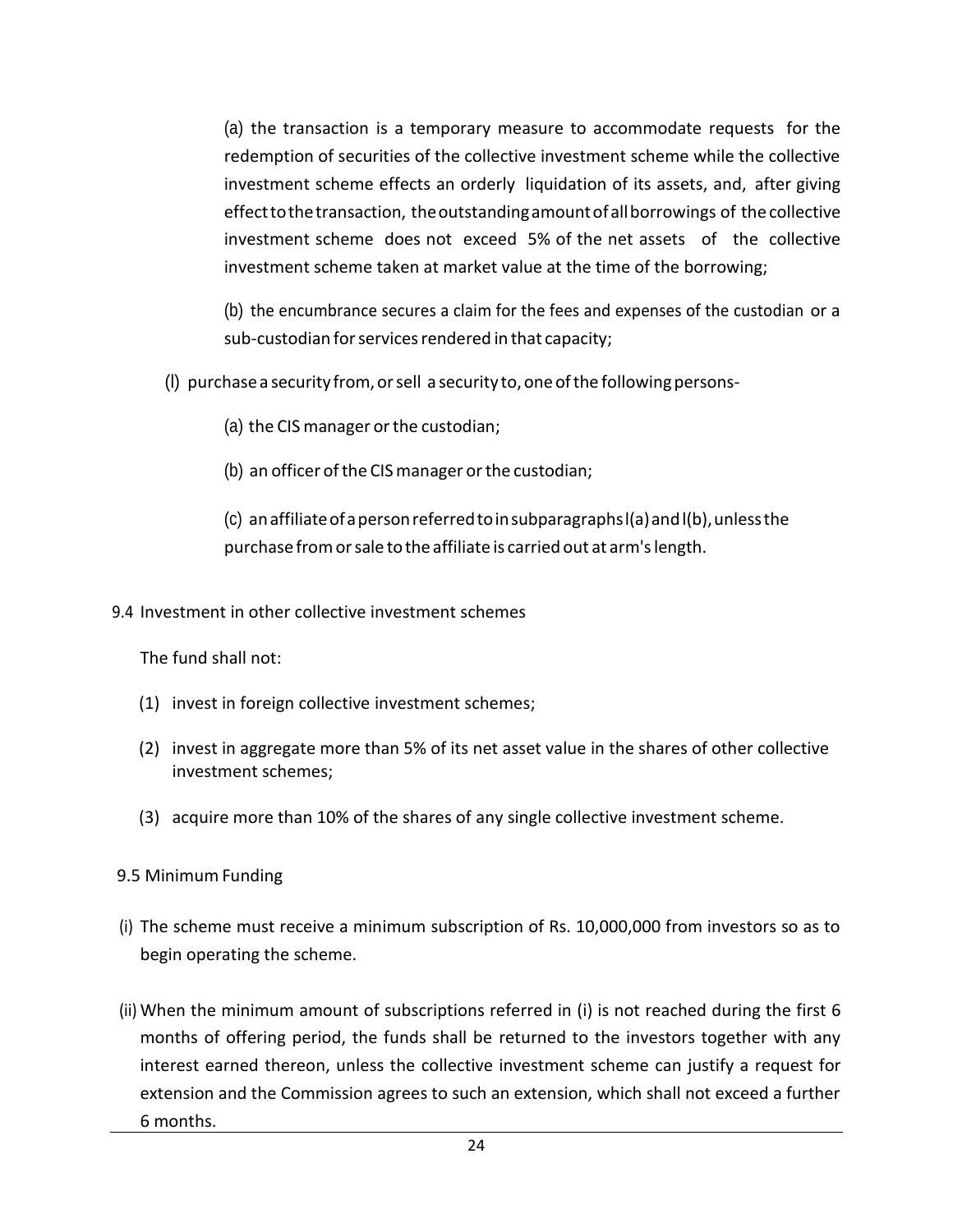(iii) All funds collected from investors will be kept in the custody account with The Mauritius Commercial Bank and will be returned with all interest earned to investors if necessary.

#### <span id="page-24-0"></span>**10. Benchmark**

The Benchmark for the Fund is the ALEX 20

The Manager may from time to time change the benchmark with the approval of the Board of directors of the Fund.

#### <span id="page-24-1"></span>**11. InvestmentHorizon andRisk Profile**

The Fund's investment strategy has an investment horizon of 3 to 5 years and is targeted towards investors with low risk profile.

#### <span id="page-24-2"></span>**12. Dividend Policy**

The Fund does not intend to make any distribution, otherwise than by way of redemption of the Participating Shares.

#### <span id="page-24-3"></span>**F: Conditions of Operations**

#### <span id="page-24-4"></span>**13. Share Capital**

#### 13.1 Allotment and issue of shares

The Board of directors of the Fund will issue Participating Shares and Management Shares as it may determine from time to time in accordance with the Constitution of the Fund.

#### 13.2 Participating Shares

The Participating Shares shall be issued at Issue Price and shall confer upon the Investors in such Participating Shares the rights set out in section 13.3 of this Prospectus and the rights of Participating Shares shall otherwise be in accordance with the provisions of this Constitution. No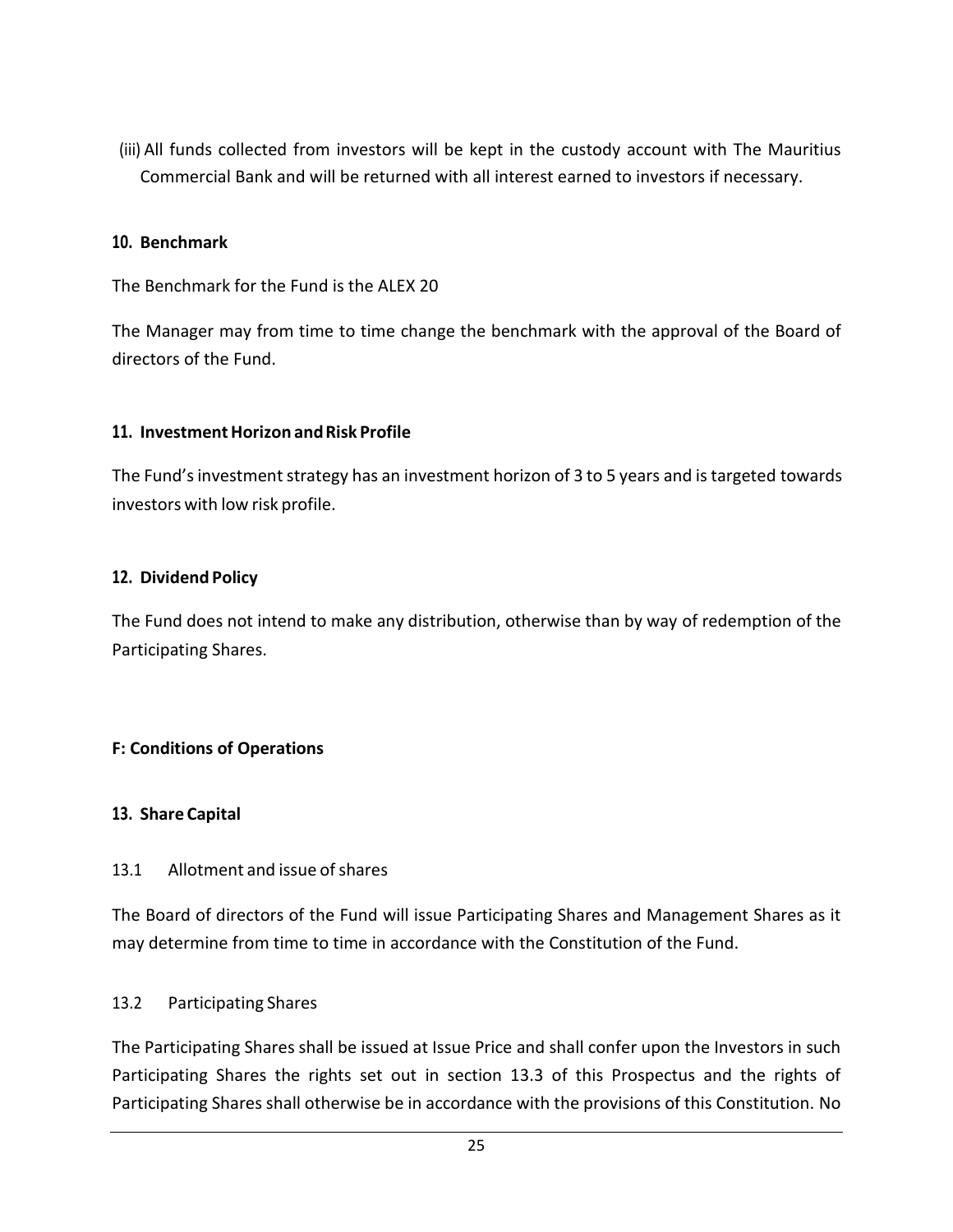Shares shall be issued unless they are fully paid up.

The holders of Participating Shares shall not have day to day control over the management of the assets or property of the Fund.

13.3 Rights of holders of Participating Shares

A Participating Share issued by the Fund shall confer on the holder thereof the right to:

- (i) request the Fund to (and the Fund shall, subject to this Prospectus or the Constitution, be obliged to) redeem the Participating Shares at the Redemption Price in accordance with this Prospectus and the Constitution;
- (ii) request to receive reports and accounts of the Company;
- (iii) vote on a proposal to wind up the Company.

### 13.4 Management Shares

Management Shares shall be issued to the Manager and shall have the rights set out in the Constitution. No Management Shares shall at any time be held otherwise than by the Manager or such other person nominated by the Manager and approved by the Board of directors of the Fund.

### <span id="page-25-0"></span>**14. Calculation of Net Asset Value**

(a) The net asset value of the Fund (the "Net Asset Value") shall be determined on every Valuation Day and, in any case, not less than once every week. The NAV is calculated weekly as we do not expect regular entry and exit in and from the fund (this will be used for dealing). However, the CIS team will keep track the fund evolution on a daily basis. The Net Asset Value shall be based on the gross asset value as defined in section 15(c) (the "Gross Asset Value") less gross liabilities as defined in section 15(e) (the "Gross Liabilities") less expenses which would consist of charges or claims of any and every kind and nature, fixed, accrued, unmatured or contingent, including without limitation, the estimated accrued expenses of the Manager, the Fund Administrator and the Custodian and any provisions or charges for any or all of the foregoing, whether for taxes, expenses, contingencies or otherwise.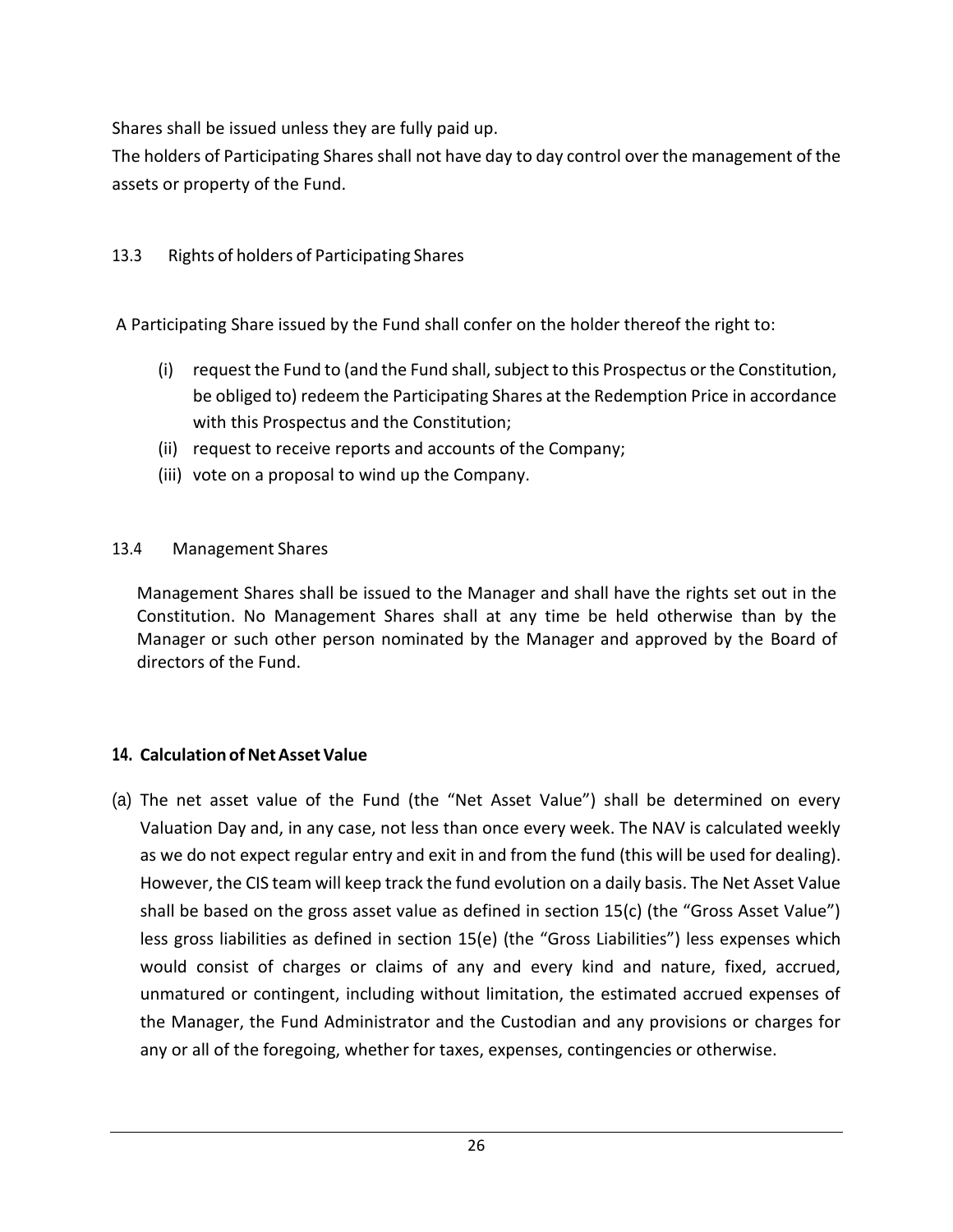- (b) The assets of the Company shall be deemed to include:
	- i. all cash in hand, on loan or on deposit, or on call including any interest accrued thereon;
	- ii. all bills, demand notes, promissory notes and accounts receivable;
	- iii. all bonds, time notes, shares, stocks, debentures, debenture stock, subscription rights, warrants, options and other investments and securities owned or contracted for by the Fund other than rights and securities issued by it;
	- iv. allstock and cash dividends and cash distributions to be received by the Fund and not yet received by it but declared payable to stockholders of record on a date on or before the day as of which the Net Asset Value is being determined;
	- v. allinterest accrued on any interest-bearing securities owned by the Fund except to the extent that the same is included or reflected in the principal value of such security;
	- vi. all other Investments;
	- vii. all expenses relating to the Fund in so far as the same have not been written off, except for management and performance fees; and
	- viii. all other assets of every kind and nature including prepaid expenses as valued and defined from time to time by the Board of directors of the Fund.
- (c) The Gross Asset Value shall be valued asfollows:
	- i. securities traded on a stock exchange or other regulated market are to be valued generally at the latest closing price quoted on the relevant exchange or market on or before the day preceding the relevant Valuation Day;
	- ii. unlisted equity securities will be valued initially at cost and thereafter with any reduction or increase in value (as the case may be) as the Board of directors of the Fund shall in its absolute discretion deem appropriate in the light of the circumstances;
	- iii. unlisted securities (other than equities) for which there is an ascertainable market value are to be valued generally at the last known price dealt on the market on which the securities are traded on or before the day preceding the relevant Valuation Day;
	- iv. unlisted securities (other than equities) for which there is no ascertainable market value will be valued at cost plus interest (if any) accrued from purchase to (but excluding) the relevant Valuation Day plus or minus the premium or discount (if any) from par value written off over the life of the security;
	- v. any value otherwise than in MUR shall be converted into MUR at the market rate ;
	- vi. the value of any cash in hand or on deposit, bills and demand notes and accounts receivable, prepaid expenses, cash dividends and interest accrued and not yet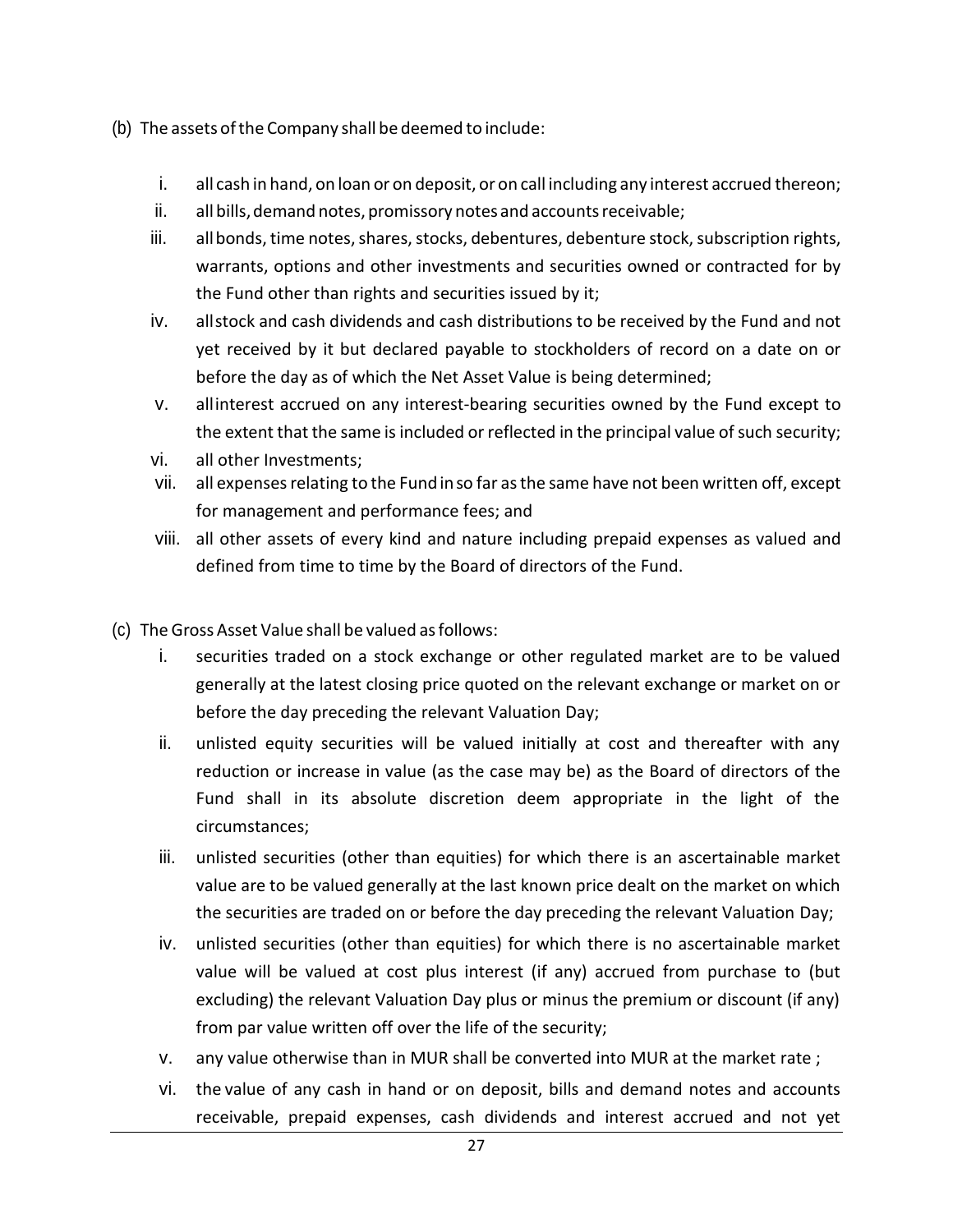received shall be deemed to be the full amount thereof, unless it is unlikely to be paid or received in full, in which case the value thereof shall be arrived at after making such deduction or discount as the Board may consider appropriate to reflect the true value thereof;

- vii. the value of preference shares or other security in any preference share trust, mutual fund, investment corporation, or other similar investment vehicle or collective investment scheme shall be derived from the last prices published by the managers thereof on or before the day preceding the relevant Valuation Day;
- viii. Notwithstanding the foregoing, the Board of directors of the Fund may, in its absolute discretion, permit some other method of valuation to be used if they consider that such valuation better reflects the fair value, and for the purpose of valuing the Fund's assets as aforesaid the Board of directors of the Fund may rely upon the opinions of any persons who appear to them to be competent to value assets of the Fund by reason of any appropriate professional qualification or of experience of any relevant market.

Notwithstanding the foregoing, where at the time of any valuation any asset of the Fund has been realised or contracted to be realised there shall be included in the assets of the Fund in place of such asset the net amount receivable by the Fund in respect hereo PROVIDED THAT if such amount receivable is not payable until some future time after the time of any valuation the Board may make such allowance as it considers appropriate.

- (d) The gross liabilities of the Fund shall be deemed to include all its liabilities and such provisions and allowances for contingencies (including tax) payable by the Fund but not liabilities represented by Participating Shares in the Fund. In determining the amount of suchliabilities the BoardofdirectorsoftheFundmaycalculateanyliabilitiesofaregularor recurring nature on an estimated figure for yearly or other periods in advance and accrue the same in equal proportions over any such period.
- (e) The Net Asset Value per Participating Share shall be calculated by dividing the Net Asset Value by the number of Participating Shares in issue.
- (f) Any calculations made pursuant to this Prospectusshall be made by or on behalf of the Board of directors and shall (except in the case of manifest error) be binding on all persons.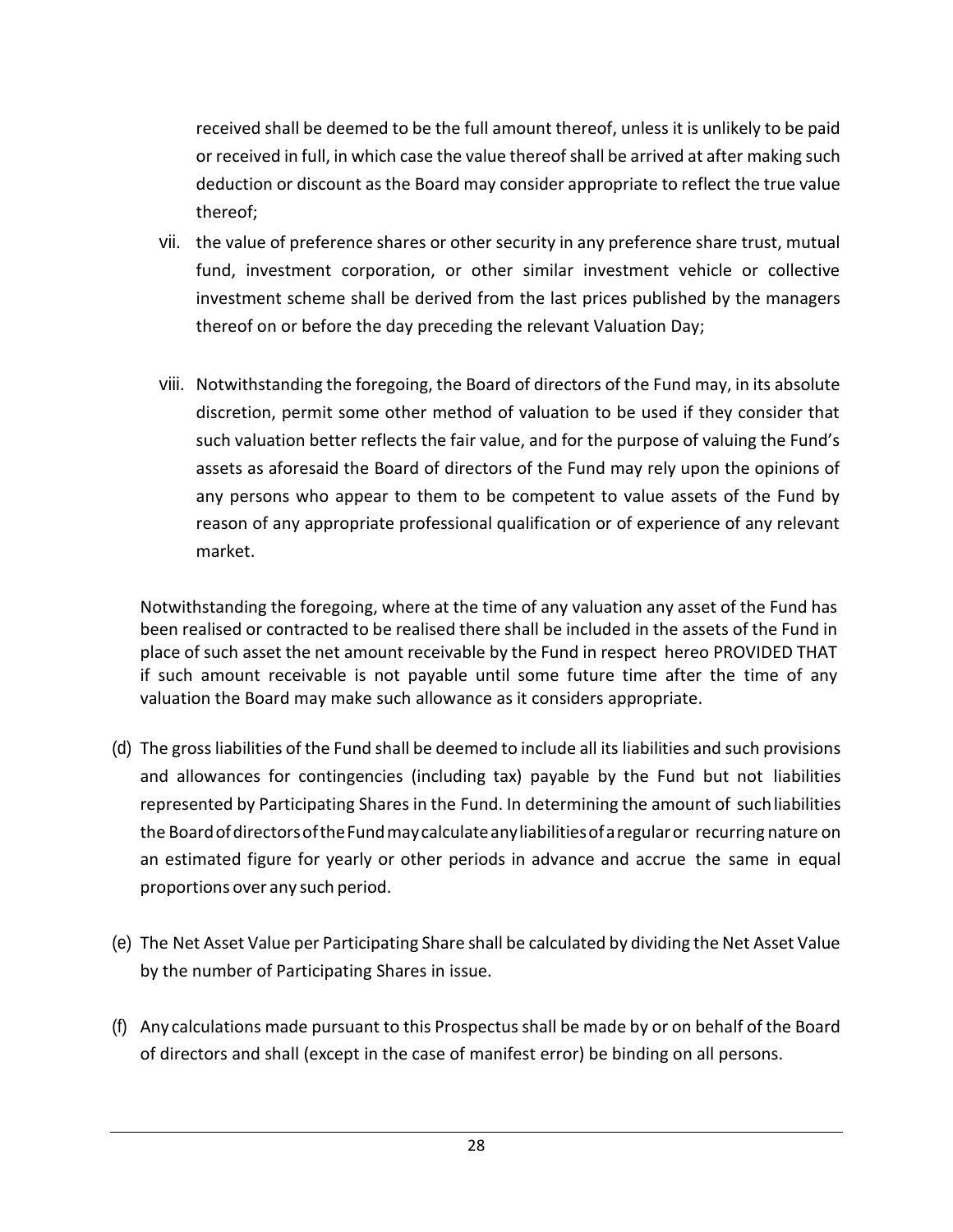### <span id="page-28-0"></span>**15. Fees andCharges**

15.1 The following are the fees and charges payable in relation to the Fund:

#### **Fees payable by Investors**

Initial Charge: Currently nil with a maximum of 2% of the subscription amount

Redemption Charge: Currently nil, with a maximum 2% of the redemption value

### **Fees payable by the Fund**

Fund Management Fee as a % of the Net Asset Value: Currently 0.1% p.a., Maximum 2% p.a.

Fund Administration Fees as a % of the Net Asset Value: 0.15% of the Net Asset Value ("NAV") per annum effective as from August 2014 with a minimum of MUR 300,000 per annum (the minimum applicable as from 1 April 2018)

Custodian's Fee as a % of the Net Asset Value: Currently 0.10% p.a., Maximum 0.20% p.a.

- 15.2 TheInitialChargeandtheRedemptionCharge(ifany)willberetainedbytheManager for their own benefit. Any rounding adjustments arising from calculating the price of Participating Shares will be credited to the Fund. Any commission, remuneration or other sum payable to agentsinrespectoftheissueorsaleofanyParticipatingShareswillnotbe addedtothepriceof such Participating Shares but will be paid by the Manager.
- 15.3 The Manager may at any time differentiate between investors as to the amount of the Initial Charge and the Redemption Charge payable or allow discounts on such basis or on such scale as the Manager may deem fit.
- 15.4 All marketing, promotional and advertising expenses in relation to the Fund will be borne by the Manager and will not be charged to the Fund.
- 15.5 TheManagermay charge for any additional expensesincurredwhere investors are resident outside Mauritius and to deduct such additional amounts from the subscription moneys paid by such investors or the realization proceeds due to them, as the case may be.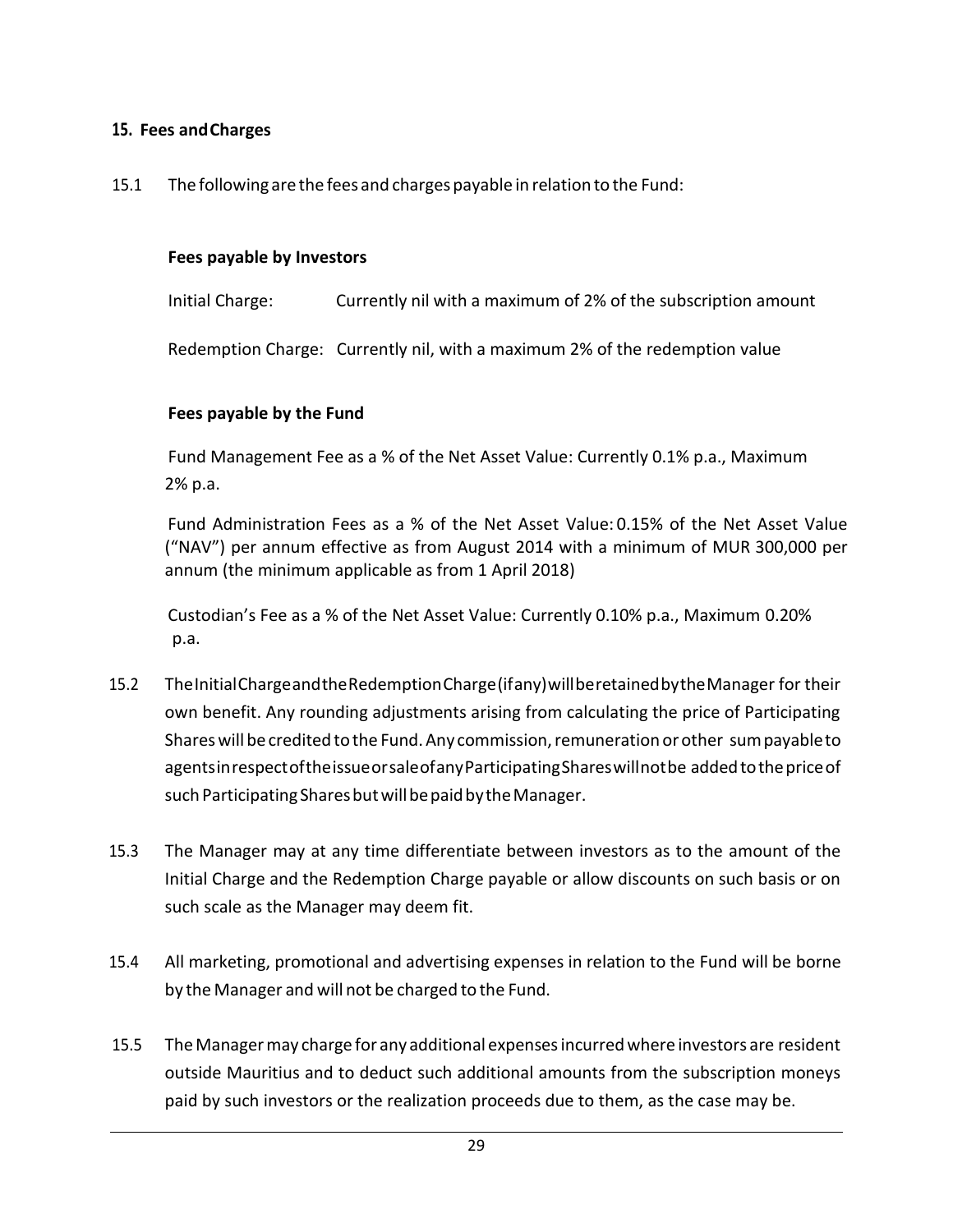#### 15.6 Expense ratio

The following expenses are excluded from the calculation of the expense ratio:

(a) brokerage and other transaction costs associated with the purchase and sales of investments;

(b) foreign exchange gains and losses,whetherrealised orunrealised;

(c) frontorback-endloadsarisingfromthepurchaseorsaleofaforeignpreferenceshare trust or a mutual fund of underlying investments;

(d) tax deducted at source or arising from Income received, including withholding tax;

- (e) interest expense;and
- (f) dividends and other distributions paid to shareholders(where applicable).

#### <span id="page-29-0"></span>**16. Trading Cycle**

Participating Shares in the Fund may be purchased or redeemed on every Dealing Day at the Issue Price and Redemption Price respectively as defined in this Prospectus.

#### <span id="page-29-1"></span>**17. Subscription and Issue of Shares**

#### 17.1 Application forShares

Investors may apply for Participating Shares by completing an application form obtainable from the Manager or their authorized distributors and submitting the completed application form to the Manager at their address stated at paragraph 2.1 or through their distributors. The application for Participating Shares must be accompanied by such documents as may be required by the Manager set out in the notes to the application form, and the subscription monies in full. Investors may pay for Participating Shares by cheque, cashier's order, TT, Swift transfer or bank draft.

17.2 The Minimum Initial Investment and Minimum Subsequent Investment for lump sum Investments shall be as follows unless such other amount as the Manager may determine:

|                                 | Corporate | Individual | Emplovee |
|---------------------------------|-----------|------------|----------|
|                                 | (MUR)     | (MUR)      | (MUR)    |
| Class $R$ – Initial Investments | 100.000   | 100.000    | -        |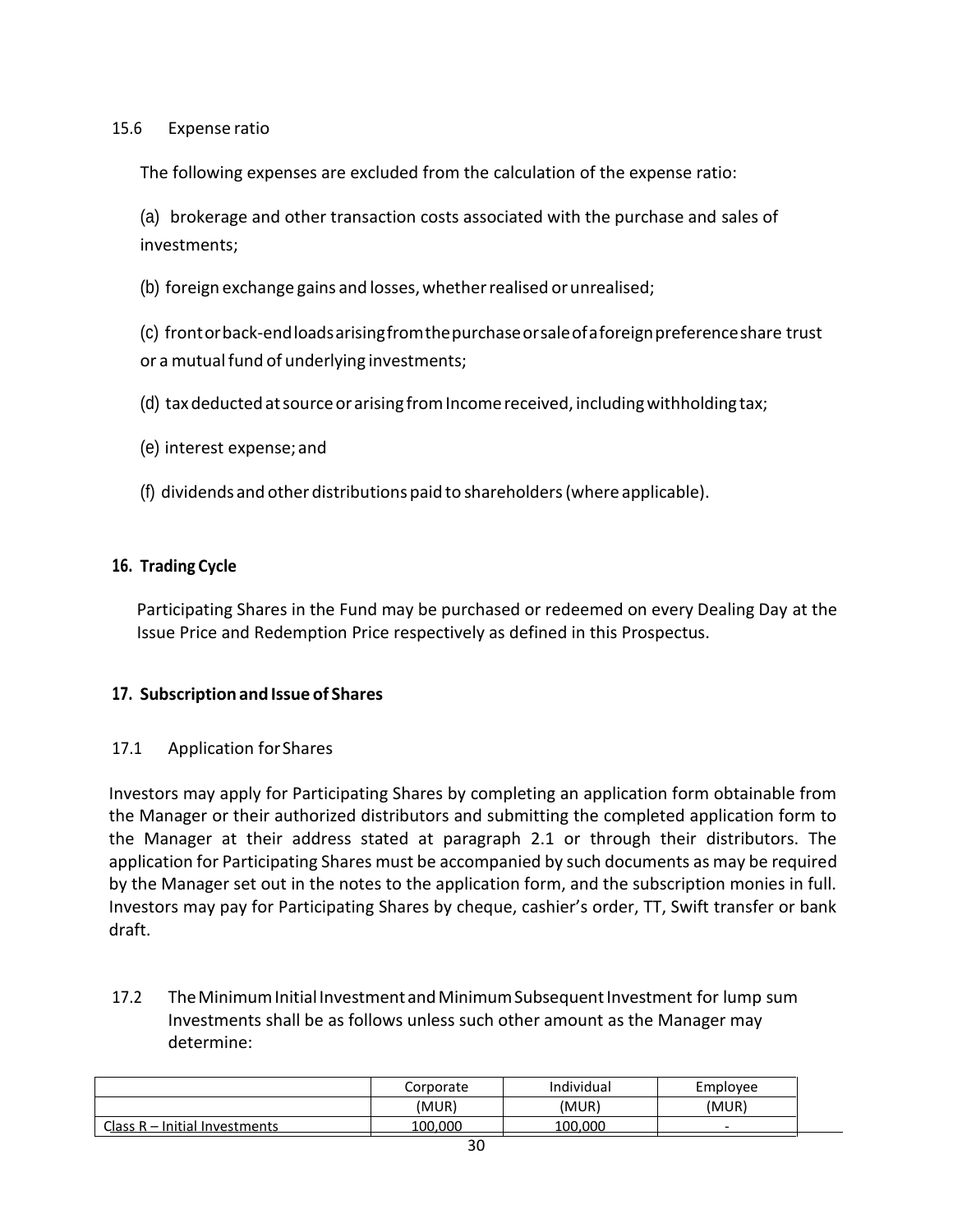| Class R – Subsequent Investments | No minimum | No minimum | -          |
|----------------------------------|------------|------------|------------|
|                                  |            |            |            |
| Class I – Initial Investments    | 10,000,000 | 10,000,000 | 5,000      |
| Class I – Subsequent Investments | No minimum | No minimum | No minimum |

### 17.3 Dealing Deadline and Basis for Pricing

The dealing deadline is 04:00 pm Mauritian Time on each dealing day before 04:00 pm Mauritian Time or such other cut off time as determined by the Manager.

### 17.4 Allotment of Participating Shares to an Investor

The number of Participating Shares allotted to an Investor will be calculated once the Issue Price has been ascertained.

The Manager may from time to time give a discount or discounts on the Issue Price payable by an investor by varying the amount of the Initial Charge. The Manager reserves the right to differentiate between investors as to the quantum of discount or discounts given to them provided that no such discount shall exceed the Initial Charge.

### 17.5 Confirmation of purchase

A subscription confirmation note will be sent to investors within 7 Business Days of the receipt of the application by the Manager.

### 17.6 Minimum FundSize

If on any date the Net Asset Value of the Fund is less than MUR 5,000,000, the Board of directors of the Fund may terminate the Fund by giving at least 6 months' written notice to Investors.

### 17.7 Discretion of the Board of Directors

The Board of directors of the Fund shall have the exclusive right to effect the creation and issue of shares of the Fund as provided in this Prospectus and the acceptance and non-acceptance of applications for shares shall be at the absolute discretion of the Board of directors of the Fund acting in consultation with the Manager and in the best interest of the Fund. If any application is rejected by the Board of directors of the Fund, the subscription monies will be refunded (without interest) to the applicant within a reasonable period of time and in such manner as the Manager in their absolute discretion may determine.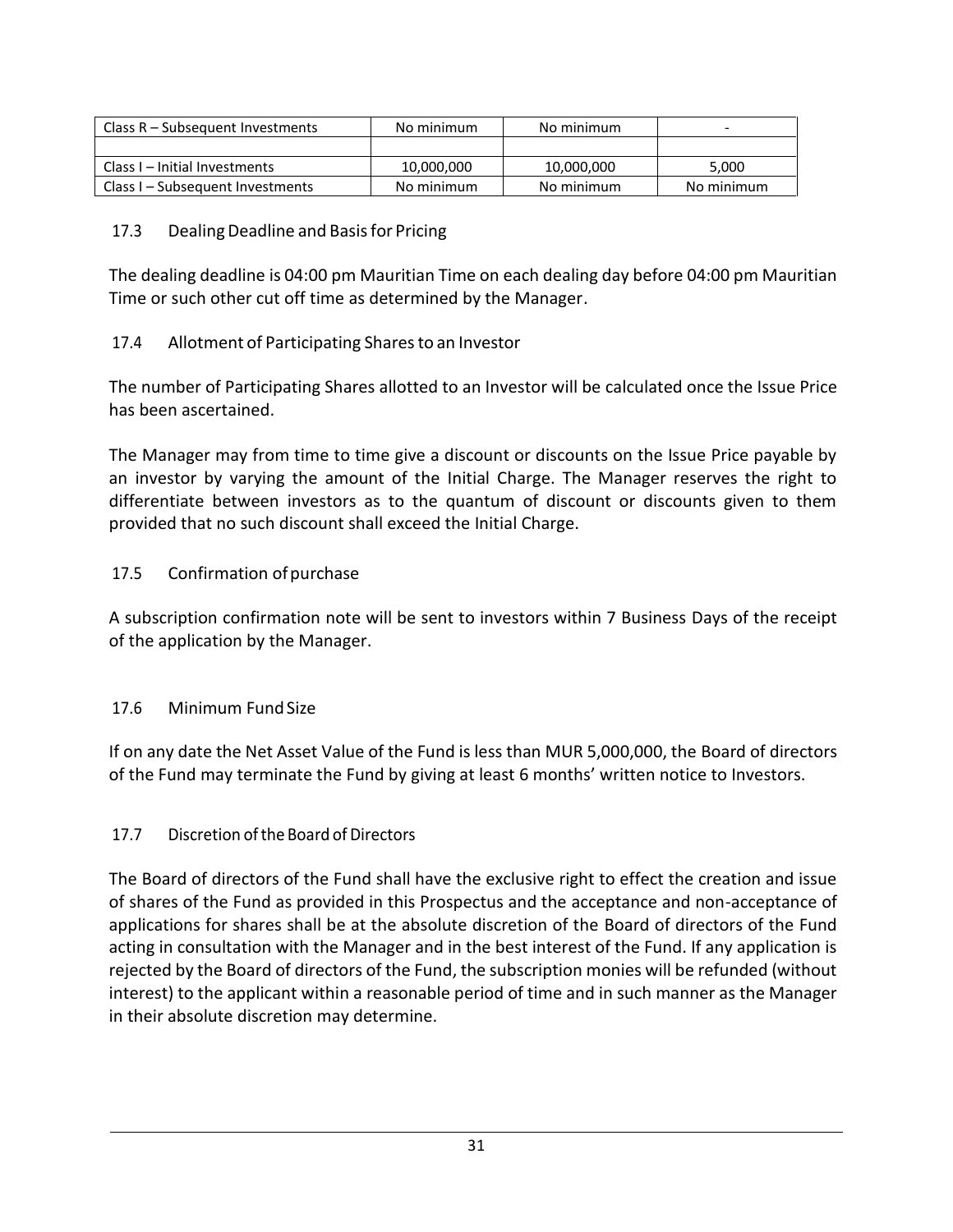# <span id="page-31-0"></span>**18. Regular Investment Plan**

### 18.1 Minimum Contribution

An investor may apply to the Manager to participate in a systematic investment plan ("SIP") with a minimum contribution as follows on a monthly basis or at periodic intervals as the Manager may from time to time determine:

|                            | Corporate       | Individual      | Employee                 |
|----------------------------|-----------------|-----------------|--------------------------|
|                            | (MUR)           | (MUR)           | (MUR)                    |
| Class $R - Regular$ Saving | 5,000 Monthly   | 5,000 Monthly   | $\overline{\phantom{0}}$ |
|                            |                 |                 |                          |
| Class I – Regular Saving   | 500,000 Monthly | 500,000 Monthly | 500 Monthly              |

### 18.2 Direct Debit Authorisation for SIP

Investors who wish to participate in the SIP must complete a direct debit authorisation ("DDA") form authorising the payment for the SIP and submit the DDA form together with the application form.

The monthly contribution for the SIP will be deducted from the Investor's relevant bank account as authorised in the DDA. The debit date will be on the dealing deadline pertaining to each Dealing Day and the investment will be made on the corresponding Dealing Day.

### 18.3 Termination of SIP Arrangements

An Investor may cease his/her/its participation in the SIP without penalty by giving not less than one month's prior written notice to the Manager. The investor may choose to leave his/her/its existing investment and redeem at a later period at that market NAV or redeem his/her/its investment at the time of termination of RIP at the prevailing NAV.

### <span id="page-31-1"></span>**19. Redemption ofShares**

### 19.1 Redemption Procedure

Subject to the minimum holding requirement set forth in section 19.3 hereof, any holder of Participating Shares may in writing request the Fund to (and the Fund shall, subject to this Prospectus or the Constitution, be obliged to) redeem all or any of the Participating Shares which he/she/it holds by completing and submitting to the Manager a redemption notice form (the "Redemption Notice") to that effect.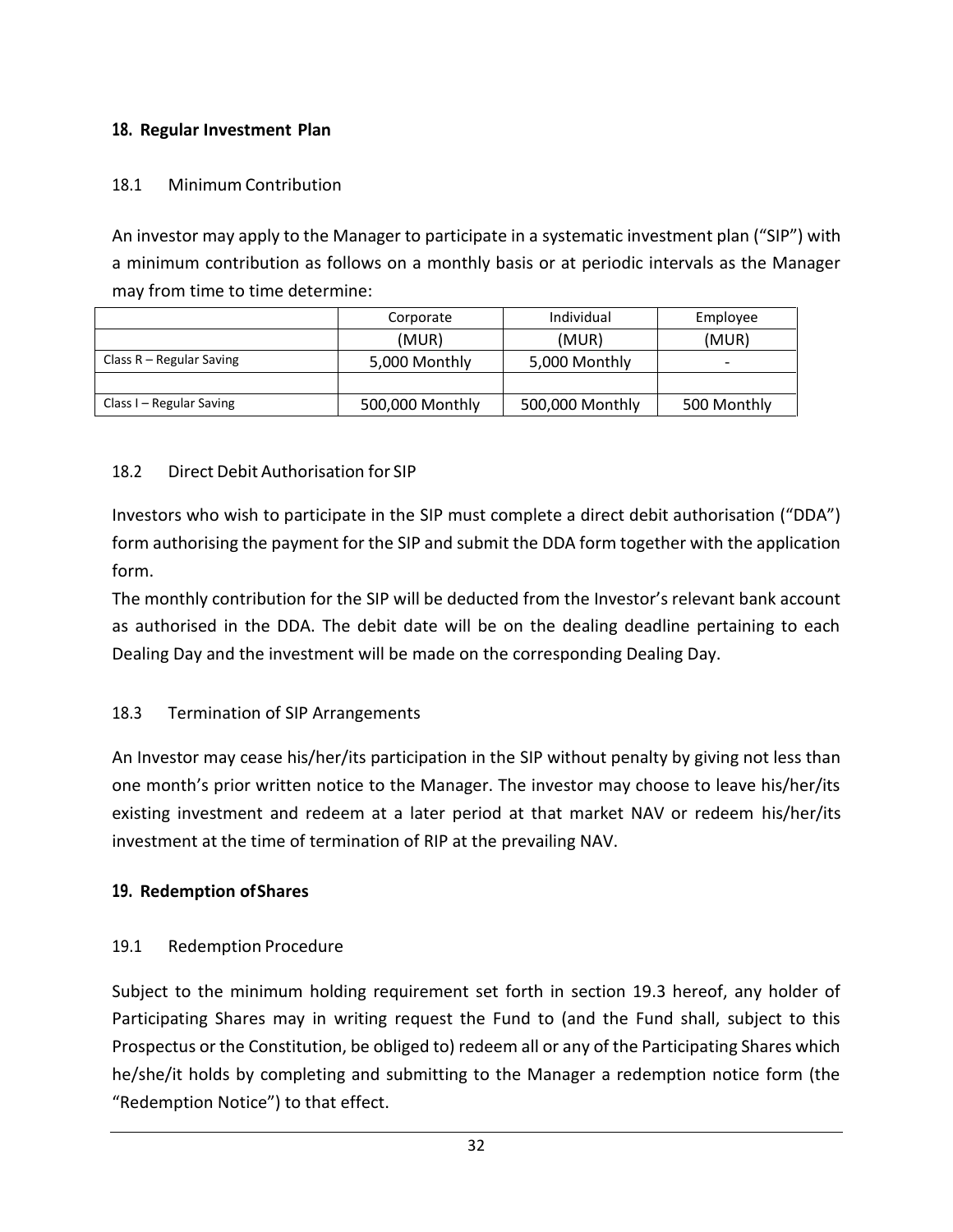With a view to protecting the interest of Investors, the Fund or the Manager may, in certain instances stipulated in the Constitution, limit the total number of Participating Shares which Investors may redeem on any Dealing Day to ten (10) per cent of the total number of Participating Shares then in issue. If so, requests for redemption of Participating Shares on such Dealing Day will be reduced ratably and be treated as if made in respect of each subsequent Dealing Day until all Participating Shares to which the original request related have been redeemed.

19.2 Effective Dealing Day and Redemption Notice

The redemption of Participating Shares shall be made in accordance with such procedures as the Board of directors of the Fund may determine PROVIDED that the Company shall not in any event be required to redeem any Participating Shares on any Dealing Day unless the Redemption Notice has been received by the Company or its duly authorised agent one (1) Business Day prior the Dealing Day or by such time and day as the Board shall specify PROVIDED ALWAYS that the Fund shall not give effect to a Redemption Notice where the redemption of Participating Shares has been suspended in accordance with section 23 of this Prospectus or with the Constitution.

### 19.3 Minimum Holding

The minimum holding (the "minimum Holding") is the number of Shares which may be purchased for MUR 50,000 at then applicable Issue Price. An Investor will not be entitled to redeem his/her/its Participating Shares without the approval of the Manager if due to such redemption his/her/its holding will be reduced to less than the Minimum Holding. There is no minimum redemption amount.

### 19.4 Basis for Pricing

As Participating Shares are priced on a forward pricing basis, the Redemption Price of Participating Shares will not be available at the time of submission of the Redemption Notice. The Redemption Price as at the date of the Redemption Notice shall apply.

#### 19.5 Redemption Proceeds

Redemption proceeds (the "Redemption Proceeds") will be calculated to be the product of the number of Participating Shares redeemed and the Redemption Price.

- 19.6 Payment of Redemption Proceeds
- a) The Manager shall within 10 Business Days of the relevant Dealing Day on which the request for redemption has been effected pay to Investors the Redemption Proceeds.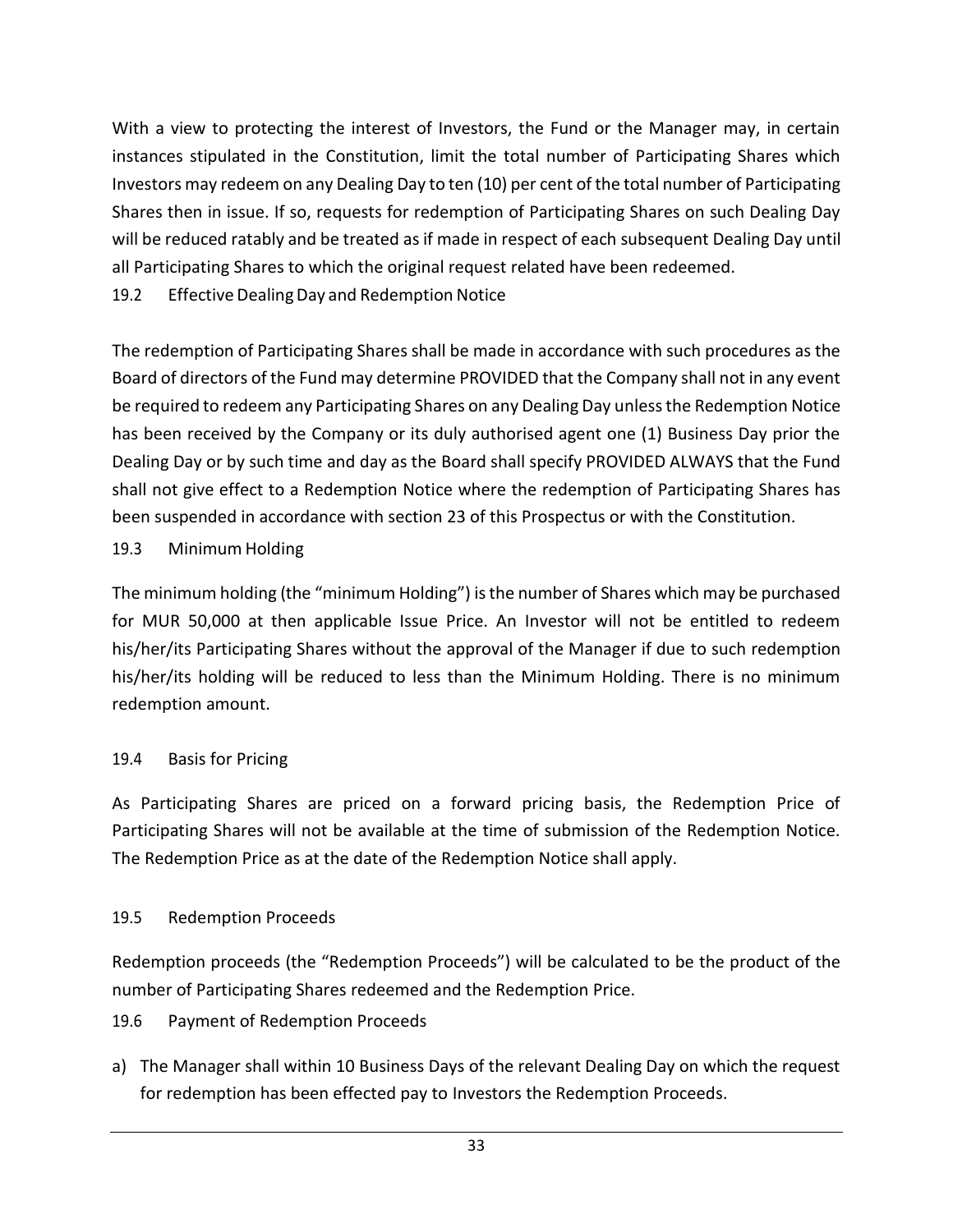- b) Redemption Proceeds will be paid by telegraphic transfer to a nominated bank account, or by crossed cheque sent by ordinary post.
- c) If an Investor is resident outside Mauritius, the Manager may deduct an amount equal to the excess of the expenses actually incurred over the amount of expenses which would have been incurred if the Investor had been resident in Mauritius.
- d) The fund strategy of keeping 5% of the fund in cash together with its RIP will ensure liquidity to meet its redemption request and its exit option. Incase this does not meet its redemption request the fund may decide to redeem part of its investment from it's diversify portfolio.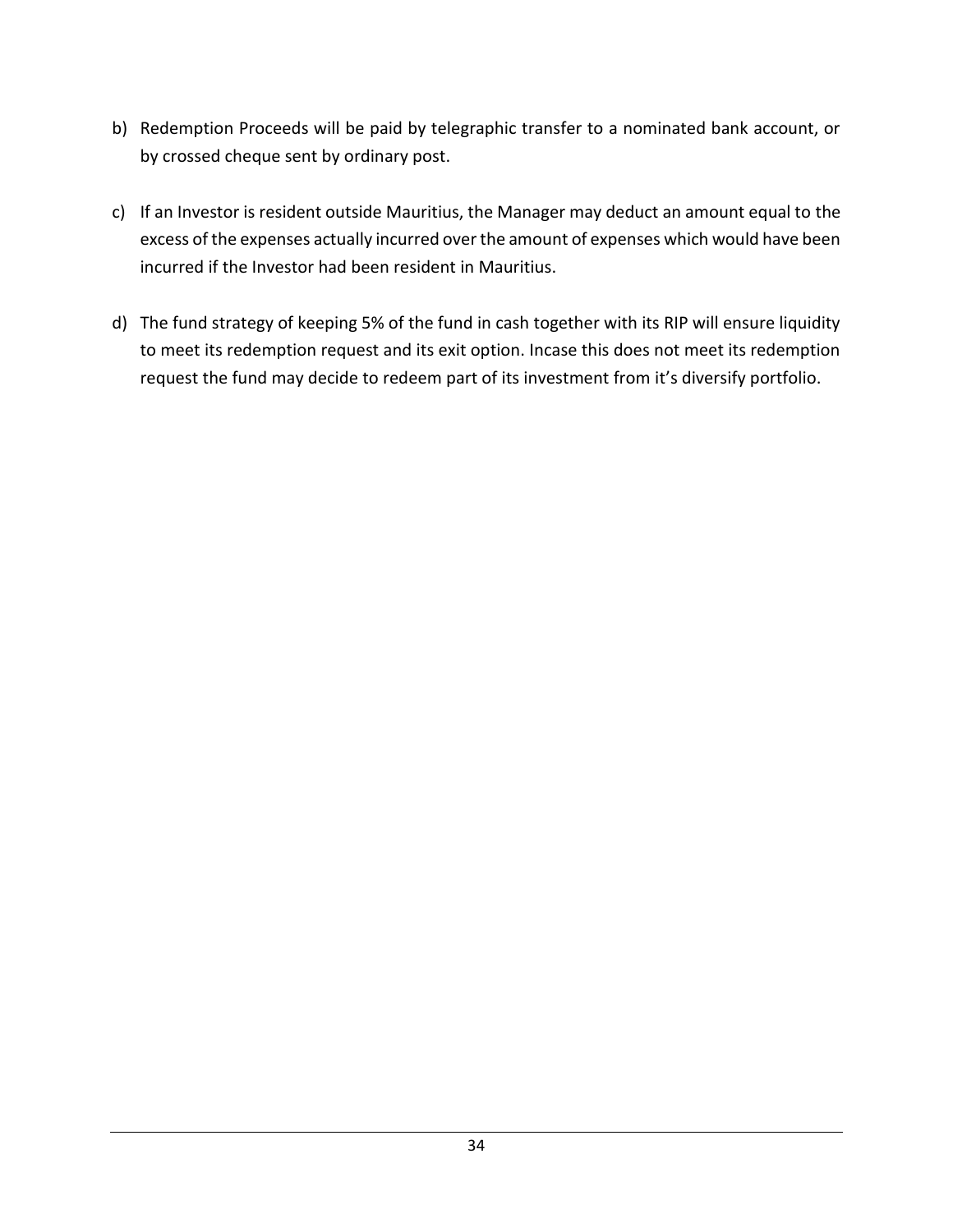# <span id="page-34-0"></span>**20. Transfer of Shares**

All transfer of shares of the Fund shall be effected in accordance with the provisions of the Constitution. According to these provisions, no shares may be transferred without the prior written consent of the Board of directors of the Fund. The transfer form should be sent to the Fund and should contain all necessary information concerning the transferor and transferee. The transferee should abide by the rules and conditions of subscription in the Fund and any other conditions as the Fund may impose.

# <span id="page-34-1"></span>**21. Pledging of Shares**

No shares may be pledged without the prior written consent of the Board of directors of the Fund. An Investor shall inform the Fund of its intention to pledge its shares and seek approval accordingly. Upon approval, the Fund Administrator shall inform the registrar of such pledge.

# **22. ObtainingPrices of Participating Shares**

The Net Asset Value of a Participating Share, the Issue Price and the Redemption Price will be published within 5 business days after the relevant Valuation Day on the website of the Manager which is [www.axyscapitalmgt.com a](http://www.axyscapitalmgt.com/)nd are also obtainable from the Manager.

# <span id="page-34-2"></span>**23. Suspension of Valuation/Dealings**

23.1 The Manager may at any time, suspend the calculation of the Net Asset Value of the Fund, the issue of any shares, or the right of Investors to require the redemption of Participating Shares:

(i) duringanyperiodwhenanymarketinwhichamaterialproportionoftheinvestmentsfor the time being constituting the Fund are listed or dealt in is closed otherwise than for ordinary holidays;

(ii) during any period when dealings on any such market are restricted or suspended;

(iii) during any period when, in the opinion of the Manager, there exists any state of affairs as a result of which withdrawal of deposits held for the account of the Fund or the realisation of anymaterial proportion ofthe Investmentsforthe time being held forthe account of the Fund cannot be effected normally or without seriously prejudicing the interests of Investors as a whole;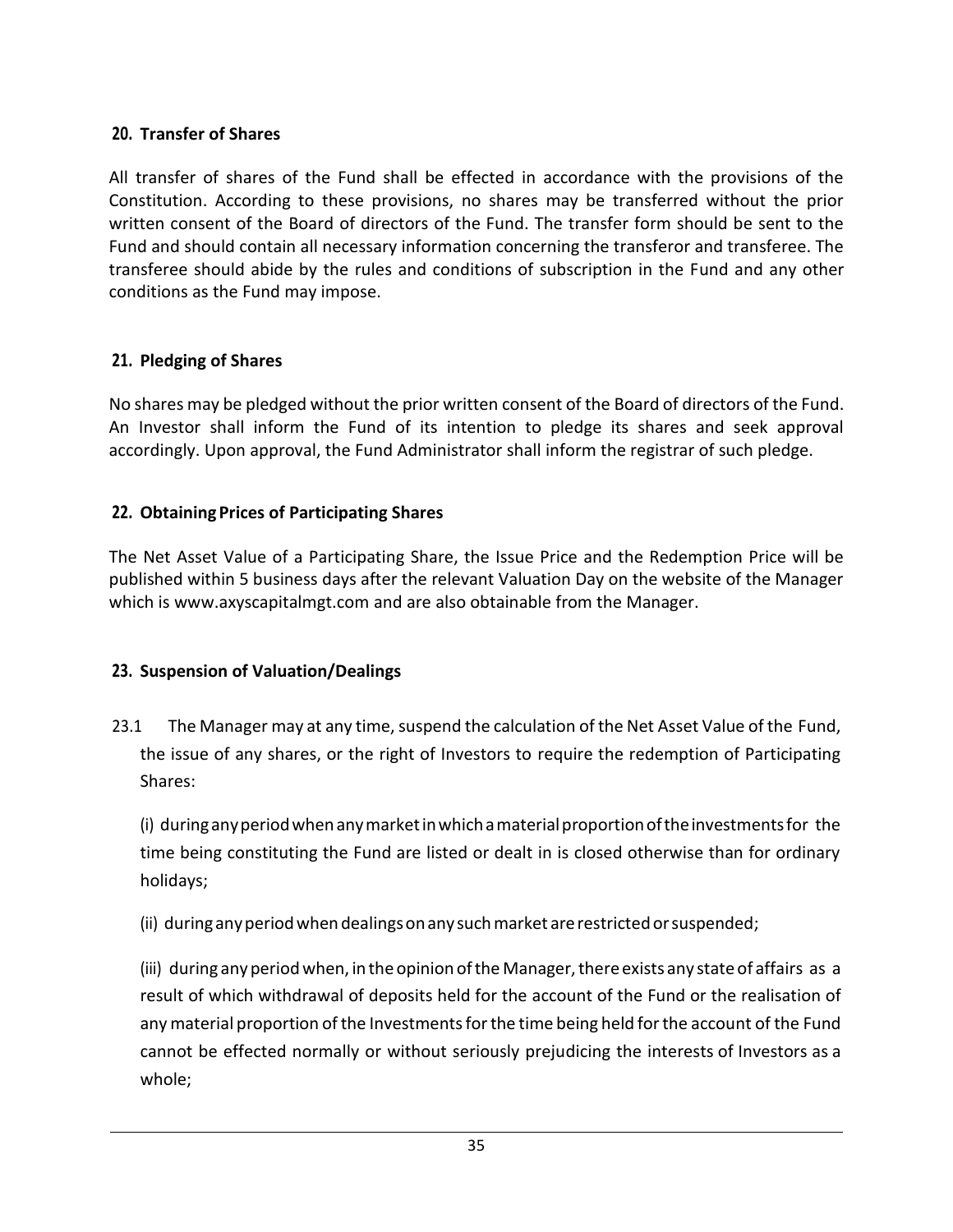(iv) duringanyperiodwherethereis,intheopinionoftheManager,anybreakdowninthe means of communication normally employed in determining the value of any of the Investmentsor theamountofanycashforthetimebeingheldfortheaccountoftheFund, orthe amount of any liability of the Custodian for the account of the Fund or when for any other reason the value of any such Investment or the amount of any such cash or liability cannot be promptly and accurately ascertained;

(v) duringanyperiodwhen,intheopinionoftheManager,thetransferoffundswhichwill ormay be involved in the redemption of any material proportion of the Investments for the time being held for the account of the Fund cannot be effected promptly at normal rates of exchange;

(vi) for48hours(orsuchlongerperiodastheManagermayagree)priortothedateofany annual or special meeting of Investors, as shareholders of the Fund, (or any adjourned meeting thereof) convened in accordance with the Constitution; or

(vii) for any period pursuant to an order or direction by the FSC.

For the purposes of this paragraph, "material proportion" means such proportion of the Investments which when sold would in the opinion of the Manager cause the Net Asset Value of the Fund to be significantly reduced.

23.2 Any payment for any Participating Shares redeemed before the commencement of any suspension but for which payment has not been made before its commencement may, if the Manager agrees, be deferred until immediately after the end of the suspension. A suspension will take effect immediately upon the declaration in writing to the Fund Administrator by the Manager and shall terminate on the first Business Day following the day on which the Manager have by a declaration in writing confirmed that the condition giving rise to the suspension has ceased to exist.

### **G: Risk Factors**

# **24. General**

24.1 The Fund and the Manager cannot, and does not, guarantee the accuracy of facts, forecasts and other statistics with respect to Mauritius, the Mauritian economy, the Mauritian securitiesindustryandtheselectedregional andinternationaldatacontainedin this Prospectus.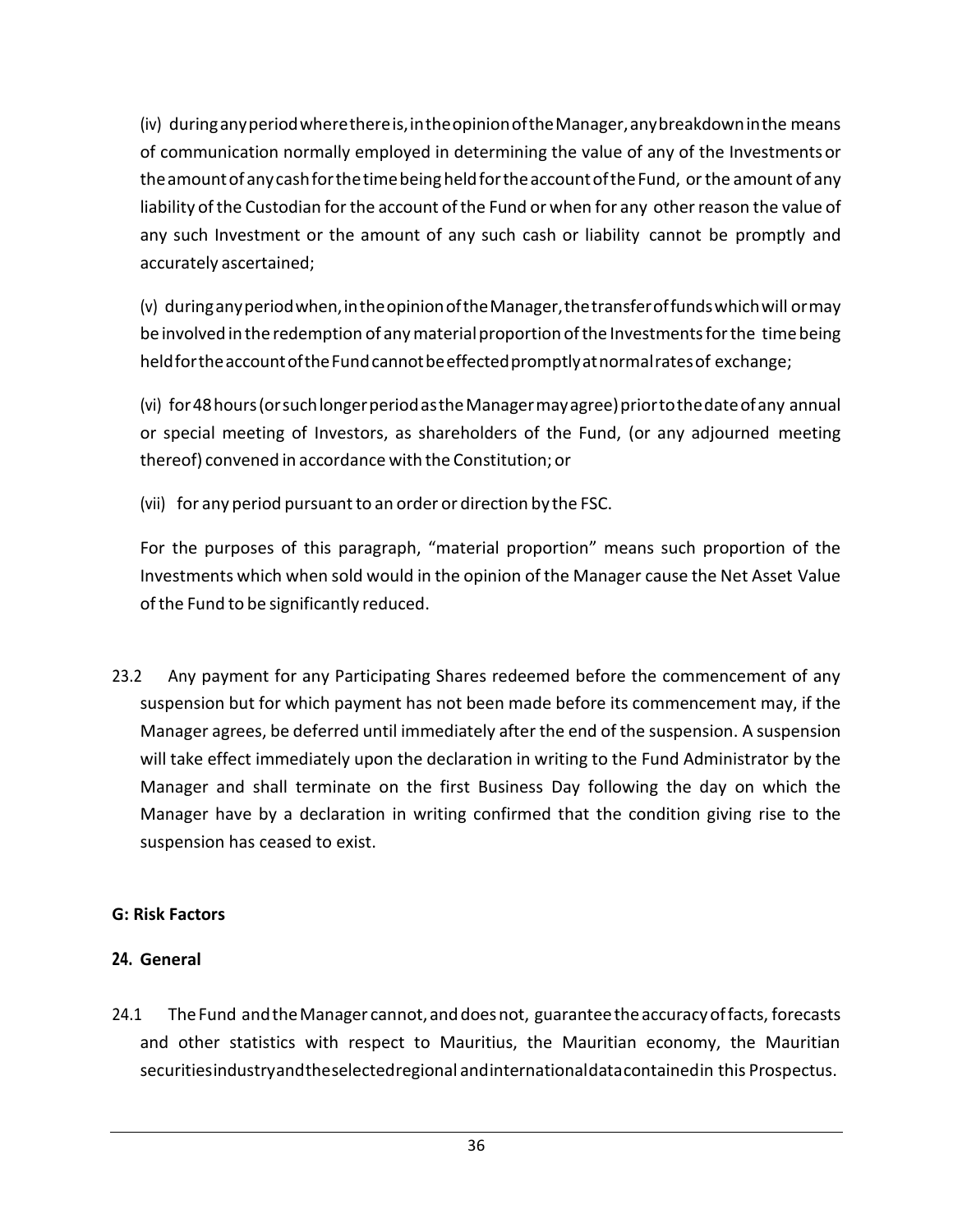Facts, forecasts and other statistics in this Prospectus relating to Mauritius, the Mauritian economy, Mauritian Security industry and the selected regional and internationaldatahave beenderivedfromvariousofficialorotherpublicationsavailable in Mauritius andmaynot be consistent with other information compiled within or outside Mauritius. We cannot guarantee the quality or reliability of such source materials. Theyhavenotbeenprepared or independently verified by us, the Manager or any of our or their affiliates or advisors (including legal advisors), or other participantsinthisofferingand,therefore,wemakeno representationastotheaccuracy ofsuch facts, forecasts and statistics. We have, however, taken reasonable care in the reproduction and/or extraction of the official and other publicationsforthe purpose of disclosure in this Prospectus. Due to possibly flawed or ineffective collection methods or discrepancies between published information and market practice, these facts, forecasts and statistics in this Prospectus may be inaccurate or may not be comparable to facts, forecasts and statistics produced with respect to other economies. Further, there can be no assurance that they are stated or compiled on the same basis or with the same degree of accuracy as in other jurisdictions. Therefore, you shouldnotundulyrelyuponthefacts,forecastsandstatisticswithrespecttoMauritius, the Mauritian economy, the Mauritian securities industry and the selected regional and international data contained in this Prospectus.

# 24.2 This Investment may not be a suitable for all investors

Each potential investor in the Participating Shares must determine the suitability of that investment in the light of his/her/its own circumstances. In particular, each potential investor should:

- (i) have sufficient knowledge and expertise to make a meaningful evaluation of the Participating Shares, the merit and risks of investing in the Participating Shares and the information contained or incorporated by reference in this Propectus;
- (ii) have accessto, and knowledge of, appropriate analytical toolsto evaluate, in the context of its particular financial situation, an investment in the Participating Shares andtheimpacttheParticipatingShareswillhaveonitsoverallinvestment portfolio;
- (iii) have sufficient financial resources and liquidity to bear all the risks of an investment in the Participating Shares, including Participating Shares with principal or return payable in one or more currencies, or where the currency for principal or interest payments is different from the potential investor's currency;
- (iv) understand thoroughly the terms of the Participating Shares and be familiar with the behaviour of any relevant indices and financial markets; and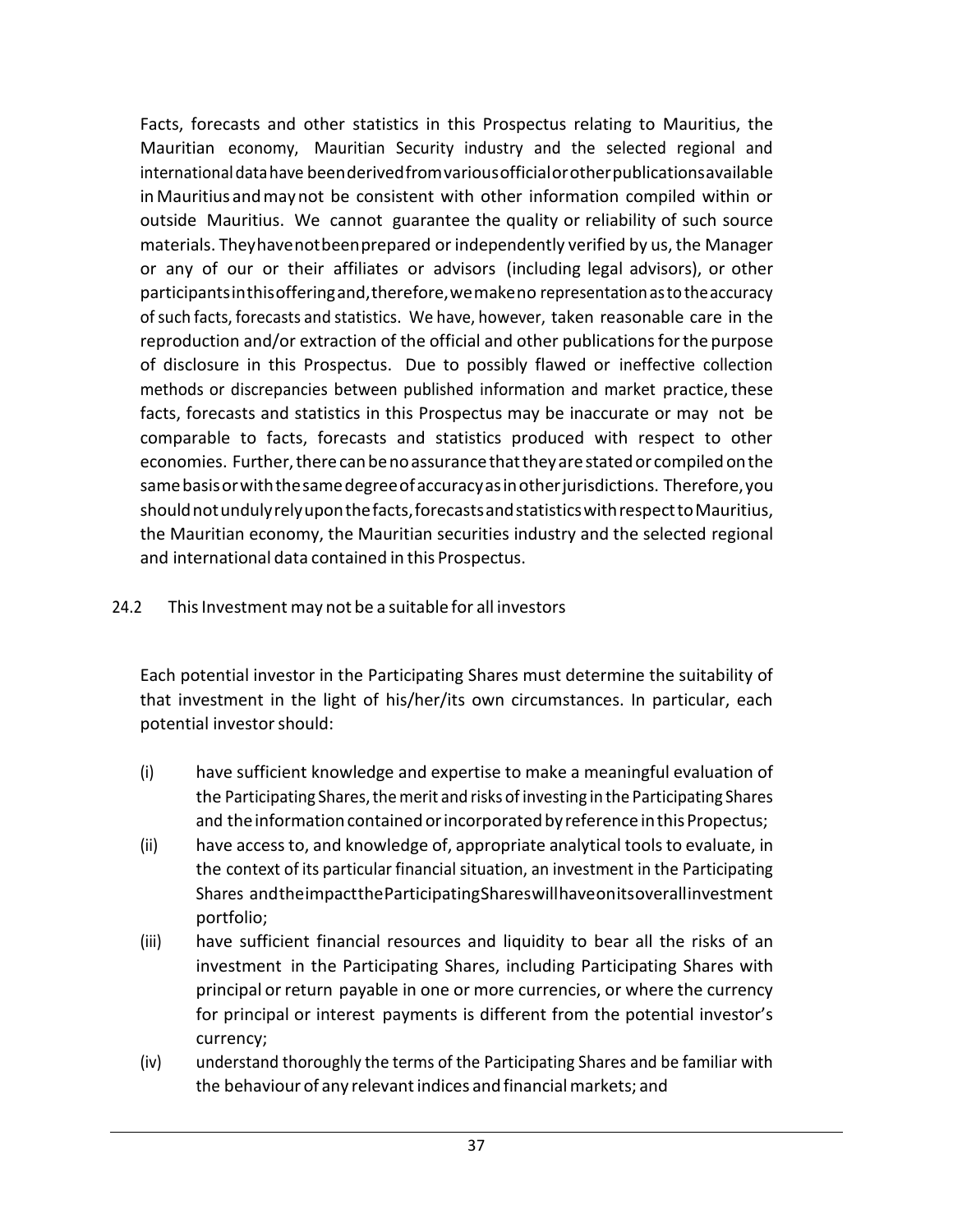(v) be able to evaluate (either alone or with the help of a financial adviser) possible scenarios for economic, interest rate and other factors that may affect its investment and its ability to bearthe applicable risks.

#### 24.3 Investing Risk

The type of investments that the Fund anticipates making involves a high degree of risk. In general, financial and operating risks confronting portfolio companies can be significant. While targeted returns should reflect the perceived level of risk in any investment situation, there can be no assurance that the Fund will be adequately compensated for risks taken. A loss of principal is possible. The timing of profit realization is highly uncertain. Losses are likely to occur early, while successes often require alongmaturation. Investmentsinfast growing companiesinvolve substantial risks. Thesecompaniestypicallyhaveobtained capitalintheformofdebtand/orequity toexpandrapidly,reorganizeoperations,acquirea business or develop new products and markets. These activities by definition involve a substantial amount of change in a company and could give rise to significant problems in sales, manufacturing and general management of these activities. Early-stage and development-stage companies often experience unexpected problems in the areas of product development, manufacturing, marketing, financing and general management, which, in some cases, cannot be adequately solved. In addition, such companies may require substantial amounts of financing which may not be available through institutional private placements orthe publicmarkets. The percentage of companies thatsurviveand prosper may besmall.

#### 24.4 General EconomicRisks

General macro-economic conditions, such as interest rates, the availability of alternate sources of financing and participation by other categories of investors may impact the Fund's level of success, including the value and the number of investments made by the Fund. The securities of a portfolio company may be affected by uncertainties such as changes in governmental policies, taxation, restrictions on foreign investment, other laws and regulations and currency fluctuations.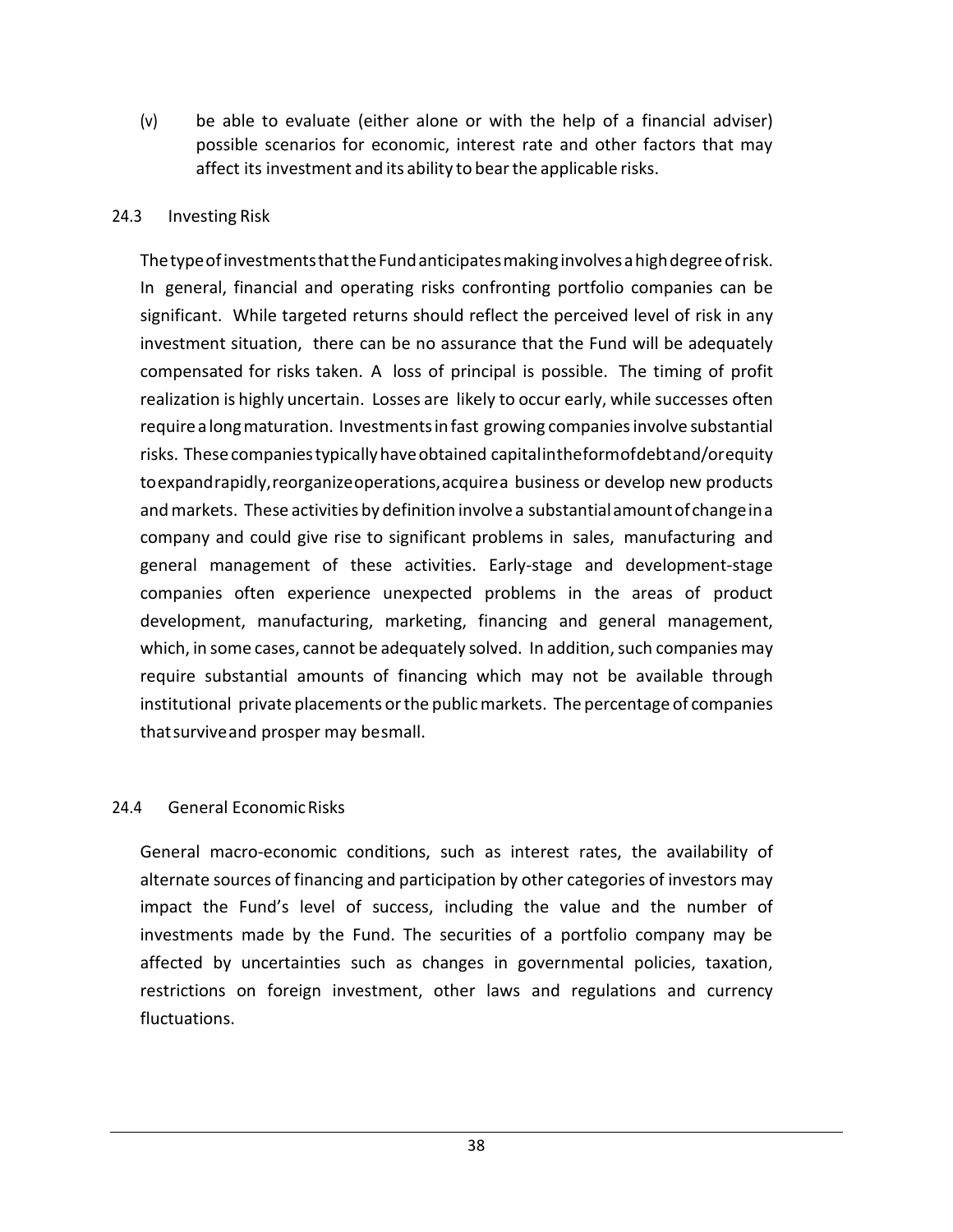#### 24.5 Difficulty of Locating Suitable Investments

The Fund has not committed to specific investment opportunities, and prospective investors will not have an opportunity to review the Fund's proposed investments before deciding whether to invest in the Fund. A purchaser of Participating Shares in the Fund must rely upon the ability of the Manager to identify structure and implement investments consistent with the Fund's investment objectives and strategies. There can be no assurance that there will be a sufficient number of suitable investment opportunities to enable the Fund to invest all of its committed capital in opportunities that satisfy the Fund's investment objectives, or that such investment opportunities will lead to completed investments by the Fund. Identification of attractive investment opportunities is difficult and involves a high degree of uncertainty. The Fund will compete for the acquisition of investments with many other investors, some of which will have greater resources than the Fund. Such competitors may include other investment funds, as well as individuals, financial institutions and other institutional and strategic investors. As a result of this competition, there may be fewer attractively-priced investment opportunities than anticipated and the Manager might not be able to identify and successfully close a sufficient number of high-quality investments to utilize all of the Fund's capital. Such competition may adversely impact the length of time required to fully invest the Fund's capital. No assurance can be given that the Fund will be successful in identifying or consummating economically attractive investments.

#### 24.6 Expedited Transactions

Investment analyses and decisions by the Manager may be undertaken on an expedited basis in order for the Fund to take advantage of available investment opportunities. In such cases, the information available to the Manager at the time of an investment decision may be limited, and the Manager may not have access to the detailed information necessary for a full evaluation of the investment opportunity. Further, the Fund may conduct its due diligence activitiesin a very brief period and may assume the risks of obtaining certain consents or waivers under contractual obligations. While the Fund expects to negotiate purchase price adjustments, termination rights and other protections, such rights may not be available or, if available, the Fund may elect not to exercise them.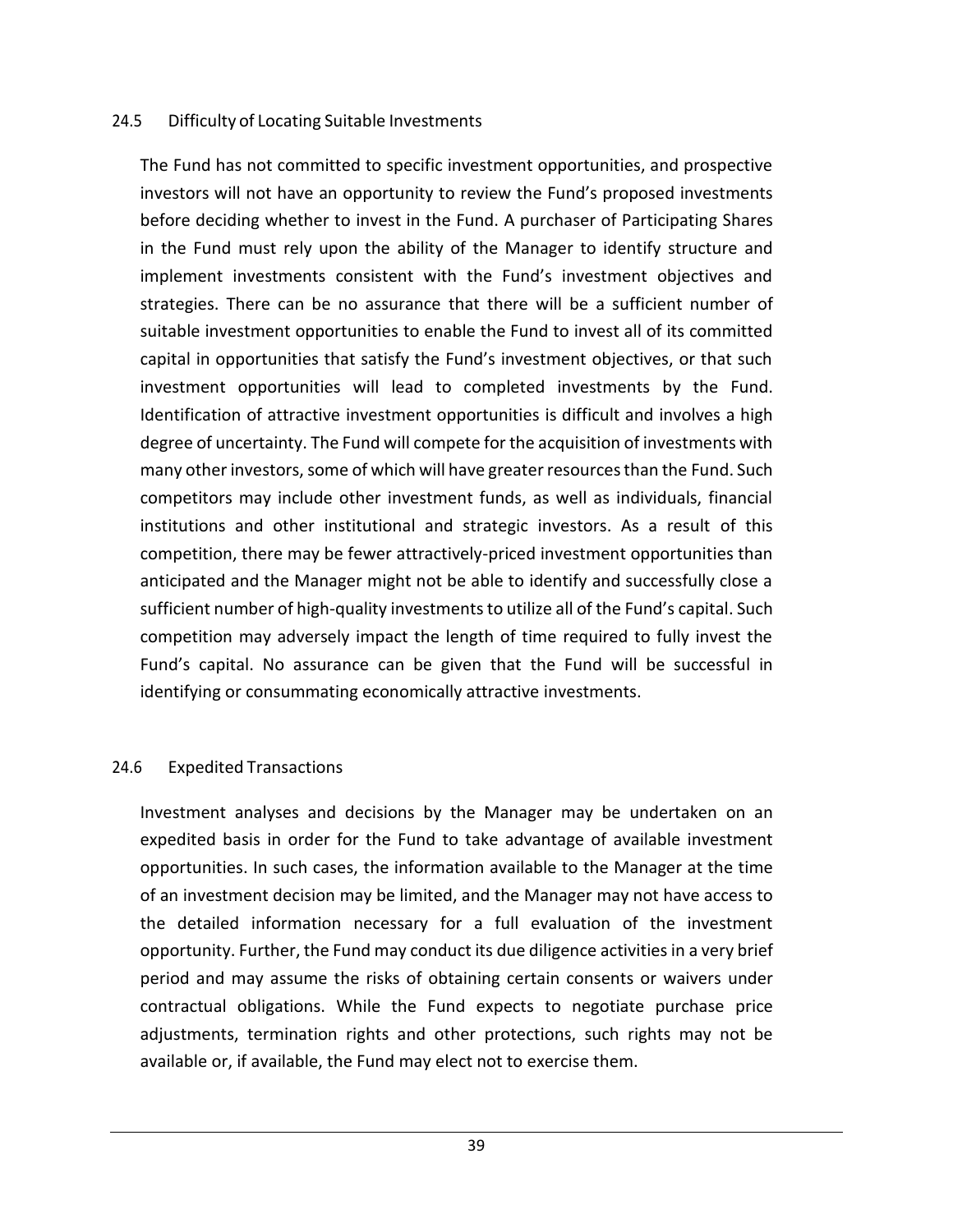### 24.7 Political, Legal, Social and Economic Considerations

The value of Fund investments may be adversely affected by potential political and social uncertainties in Mauritius and internationally. Certain developments, beyond the control of the Fund, such as the possibility of nationalization, expropriations, confiscatory taxation, political changes, government regulation, economic or social instability, economic depression, downgrading in the rating of certain investments or countries, diplomatic disputes or other similar developments, could adversely affect Fund investments.

#### 24.8 Accounting, Disclosure and Regulatory Standards

Accounting, financial and other reporting standards in Mauritius are not equivalent to those in more developed countries. Differences may arise in areas such as valuation of shares and other assets, accounting for depreciation, deferred taxation, inventory obsolescence, contingent liabilities and foreign exchange transactions. Accordingly, less information may be available to investors.

#### 24.9 Governmental action

Governmental actions to control inflation and other regulations and policies have often involved, among other measures, increases in interest rates, changes in tax policies, price controls, currency devaluations, capital controls, limits on imports, import duties and other actions. The Fund's business, financial condition and results of operations may be adversely affected by changes in governmental policies or regulations involving or affecting:

- interest rates;
- monetary policy;
- exchange controls and restrictions on remittances of payments outside of the countries of operation;
- foreign direct investment;
- currency exchange rate fluctuations;
- inflation;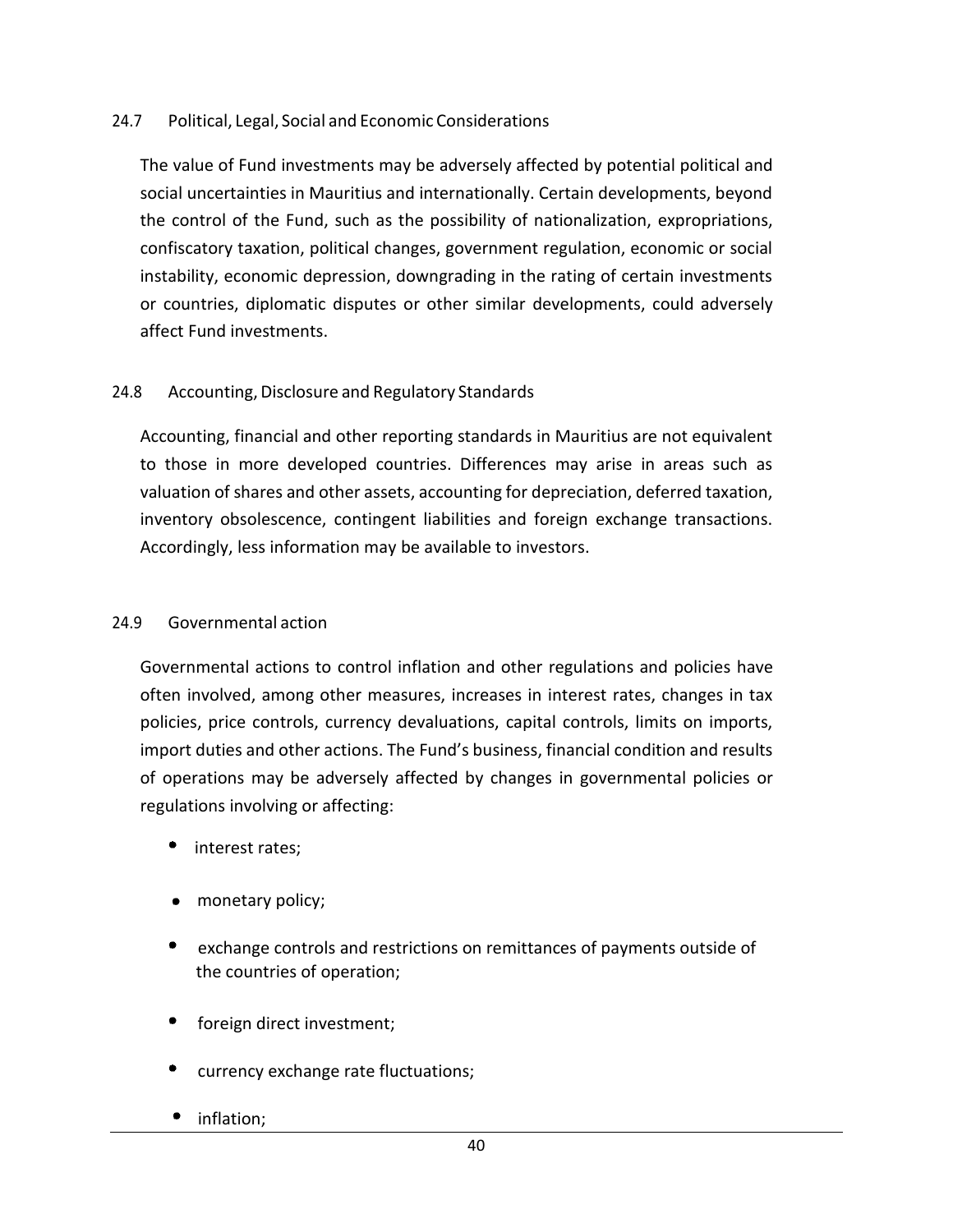- social and political stability;
- price stability;
- liquidity of capital and financial markets;
- energy shortages;
- insurance and healthcare entitlement programs;
- environmental matters;
- $\bullet$ fiscal and tax policies; and
- other political, social and economic developments.

Uncertainty over whether the government in any jurisdiction will implement changes in policies or regulations affecting the above or other factors in the future may adversely affect the Fund's business and results of operations.

# **25. Potential Conflicts of Interest**

The Fund will be subject to various potential conflicts of interest arising from its relationship with the Manager, the Key Persons and their respective affiliates, which may resultin decisionsthat do notfully reflectthe Investors' bestinterests, including thefollowing:

### (i) Other Activities

Although the Key Persons will commit a significant amount oftheir business effortsto the Manager, the Key Persons are not required to devote all of their time to the Fund's affairs.

# (ii) Allocation of InvestmentOpportunities

Any investment opportunity suitable for the Fund that is presented to the Manager or the Key Persons will be offered to the Fund, except for: (i) investment opportunities related to current holdings of the Manager or the Key Persons; (ii) investment opportunities required to be presented to any other investment fund promoted,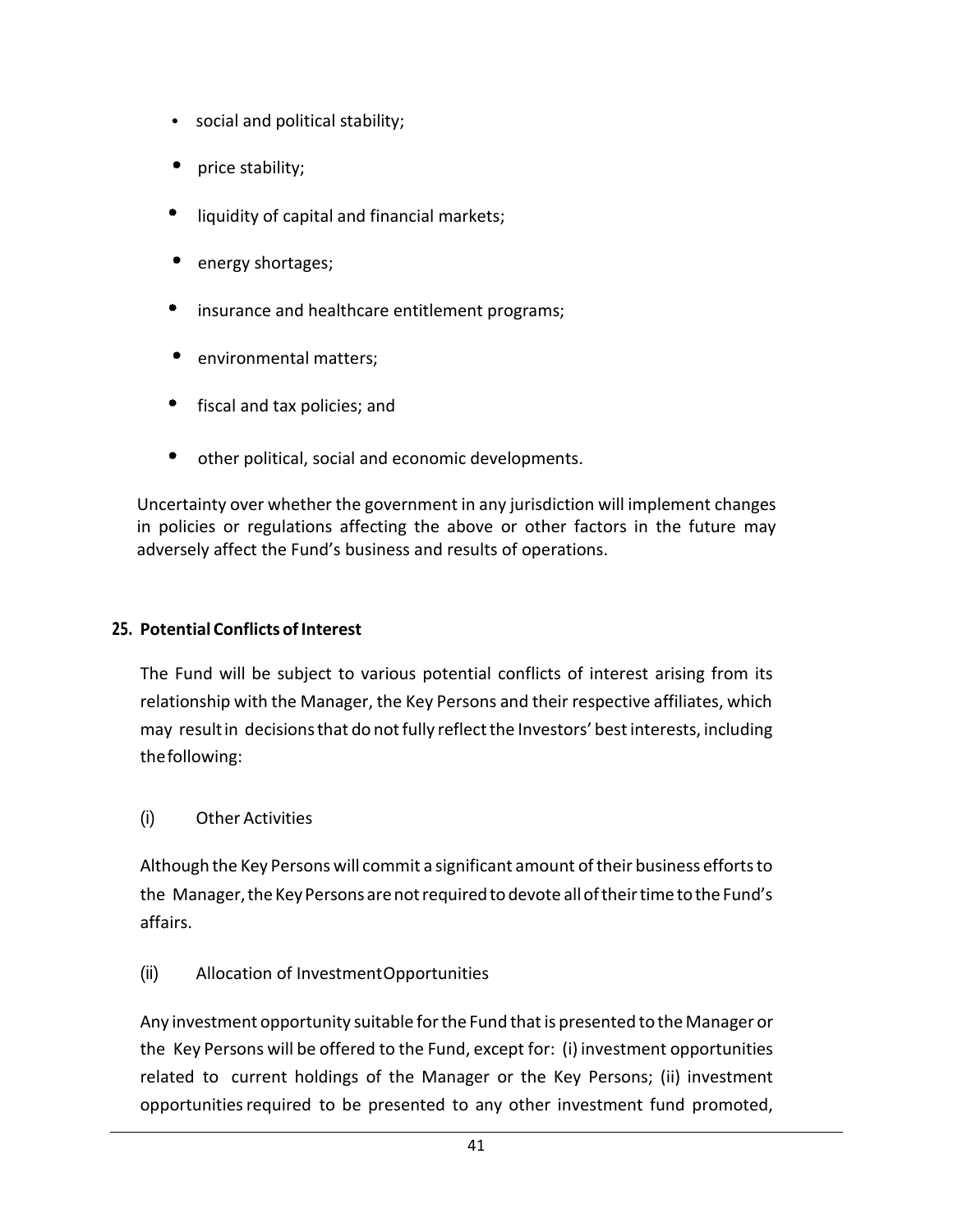managed or organised by the Manager, the Key Persons or their affiliates; (iii) investmentopportunitiespresentedtothe Key Personsin their capacity as directors of public or private companies and in similar circumstances where pre-existing duties apply; and (iv) investments intended to protect or enhance the value of investments included in clauses (i) through (iii) above.

# (iii) Other SimilarFunds

The Manager or the Key Persons may act as the manager or the primary source of transactions on behalf of another pooled investment fund with overall objectives substantially similar to those of the Fund, provided that such pooled investment fund does not invest a substantial part of its funds in the same geographical region as that of the Fund.

# (iv) Lack of Separate Representation

The Manager or the Key Persons may be represented from time to time by the same legal counsel as the Fund, and may retain the same accountants and other experts. Legal counsel for the Fund does not represent the Investors. Should a dispute arise between the Fund and the Manager or the Key Persons, the Manager anticipates that it will retain separate counsel for the Fund in such a matter.

# **26. Standard risk factors**

(i) Investment in the Fund or by the Fund in collective investment schemes involves investment risks such as trading volumes, settlement risk, liquidity risk, default risk including the possible loss of capital;

(ii) As price/value/interest rates of the securities in which the Fund or collective investment schemes invest fluctuates, the value of your investment in the Fund may go up or down;

(iii) Past performance of the Manager or the Key persons or sponsors/investment manager of a particular collective investment scheme does not guarantee future performance of the Fund or that scheme;

(iv) Neither the Fund or a collective investment scheme in which the Fund invests will be a guaranteed or assured return scheme;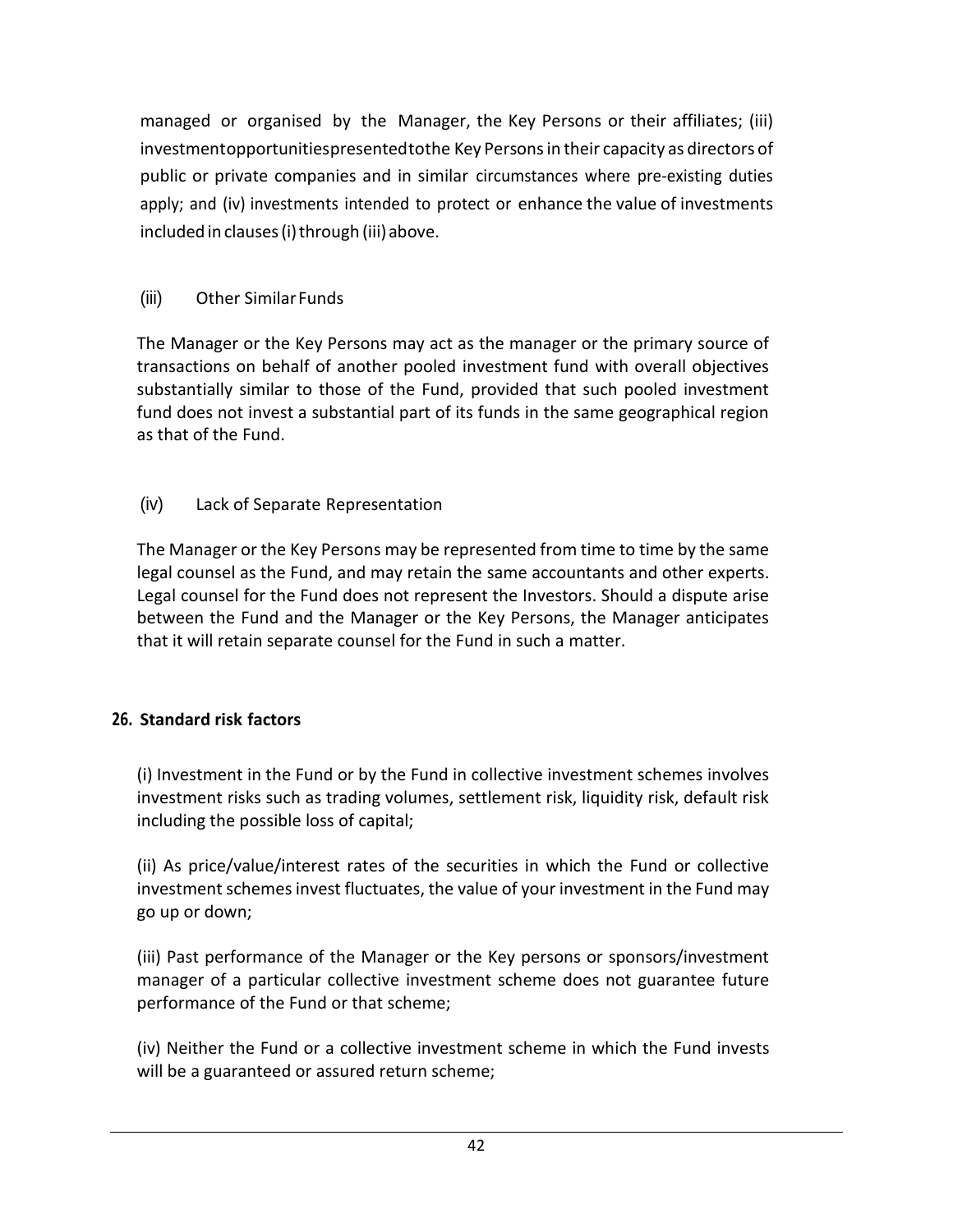(v) The net asset value of the Fund or of a collective investment scheme in which the Fund invests may be affected by changes in the general market conditions, factors and forces affecting capital markets, in particular, level of interest rates, various market related factors and trading volumes, settlement periods and transfer procedures. Such net asset value may go up as well as down.

#### **27. Liquidity Risk**

Trading volumes, settlement periods and transfer procedures may restrict the liquidity of equity and equity related investments made by Fund. This would cause the Fund to miss certain investments and in some cases suffer losses while disposing some of its assets.

#### **28. Reliance onthe Investment Manager**

The Fund will be advised as to its investments and divestments, exclusively by the Manager, and the investors will not be able to make investment or other decisions regarding the business of the Fund. The performance of the Fund will be dependent on the business and financial skills of the Manager and certain advisors that the Manager may appoint from time to time to solicit, originate and recommend appropriate investment opportunities. Although the Manager's personnel may enter into employment arrangements with it, these employment arrangements or contracts do not ensure that these people will continue to work for the Manager, and consequent loss of their services might adversely affect the business/activities of the Fund. Thus, each Investor must consider in making an investment decision that personnel associated with the Manager or its affiliates may leave at anytime, or, in the case of personnel associated with the Manager, may be terminated at anytime, with or without cause, thus potentially adversely affecting the business/ activities of the Fund. In addition, under the terms of the investment management agreement, both the Fund and the Investment Manager have the right to terminate the investment management agreement.

**29. Interest rate risk:** is the risk that fixed income securities and other instruments in a Fund's portfolio will decline in value because of an increase in interest rates. As nominal interest rates rise, the value of certain fixed income securities held by a Fund is likely to decrease. A nominal interest rate can be described as the sum of a real interest rate and an expected inflation rate. Fixed income securities with longer durations tend to be more sensitive to changes in interest rates, usually making them more volatile than securities with shorter durations. Inflation-indexed bonds, including Treasury Inflation-Protected Securities ("TIPS"), decline in value when real interest rates rise. In certain interest rate environments, such as when real interest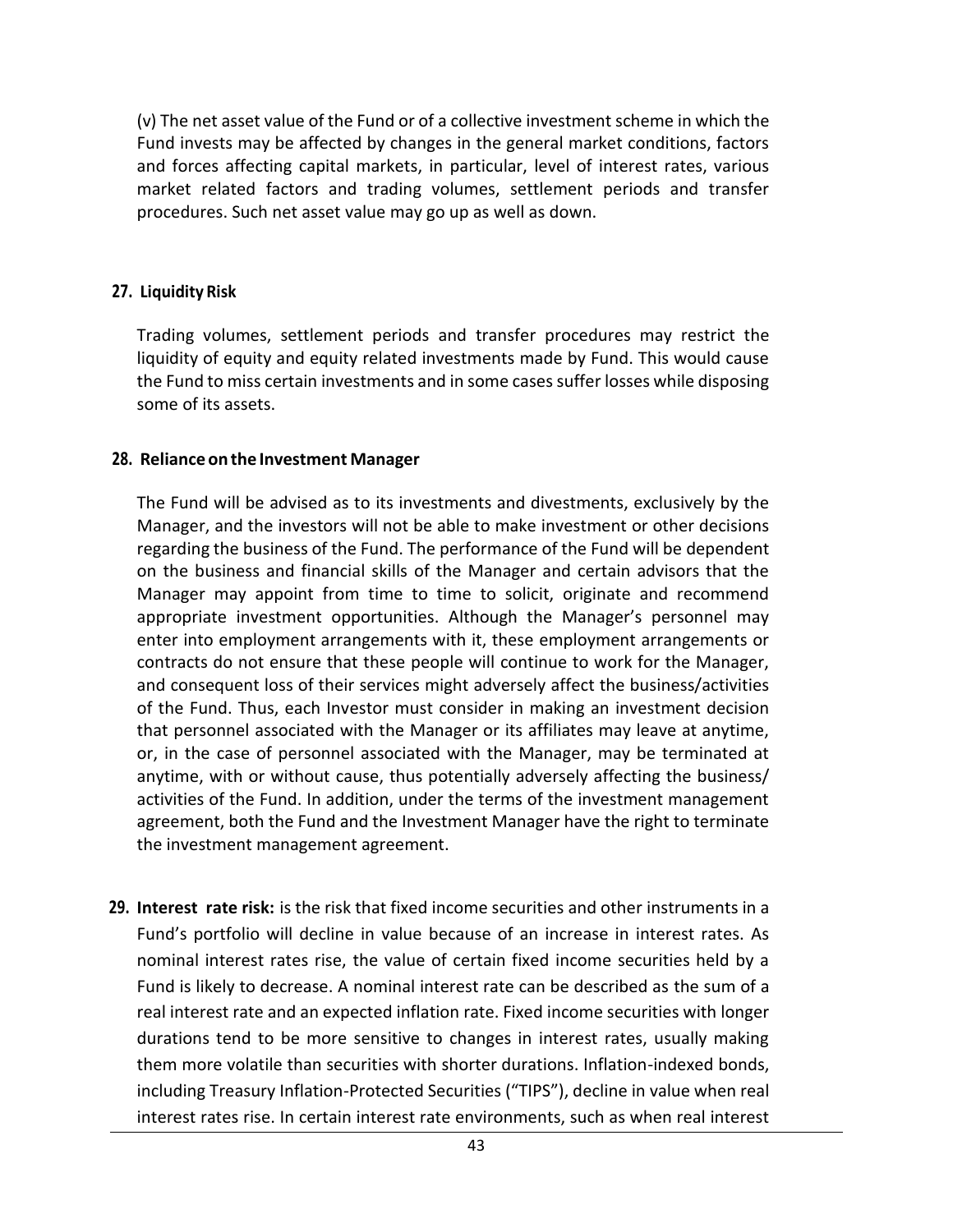rates are rising faster than nominal interest rates, inflation- indexed bonds may experience greater losses than other fixed income securities with similar durations.

- **30. Credit Risk:**AFundcouldlosemoneyiftheissuerorguarantorofafixedincomesecurity (includinga securitypurchasedwith securitieslending collateral),orthe counterparty to a derivatives contract, repurchase agreement or a loan of portfolio securities, is unable or unwilling, or is perceived (whether by market participants, rating agencies, pricing services or otherwise) as unable or unwilling,to make timely principal and/or interest payments, or to otherwise honor its obligations. The downgrade of the credit of a security held by the Fund may decrease its value. Securities are subject to varying degrees of credit risk, which are often reflected in credit ratings. Municipal Bonds are subjecttotheriskthatlitigation, legislation or other political events, local business or economic conditions, or the bankruptcy of the issuer could have a significant effect on an issuer's ability to make payments of principal and/or interest.
- **31. High Yield Risk:**Fundsthatinvestinhighyieldsecuritiesandunratedsecuritiesofsimilar credit quality (commonly known as "junk bonds") may be subject to greater levels of credit and liquidity risk than funds that do not invest in such securities. These securities are considered predominately speculative with respect to the issuer's continuing ability to make principal and interest payments. An economic downturn or period ofrising interestrates couldadverselyaffectthemarketforthesesecuritiesand reduce the Fund's ability to sell these securities (liquidity risk). If the issuer of a security is in default with respect to interest or principal payments, a Fund may lose its entire investment. Because of the risks involved in investing in high yield securities, an investmentinaFundthatinvestsinsuchsecurities should be consideredspeculative.
- **32. Market risk:** The market price of securities owned by the Fund may go up or down, sometimes rapidly or unpredictably. Securities may decline in value due to factors affecting securities markets generally or particular industries represented in the securities markets. The value of a security may decline due to general market conditions which are not specifically related to a particular company, such as real or perceivedadverse economic conditions, changesin the general outlook for corporate earnings, changes in interest or currency rates or adverse investor sentiment generally. The value of a security may also decline due to factors which affect a particular industry or industries, such as labor shortages or increased production costs and competitive conditions within an industry. During a general downturn in the securities markets, multiple asset classes may decline in value simultaneously. Equity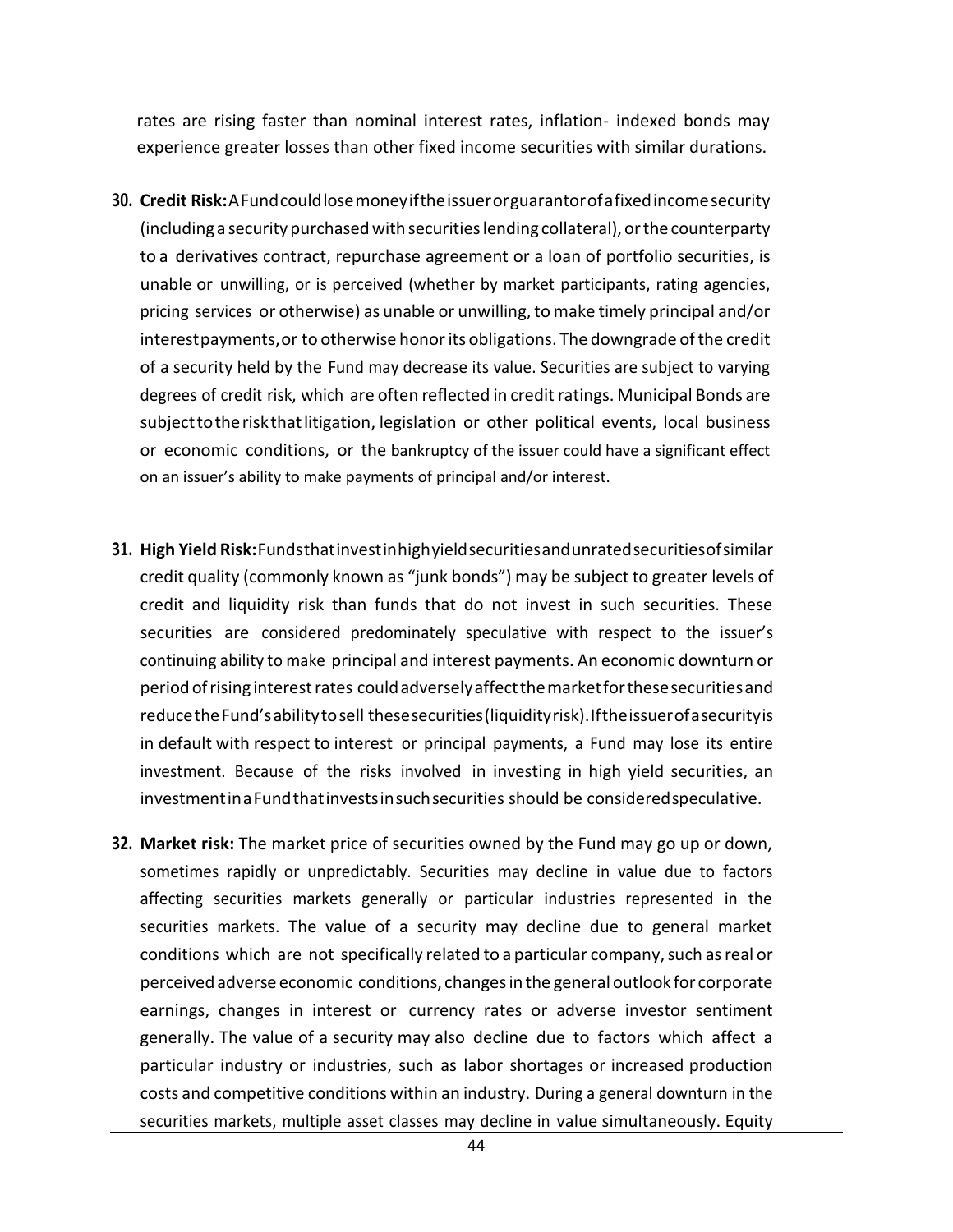securities generally have greater price volatility than fixed income securities.

- **33. Issuer Risk:** The value of a securitymay decline for a number ofreasons which directly relate to the issuer, such as management performance, financial leverage and reduced demand for the issuer's goods or services, as well as the historical and prospective earnings ofthe issuer and the value of its assets.
- **34. DerivativesRisk:**Derivatives are financial contractswhose valuedepend on, or are derived from,thevalueofanunderlyingasset,referencerateorindex.TheFundmaytypicallyuse derivatives asa substitute fortaking apositionintheunderlying asset and/or as part of a strategy designed to reduce exposure to other risks, such as interest rate or currency risk. Derivatives are subject to a number of risks described elsewhere in this section, such as liquidity risk, interest rate risk, market risk, credit risk and management risk. They also involvetheriskofmispricingorimpropervaluationandtheriskthatchangesin thevalueof thederivativemaynotcorrelateperfectlywiththeunderlyingasset,rateor index.
- **35. Emerging Markets Risk:** Investment risk may be particularly high to the extent the Fund invests in emerging market securities. Emerging market securities may present market, credit, currency, liquidity, legal, political and other risks different from, and potentially greater than, the risks of investing in securities and instruments economically tied to developed foreign countries. To the extent the Fund invests in emerging market securities that are economically tied to a particular region, country or group of countries, the Fund maybemoresensitivetoadversepoliticalorsocialevents affecting thatregion, country or group of countries. Economic, business, political, or social instability may affect emerging market securities differently. Accordingly, a fund that invests in a wide range of emerging market securities (e.g., different regions or countries, asset classes, issuers, sectors or credit qualities) may perform differently in response to such instability than afund investing ina more limited range of emerging market securities. For example, a fund that focuses its investmentsin multiple asset classes of emerging market securities may have a limited abilitytomitigatelossesinan environmentthatisadversetoemergingmarketsecuritiesin general. Emerging market securities may also be more volatile, less liquid and more difficult to value than securities economically tied to developed foreign countries. The systems and procedures for trading and settlement of securities in emerging markets are less developed and less transparent and transactions may take longer to settle. The Fund may not know the identity of trading counterparties, which may increase the possibility of the Fund not receiving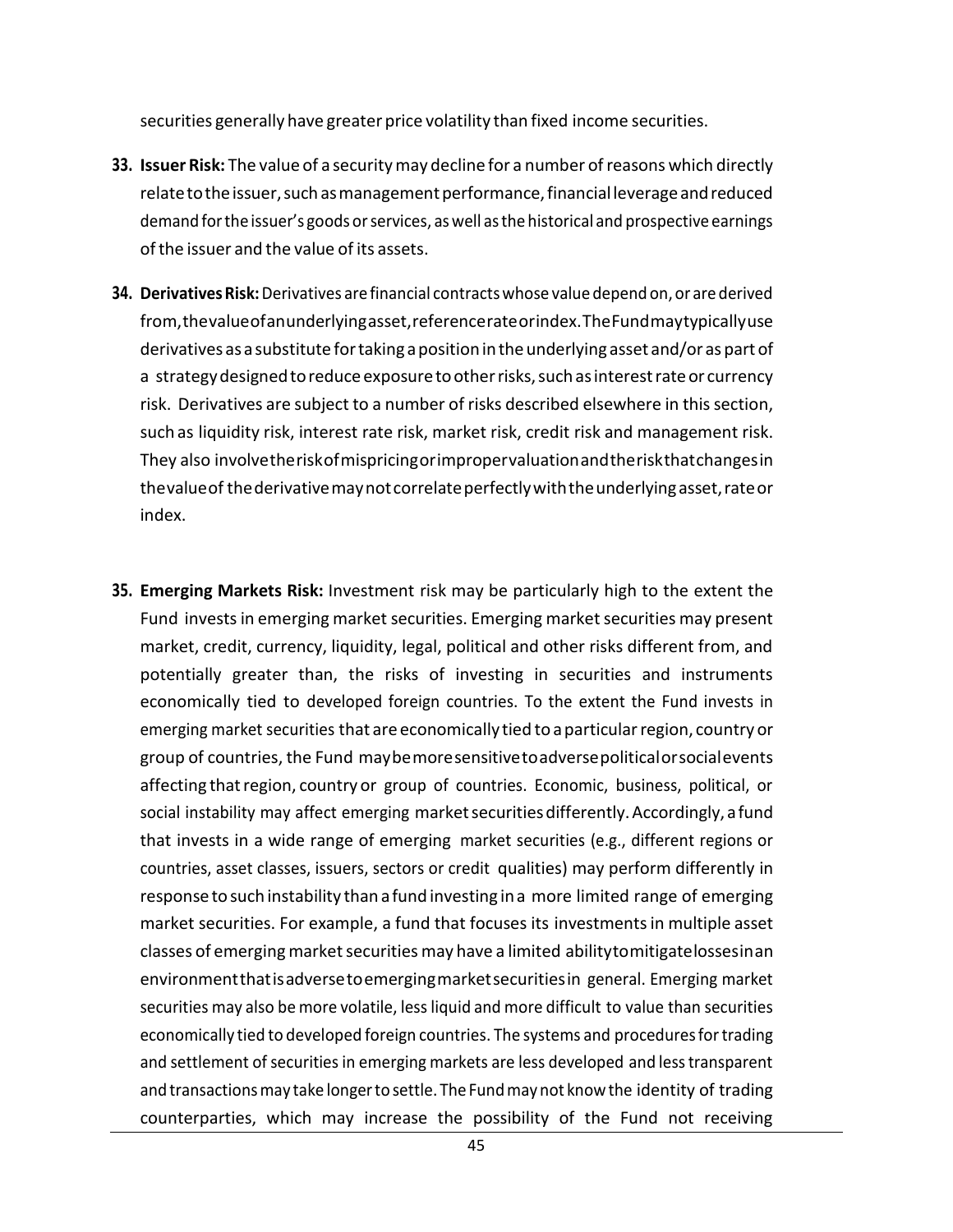payment or delivery of securities in a transaction.

- **36. Currency Risk:** If the Fund invests directly in non-Rupee denominated securities or currencies or in securities that trade in, and receive revenues in, non-Rupee denominated currencies, or in derivatives that provide exposure to non-Rupee denominated currencies, it will be subject to the risk that those currencies will decline in value relative to the Rupee, or, in the case of hedging positions, that the Rupee will decline in value relative to the currency being hedged. Currency rates in foreign countries may fluctuate significantly over short periods of time for a number of reasons, including changes in interest rates, intervention (or the failure to intervene) by governments, central banks or supranational entities such as the International Monetary Fund, or by the imposition of currency controls or other political developments in the United States or abroad. As a result, the Fund's investments in non-Rupee denominated securities may reduce the returns of the Fund
- **37. Issuer Non-Diversification Risk:** Focusing investments in a small number of issuers increases risk. Funds that are "non-diversified" may invest a greater percentage of their assets in the securitiesofasingleissuer(suchasbondsissuedbyaparticularstate)thanfundsthat are "diversified." Funds that invest in a relatively small number of issuers are more susceptible to risks associated with a single economic, political or regulatory occurrencethanamore diversified portfolio mightbe.Someofthoseissuersalsomaypresent substantialcreditor other risks.
- **38. Management Risk:** The Fund is subject to management risk because it is an actively managed investment portfolio. The Fund Manager will apply investment techniques and risk analysesinmakinginvestmentdecisionsfortheFund,buttherecanbenoguarantee that these decisions will produce the desired results. Additionally, legislative, regulatory, or tax restrictions, policies or developments may affect the investment techniques available to the Fund Manager in connection with managing the Fund and may also adversely affect the ability of the Fund to achieve its investment objectives.
- **39. Capitalrisk:**ExpensesoftheFundwillbepaidoutinfullfromitscapitalaccountandthis may constrain future capital growth.
- **40. Operational Risks:** The Fund may face increased operationalrisks as a result ofthe growth of its business. Operational risk is the risk of direct and indirect loss resulting from inadequate or failed internal processes, people, systems or external events.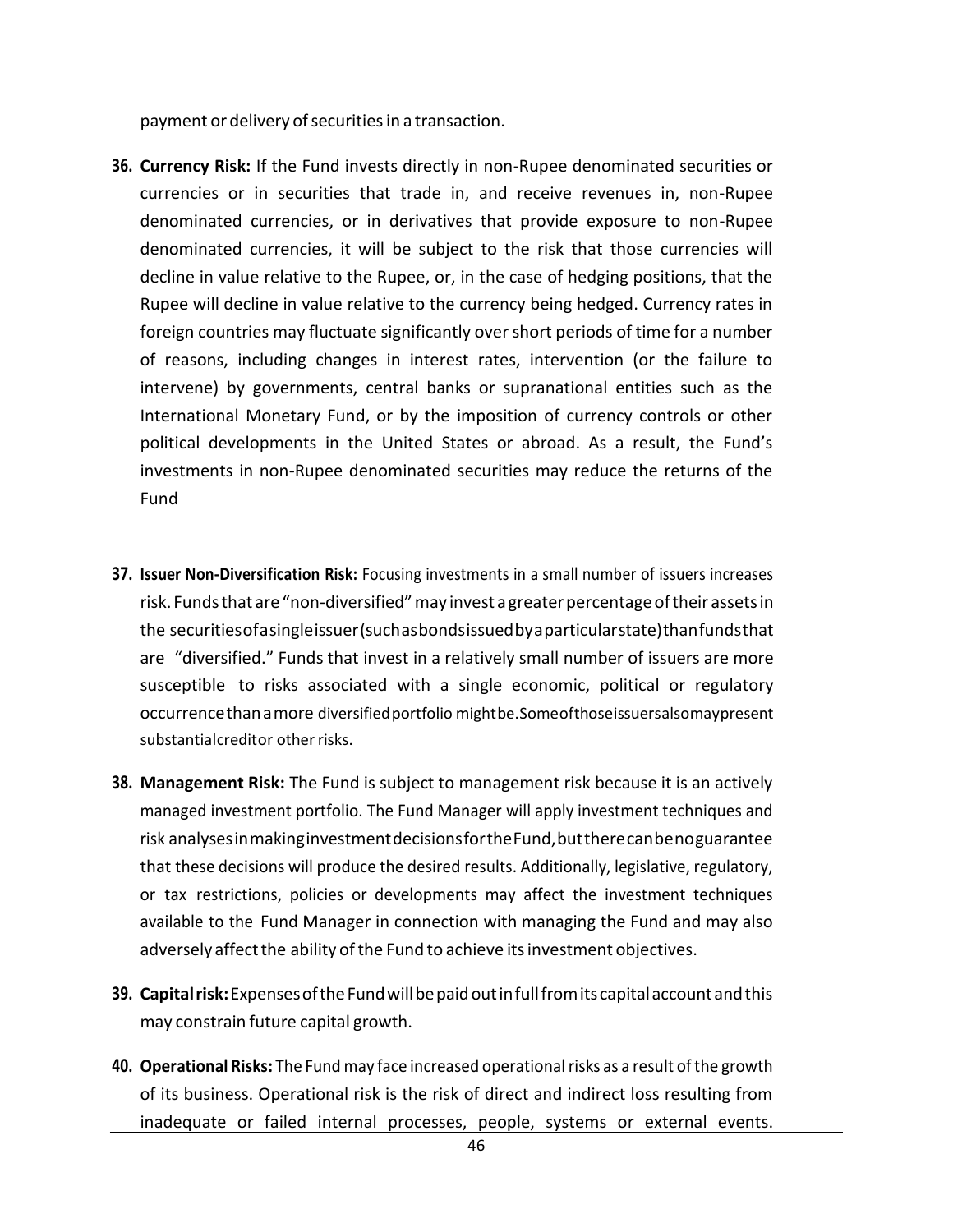Operational risks are inherent in the Fund's business, including the risk of loss resulting from inadequate or failed internal and external processes, documentation, people and systems or from external events. The Fund's business is dependent on its ability to process accurately and efficiently a high volume of complex transactions across numerousanddiverseproducts and services, in different currencies and subject to a number of different legal and regulatory regimes. The Fund'ssystems and processes are designed to ensure that the operational risks associated with its activities are appropriately controlled, but any weakness in these systems could result in a negative impact on the Fund's business, financial condition, results of operations and prospects.

- **41. The Fund's business is subject to competition:** The Fund's business is subject to competition from local investment houses as well as international financial institutions, including competitors that may have greater financial and other resources. Many of the international and local investment houses operating in the Fund's markets compete for substantially the same customers as the Fund. Competitionmayincreaseinsomeorallof theFund'sprincipalmarketsandmayhavean adverseeffectonitsfinancialconditionand results ofoperations.
- **42. The Fundmaybe adversely affected by litigation:** From time to time the Fund may be involved in litigation, receives claims from tax authorities or claims arising from the conduct of its business. The occurrence of potential proceedings, or other claims leading to a substantial legal liability could have a material adverse effect on the Fund'sbusiness, results, operations, reputation and financial condition.
- **43. The Fund may be unable to attract and retain highly qualified professional personnel:** The successoftheFund'soperationsrelieson it, and its Functionaries, ability to attract and retain highly qualified professional personnel. The Fund's, or the Functionaries', ability to attract and retain key personnel is dependent on a number of factors, including prevailing market conditions and compensation packages offered by companies competing for the same talent. The loss of the services of key members of its senior management orinability to attract and retain qualified professional staff generally maysignificantlyinterferewith theFund's,therelevant Functionary's,businessandcould result in a material adverse effect on the Fund's business, results, operations, reputation orfinancial condition.
- **44. The Fund is subject to the risk of failure of contingency plans:** Various external events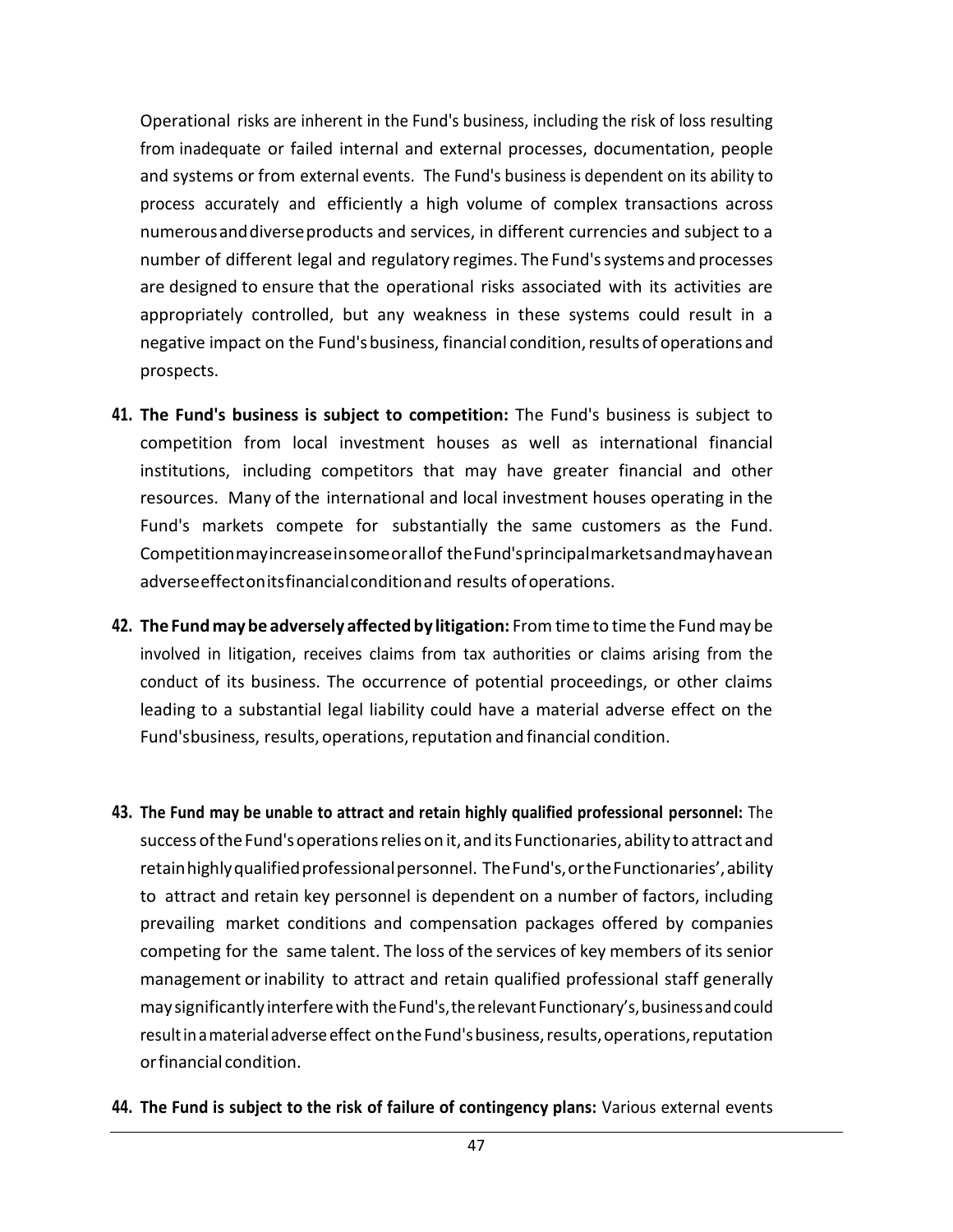beyondtheFund'scontrolandthecontrolofitsmanagementcouldhaveamajorimpact on the Fund's business,results, operations,reputation orfinancial condition. Examples of such events are natural catastrophes, war, riots, political unrest, vandalism and terrorist attacks. The Fund, and its Functionaries have contingency plans, intended to ensure theFund's capacity to maintain operations. However, the Fund's, and the Functionaries', contingency plans may fail, which could result in a material adverse effect on the Fund's business, results, operations, reputation and financial condition.

- **45. There is no active trading marketforthe Participating Shares:** Participating Sharesissued under this Offering Memorandum will be new securities which may not be widely distributed and for which there is currently no active trading market. If the Participating Shares are traded after their initial issuance, they may trade at a discount to their initial offering price, depending upon prevailing interest rates, the market for similar securities, general economic conditions and the financial condition of the Fund. There is no assurance that any application for any listing of the Fund will be accepted or that an active trading market will develop. Accordingly, there is no assurance as to the development or liquidity of any trading market for the Participating Shares.
- **46. Shares maybe subjectto compulsory acquisition by the Fund:** A compulsory acquisition feature in the Participating Shares may negatively affect their market value. During any period when the Fund may elect to compulsorily acquire Participating Shares, the market value of those Participating Shares generally will not rise substantially above the price at which they can be acquired.
- **47. Change of Law:** The conditions of the Participating Shares are based on the laws of Mauritius in effect as at the date of this Offering Memorandum. No assurance can be given as to the impact of any possible judicial decision or change to the laws of Mauritius or administrative practice after the date of this Offering Memorandum.
- **48. Legal investment considerations may restrict certain investments:** The investment activities of certain investors are subject to legal investment laws and regulations, or review or regulation by certain authorities. Each potential investor should consult its legal advisors to determine whether and to what extent (1) Participating Shares are legal investments for it, (2) Participating Shares can be used as collateral for various types of borrowing and (3) other restrictions apply to its purchase or pledge of any Participating Shares. Financial institutions should consult their legal advisors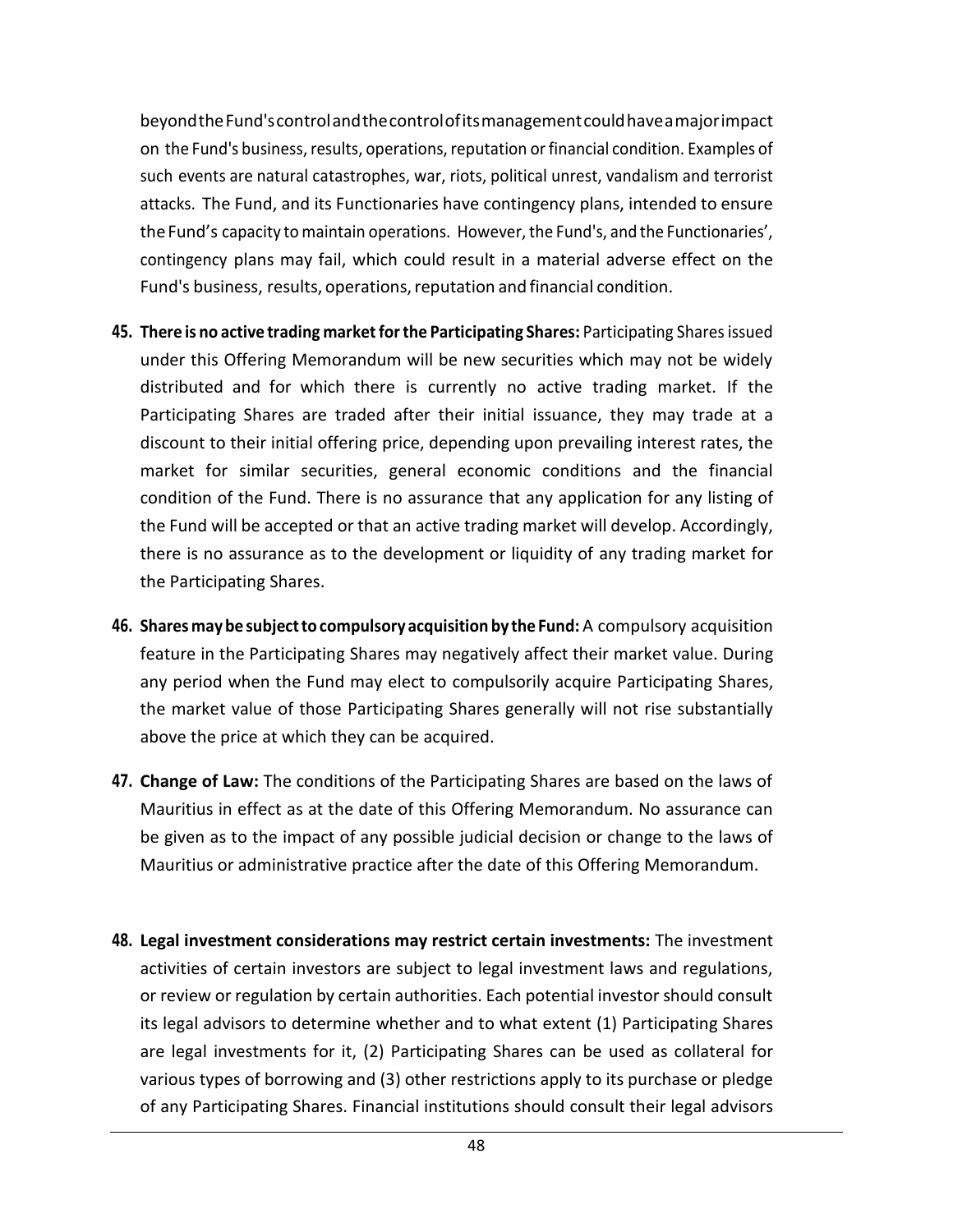or the appropriate regulators to determine the appropriate treatment of Participating Shares under any applicable risk-based capital or similar rules.

- **49. Exchange rate risks and exchange controls:** Government and monetary authorities may impose exchange controls that could adversely affect an applicable exchange rate. As a result, the Fund may receive less interest or principal than expected, or no interest or principal.
- **50. Repatriation restrictions:** The Fund might be subject to foreign exchange controls which may adversely affect the ability to repatriate the income or proceeds of sale arising from the Fund's investments. Repatriation of income, capital and the proceeds of sale by the Fund could require governmental consents. Delays in or a refusal to grant any such approval or a revocation or variation of consents granted prior to investments being made in any particular country or the imposition of new restrictions may adversely affect the Fund's investments.
- **51. Foreign investment and ownership restrictions:** Governments sometimes restrict foreign investment in certain sectors. These restrictions have generally been progressively eased to permit foreign investments. There is no guarantee however that this policy of liberalization will continue. Any reversal could have a retrospective effect and affect existing investments.
- **52. Legal considerations**: Certain countries may not accord equivalent rights (or protection for such rights) to those rights investors might expect in countries with more sophisticated laws and regulations. Furthermore, it may be more difficult for the Fund to obtain effective enforcement of its rights by legal or arbitral proceedings in certain countries than in countries with more mature legal systems. The changes to existing laws and the pre- emption of local regulations by national laws could have an adverse effect on the Fund's investments. Furthermore, enforcement of existing laws may be uncertain, and implementation and interpretation of laws inconsistent.
- **53. Regulatoryrisk:**The value of the Fund's assets may be affected by changes in the legal and regulatory climate. Any such changes or developments may affect the value and marketability of the Fund's investments.

#### **54. Default byInvestors**

A default by any Investor in respect of its obligations to pay any commitment to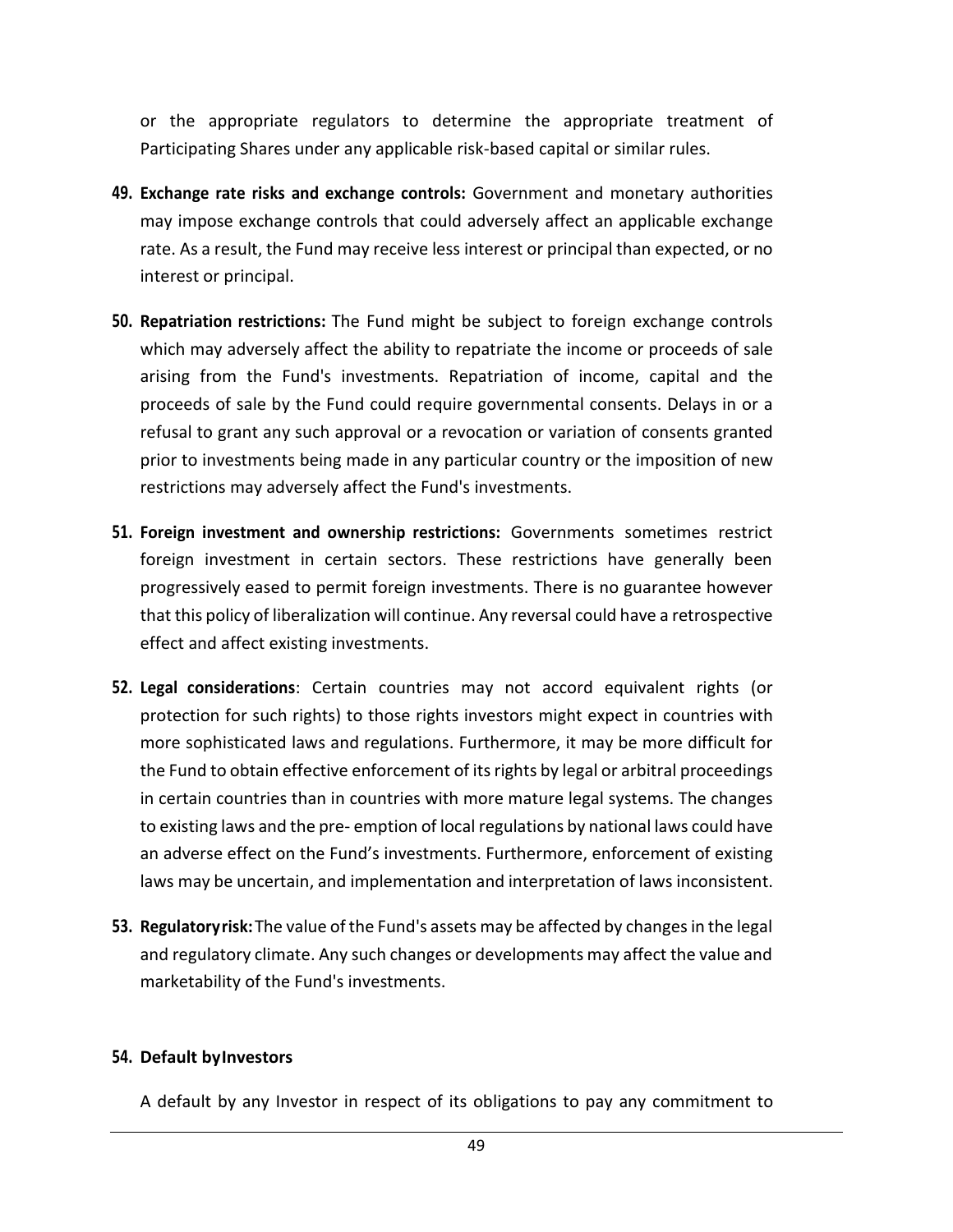subscribe for Participating Shares may result in the Fund lacking the capital necessary to make planned investments in portfolio companies (and, potentially, the ability to meet redemption requests by Investors). Loss of such investment opportunities could result in a material adverse effect on the performance of the Fund. In addition, the lack of the availability of the capital necessary to make the planned investments in the portfolio company could cause the Fund to breach its agreements with the portfolio company, causing the Fund to owe damages to such Portfolio Company.

#### **55. Inflation**

Inflation may have an adverse effect on the ability of the Fund to make investments and to dispose of investments on attractive economic terms within the term of the Fund. To that extent, the Fund may not be able to generate any returns and the Investors, consequently, may not receive any return on their capital.

### **56. Contingent Liabilities**

In connection with any disposition of its portfolio investments, the Fund expects to make customary representations to prospective purchasers. The Fund may also be required to indemnify the purchasers of such investments to the extent that any such representations are inaccurate. These arrangements may result in the incurrence of contingent liabilities for which the Fund may establish reserves or escrow accounts. In addition, the Fund may sell investments in public offerings. Such offerings can give rise to liabilities if the disclosure relating to such sales proves to be inaccurate or incomplete. The Investors may also be required to return amounts distributed to them to fund indemnity and other liability obligations incurred by the Fund.

#### **57. Illiquidity of Portfolio Investments due to corporate actions**

The profitability of the Fund is largely dependent upon the liquidity of its portfolio investments. The Fund may face potential risks on account of the illiquidity of any of its portfolio investments, which may arise from time to time, on account of various statutory or regulatory restrictions or restrictions pursuant to corporate actions undertaken by the portfolio companies which may include restrictions on transferability of the securities of such portfolio companies pursuant to applicable law. Any such restrictions on the disposition of the portfolio investments may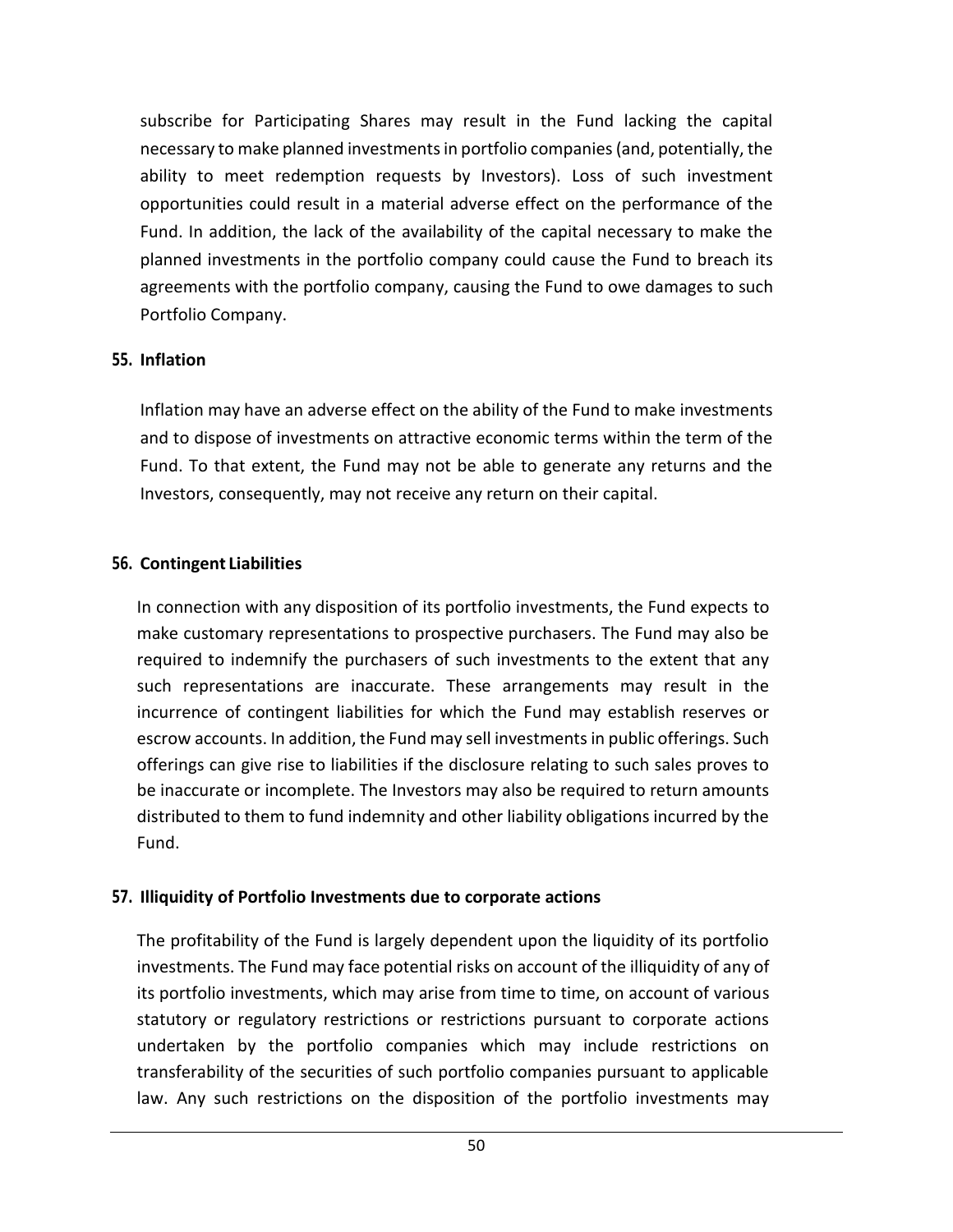disrupt the profitability and have an adverse effect on the Net Asset Value of the Fund.

#### **58. Tax Risks**

Investors of the Fund are subject to a number of risks related to tax matters. In particular, the tax laws relevant to the Fund are subject to change, and tax liabilities could be incurred by investors as a result of such changes. Prospective investors are urged to consult their own tax advisors with respect to their own tax situations and the tax consequences of an investment in the Fund.

#### **H: TAXATION**

### **59. Taxation**

### Republic of Mauritius Taxation

The Fund is set up as a public company registered in Mauritius and is liable to tax at the rate of 15% on its net income. However, the Fund will be entitled to a tax credit for interest income and dividend.

No tax on capital gains will be payable in Mauritius on disposals (including redemptions) by the Fund of its portfolio investment. There is no withholding tax payable in Mauritius in respect of payments of dividends to Investors or on repayment of capital contributions. However, the recipient may be subject to taxation in the jurisdiction in which he is resident or domiciled for tax purposes.

### <span id="page-50-0"></span>**I: General Conditions and Good Governance**

#### <span id="page-50-1"></span>**60. Conflicts ofInterest**

60.1 The Manager or the Custodian may own, dispose or otherwise deal with Participating Shares. In the event of any conflict of interest arising as a result of such dealing, the Manager and the Custodian, following prior consultation with each other, will resolve any such conflict in a just and equitable manner as they deem fit.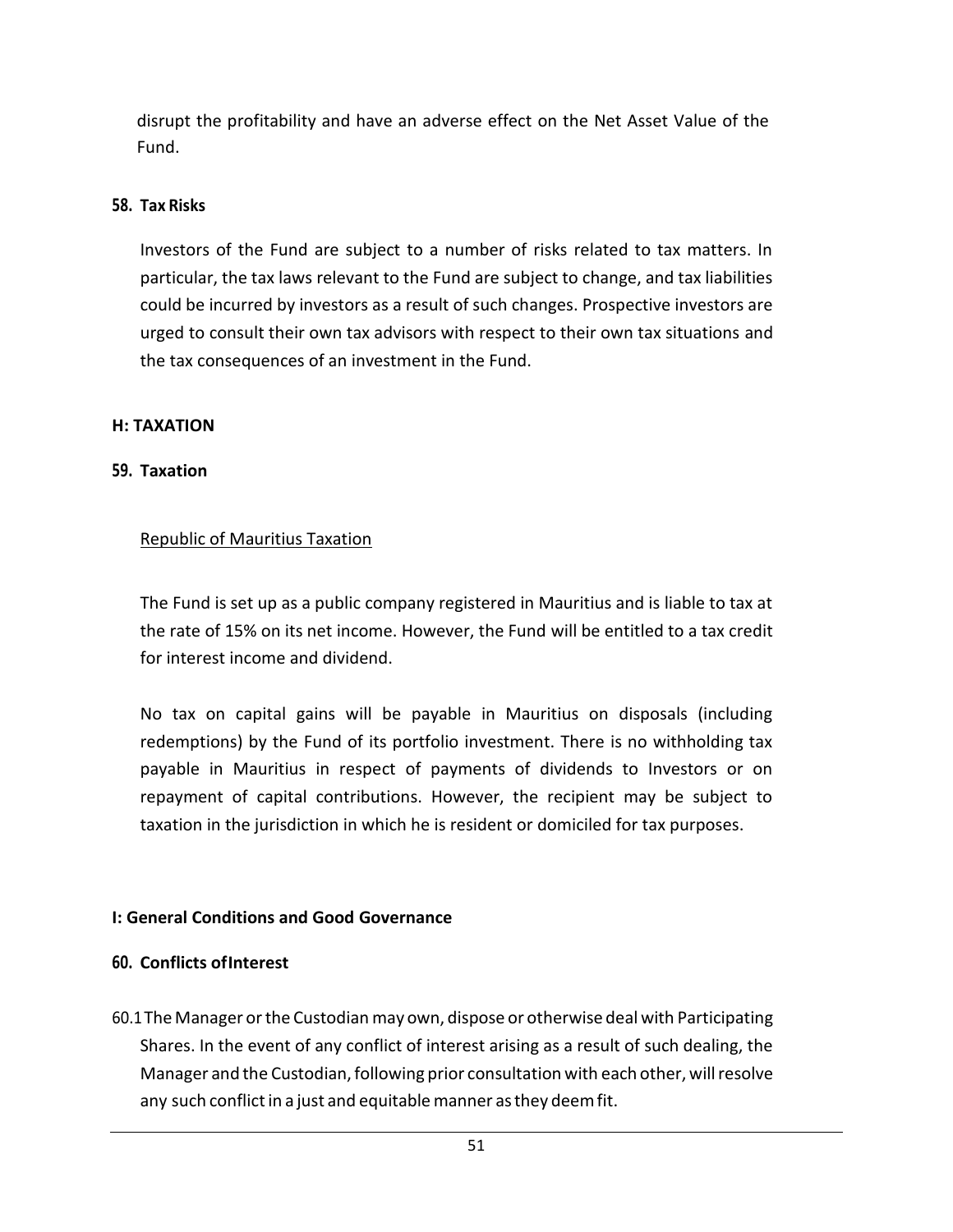- 60.2The Manager and the Custodian will conduct all transactions for the Fund on an arm's length basis.
- 60.3Associates of the Custodian may be engaged to offer financial, banking and brokerage services to the Fund, but these services will be provided on an arm's length basis.

#### <span id="page-51-0"></span>**61. Reports**

#### Annual audited Financial Statements

The financial year-end of the Fund is 30 June and annual audited accounts are prepared in compliance with all relevant accounting standards and made available to investors upon request.

#### The annual Accounts and quarterly management Accounts

The annual audited accounts and quarterly management accounts are available at the registered office of the CIS Manager.

#### <span id="page-51-1"></span>**62. Listing**

Initially, the shares of the Fund will not be listed on the SEM or on any other exchange. The Fund may, at a later date, with the approval of the FSC apply to the SEM or its successor or other exchanges to list the shares issued by the Fund.

#### <span id="page-51-2"></span>**63. Queries and Complaints**

For all enquiries and any complaints about the Fund, please contact the Manager at:

AXYS INVESTMENT PARTNERS LTD 6/7th Floor, Dias Pier Building, Le Caudan Waterfront, Caudan Port Louis 11307, **Mauritius** 

#### **64. DocumentsIncorporated byReference**

The following documents shall be deemed to be incorporated in, and to form part of, this Prospectus:

(a) allsupplementsto this Prospectus circulated by the Fund fromtime to time;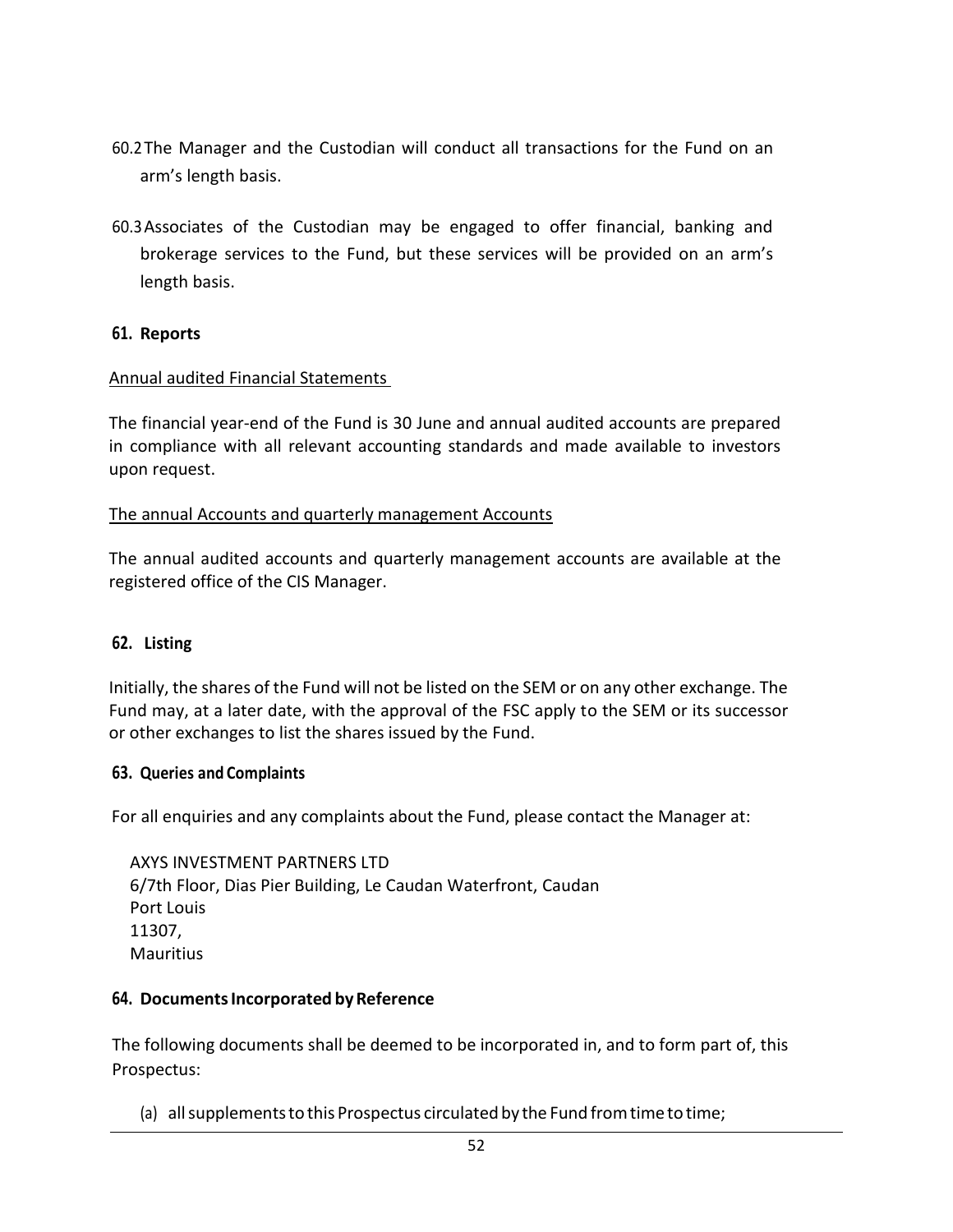- (b) the constitution of the Fund dated  $21/02/14$ ; and
- (c) all application forms in connection with the subscription of shares of the Fund.

The above documents shall, where appropriate, modify and supersede the contents of this Prospectus. The Fund will provide copies of the documents incorporated by reference, without any charge.

In the event of a material adverse change in the condition (financial or otherwise) of the Fund which is not reflected in this Prospectus, the Fund will prepare a supplement to this Prospectus or publish a new Prospectus for use in connection with any subsequent issue of Shares. If the terms of the present offering are modified or amended in a manner which would make this Prospectus, as supplemented, inaccurate or misleading, the Fund will prepare a new Prospectus.

Any such new Prospectus or Prospectus as supplemented shall be deemed to have been substituted for the previous Prospectus from the date of its issue.

Copies of all documentation incorporated in this Prospectus by reference are available at:

AXYS INVESTMENT PARTNERS LTD 6/7th Floor, Dias Pier Building, Le Caudan Waterfront, Caudan Port Louis 11307, Mauritius

### **65. DURATION AND WINDING-UP OF THE FUND**

The Fund will have an indefinite life. The Fund may be wound up in accordance with the applicable insolvency laws of the Republic of Mauritius or upon FSC's exercise of its powers under the applicable legislation. On a winding up, whether as a solvent or an insolvent company, the liquidator will distribute the assets of the Fund in accordance with Mauritian Laws and the Constitution

The Fund may pass the appropriate resolution to wind up or cause for the winding up of the Fund where the size of the Fund is too small and/or that it becomes uneconomical and/or investment in these assets are no longer, appropriate for or does not provide value to, Investors.